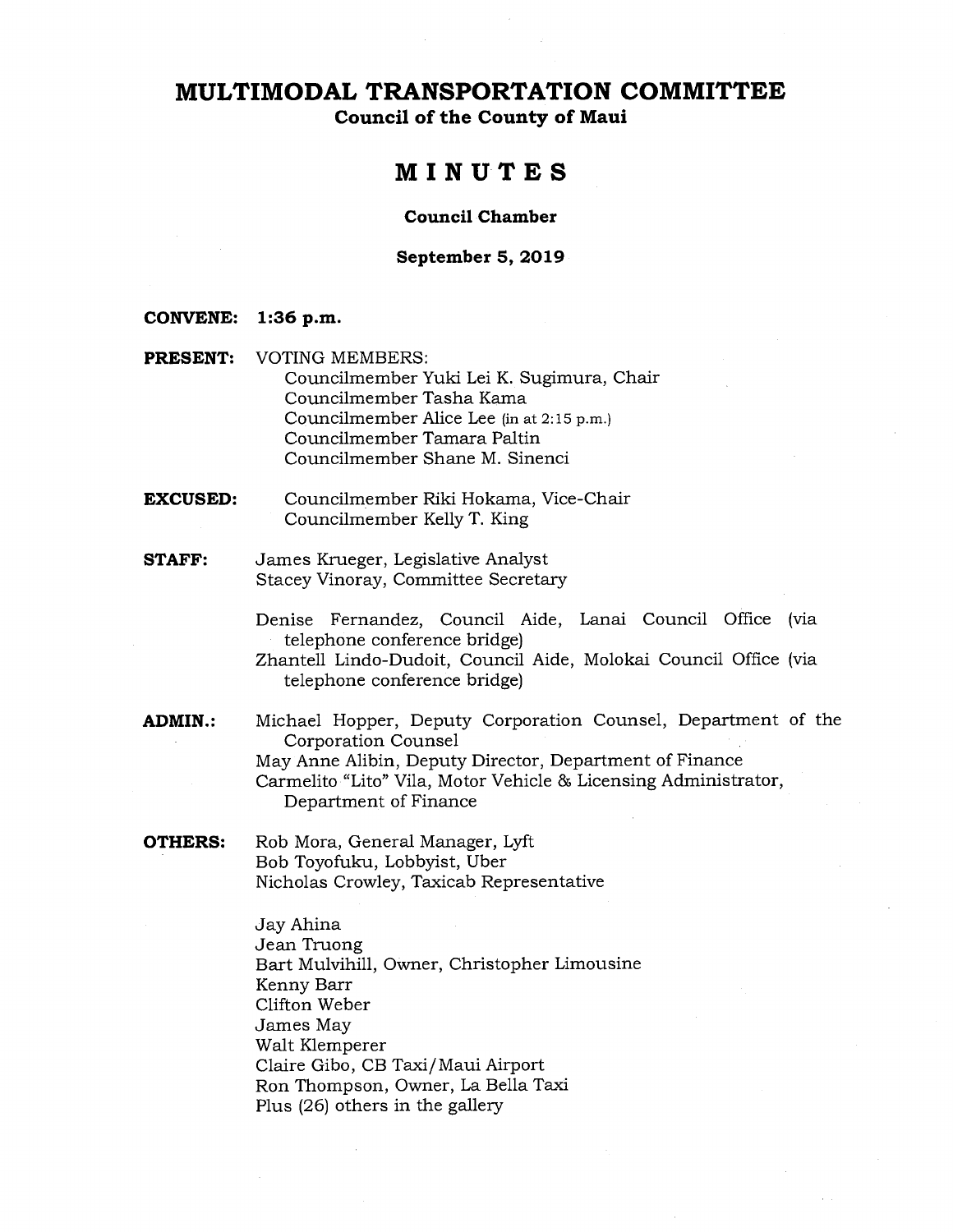**Council of the County of Maui** 

#### **September 5, 2019**

**PRESS:** *Akaku Maui Community Television, Inc.* 

#### **MT-3 TAXICAB AND RIDESHARING PLATFORM COMPANIES** (CC 18-56, CC 18-316)

CHAIR SUGIMURA: . . . *(gavel) . . .* Good afternoon, everyone. Welcome to my Multimodal Transportation Committee. Today is September the 5th and it's 1:36 p.m. Thank you everyone for being here, seeing so many people in the Chamber, I'm gonna guess that a lot of you are taxi drivers or maybe with Lyft and Uber, but I really appreciate all of you taking the time out of your busy schedules to come to this meeting. I'd like to ask you, all of you to silence your noisemaking devices and cell phones. My name is Yuki Lei Sugimura and we have bare quorum here today so if anybody needs to leave, kinda let me know and, yeah, but we'll go through this meeting as fast as we can. So, Shane Sinenci from Hana, thank you for being here. And Tamara Paltin from Lahaina.

COUNCILMEMBER PALTIN: Aloha, Chair.

CHAIR SUGIMURA: Aloha. And Tasha Kama from Kahului.

COUNCILMEMBER KAMA: Aloha, Chair.

CHAIR SUGIMURA: Aloha, thank you very much. So, we are taking up today again, taxi cab, ride sharing, and platform companies, Multimodal...MT No. 3 and who are nonvoting members are Mike Molina and Keani Rawlins *[sic],* so they may join us, but not part of the Committee. Who's excused is Riki Hokama, my Vice-Chair as well as Kelly King who's at a housing conference I think on Oahu. So, they aren't here. Alice Lee, is I guess maybe coming, but thank you everyone for being here. We have Michael Hopper from Corporation Counsel, thank you. And from the departments we have May Anne Alibin which is our Deputy Director of Finance. We have Lito Vila who is, many of you must know him to do the relicensing in DMV for the taxi and transportation. James Krueger is my Staff person, thank you for your hard work. Stacey Vinoray is my Committee Secretary, and we have District Offices from Molokai and Lanai here and Hana is, the Hana office is closed. Today I'm gonna be taking testimony from the Chamber first so when I call your name, please come up to the podium. You have three minutes, all of you are gonna be testifying on the same item which is MT-3. The first person that I have signed up is Jay Ahina. Jay, are you here? Thank you, Jay.

#### *. . . BEGIN PUBLIC TESTIMONY . . .*

MR. AHINA: Hello.

CHAIR SUGIMURA: Hi, Jay.

MR. AHINA: So, I just say...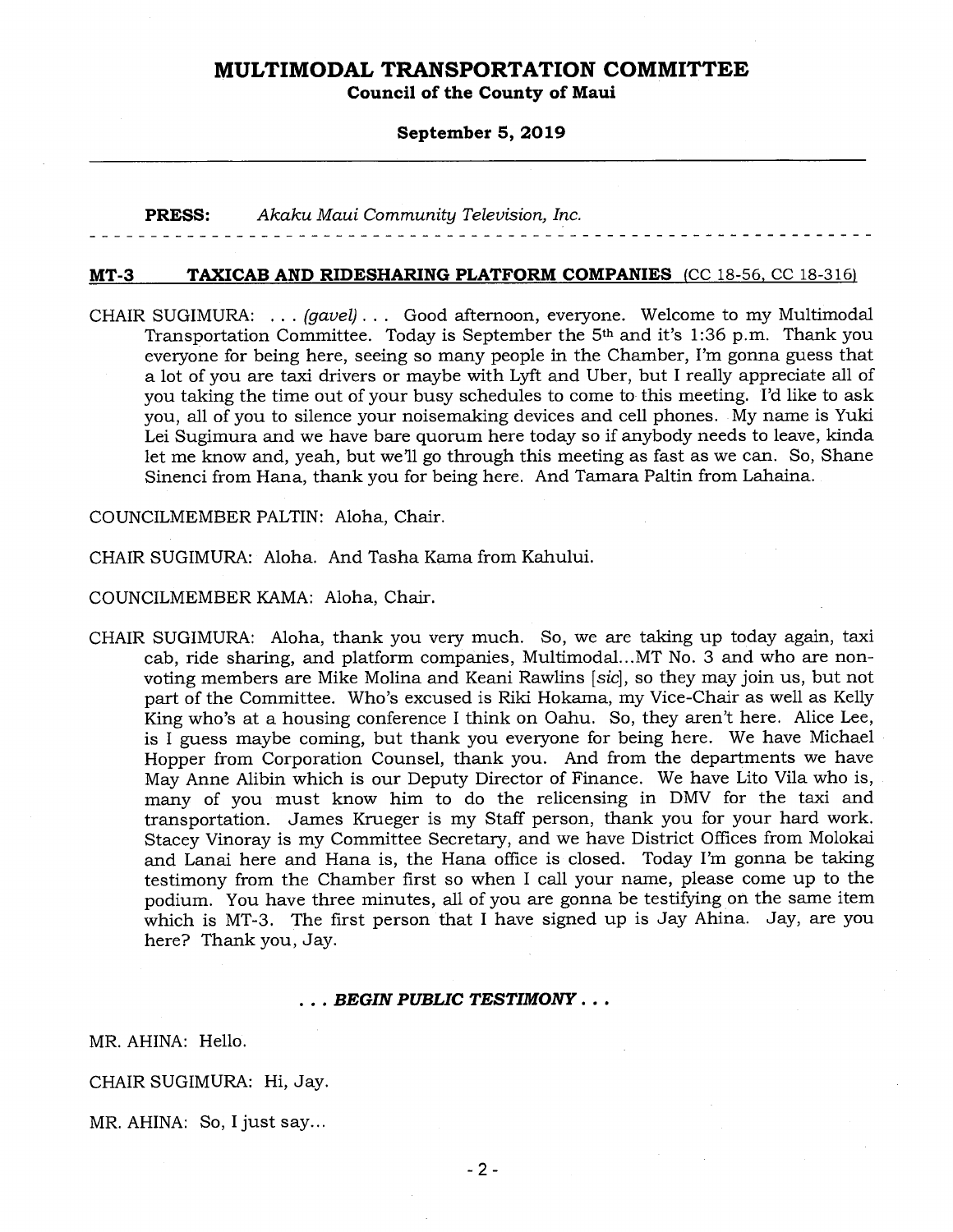**Council of the County of Maui** 

#### **September 5, 2019**

CHAIR SUGIMURA: Say your name.

MR. AHINA: Oh my name is Jay Ahina and I own a taxi business that I got to work with my mom and step-dad before they both passed. And now I've been running it since 2014, '15. Well, basically it's a small business and I struggle to keep it going and then just learning as I go with running a business. All I know is since the ride sharing businesses have been here, it's been real tough. With a business like mine, you have to plan ahead and invest money, cars, you know, people that are independent contractors that are paying bills and stuff, so it's a little stressful for me. But all I know is that since it's, the business was doing fine and I was real happy, you know, paying bills and mortgages and I feel like helping other people to pay their bills, so I was really happy and first time, I've always worked for somebody else. Little nervous, so, but I always worked for somebody else and it's been hard. Since the ride sharing businesses are in the airport now, which I inquired, you know, a good almost a year before they started here trying to call offices to get answers on where we stand, if they were gonna come into the airport 'cause I had to make choices about loans and cars and independent contractors and working with them, so I had to make decisions and I never got any answers. That was real frustrating but since they've been in the airport, my business is pretty much done, so it's just me now and just me so the business is pretty much over. And so, I'm just here to say that I guess. That's about it.

CHAIR SUGIMURA: Thank you. Anyone have questions? Tamara Paltin?

- COUNCILMEMBER PALTIN: Thank you, Chair. Thank you, Mr. Ahina, for being here and letting us know the situation. I was wondering if there was something specific that you wanted us to do?
- MR. AHINA: Oh, well that's a good question. Well, I guess, that's three minutes, right?

CHAIR SUGIMURA: You can...

- MR. AHINA: Oh okay yeah, you know, I don't know, something. I guess by the little homework that I've done, like New York has passed that they're employees, so it puts caps on ride sharing businesses and how much they can have on the road. And that would be very helpful here. I think California's working on that, but like I said, I don't have the facts or any proof, but I would like something to be done, whatever it may be. It would be comforting to know that our Councilmembers are considering the small businesses here that are paying taxes and stuff like that and trying to survive, to consider us.
- COUNCILMEMBER PALTIN: I was wondering if you ever did look into doing the ride share yourself?
- MR. AHINA: I've refuse to do that. Although I would do anything to survive, I wouldn't say that I won't but I won't do it until I absolutely have to.

COUNCILMEMBER PALTIN: And the reason would be?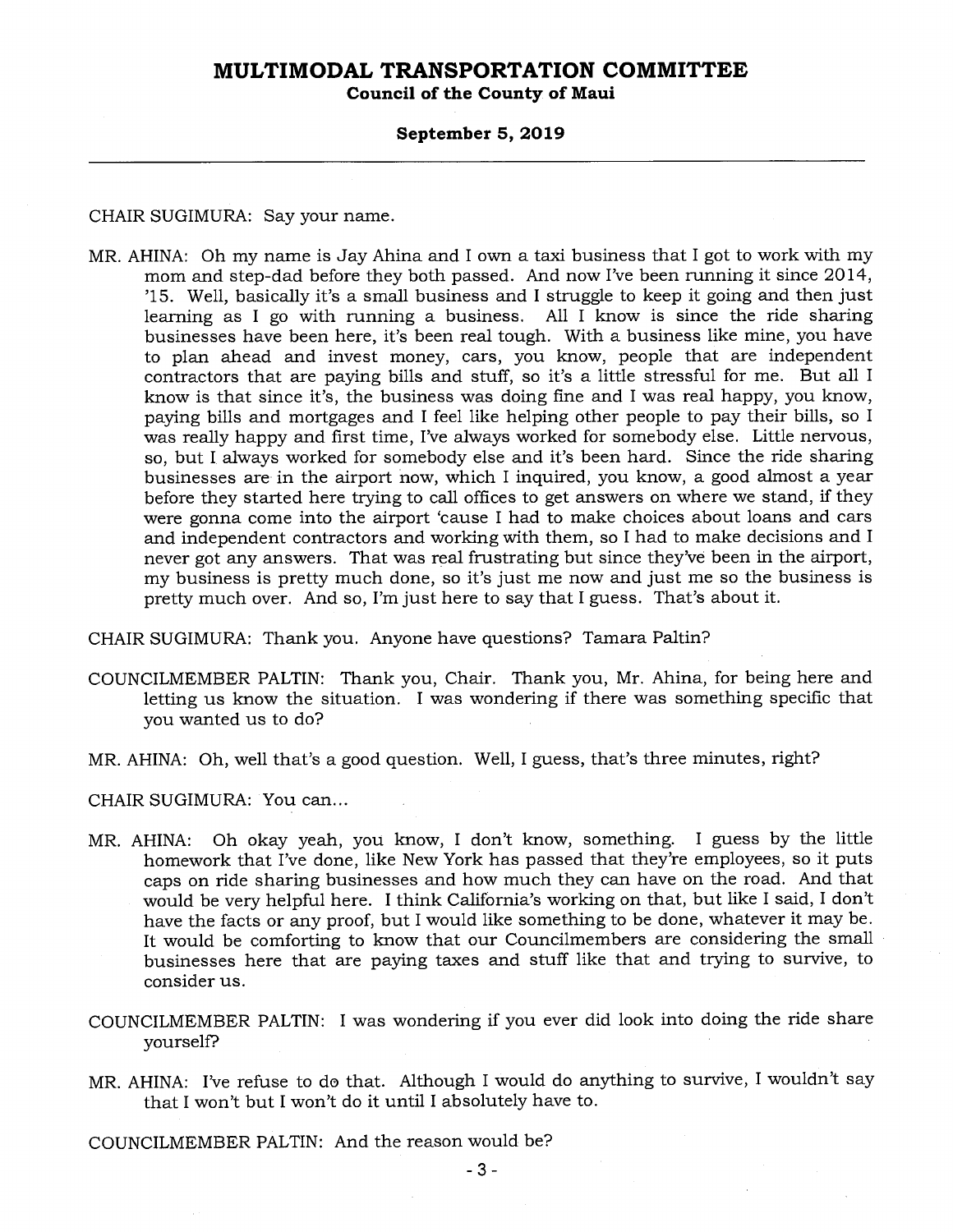**Council of the County of Maui** 

#### **September 5, 2019**

MR. AHINA: 'Cause it ended my business.

COUNCILMEMBER PALTIN: Oh okay, alright, thank you.

MR. AHINA: Thank you.

CHAIR SUGIMURA: Thank you. Anybody else have questions? No, okay. Thank you, thank you very much. Next testifier is Bart Mulvihill.

MR. MULVIHILL: Good afternoon, Chair.

CHAIR SUGIMURA: Good afternoon.

MR. MULVIHILL: Members, how are you today? My name is Bart Mulvihill. I grew up on Maui, many of you know me, some of you don't. The reason I'm here is that about four-and-a-half years ago, my son and I, when he got out of the Marines, we formed a super company. Look at me on the internet, when I go anywhere, people ask me what do you do for a living? I say I own a limousine company with my son in Maui. I'm the envy of a lot of people, but Bank of Hawaii will argue with you there. Our business is down 15 percent this fifth year were now in business. We have only five star ratings across the board. Uber is not a professional organization. If you wanna have some real interaction with me ask me about the no overriding liability policies additionally named insured. Ask a hotel manager about why they can't get that from Uber's drivers. The whole operation from dispatch to drop requires distracted driving using their phone. There's a fifty-question test Maui County gives to cab drivers like out here. It's a general knowledge test because you can't be looking for a map book or a phone late at night in the rainstorm when somebody says take me to Maui Memorial. Do you know where it is? I challenge any Uber driver to sit with any of us and find things without being distracted. It's serious. There's other problems. The surge price and the consumer protection issues, you've gotta address that. There's no, you guys, not you guys, the County of Maui through a lot of foresight against *gypsy* cabs passed a law, Chapter 5.16.130, specifically lays out if you wanna take a person from A to B, you are required to come down and take a question test, 50 questions, and pass it and have 80 percent. You needed to take a picture, you had to bring your picture, you had to have your fingerprints tagged and if they wanted them, you had to do anything they wanted just to drive. Not to own a cab, just to drive. I started driving a cab nearly 33 years ago when my son was first born in Kaanapali. It's a hard job, but then the free busses came. But long story short is that is there are too many things, but the one thing that we all bring to the table, the cab drivers and the limo company owners like me who started in cabs, we bring experience, we bring trust, we bring our person. My face is on the internet on my website. People know what my team looks like, I give them a solid image. Well anyway, what Uber and Lyft are not doing, is they're not giving you an accountable of who's driving for them, who sent them there, where they're going, what their cargo is, are they endangering their life, their family, and the property they invest to bring to the County of Maui to drive and to be a good business person. That's all I ever wanted to be, just a good business person, but when I see my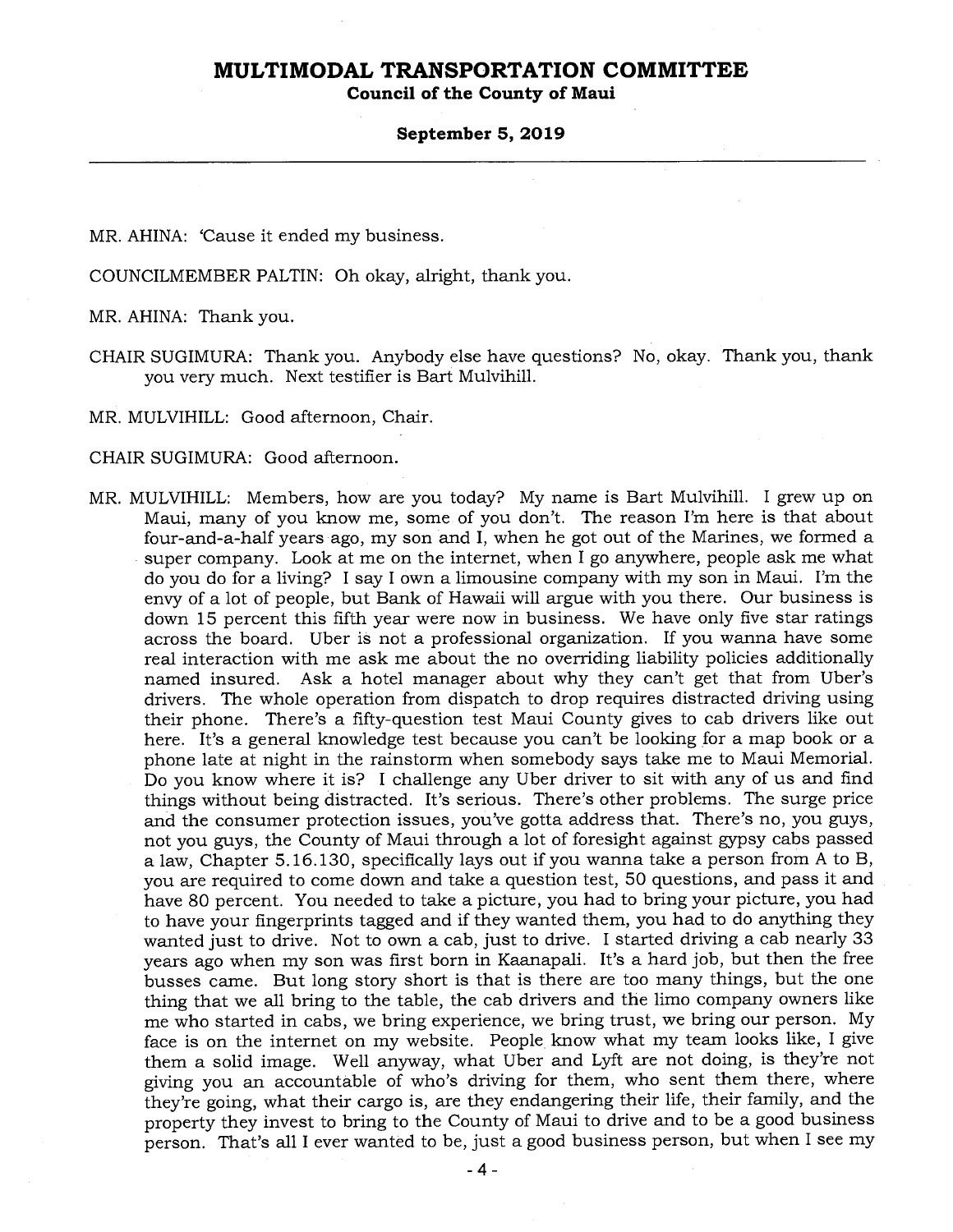**Council of the County of Maui** 

#### **September 5, 2019**

sales get killed, I have to say something and I'm here more because of the cab drivers because Uber's going after my business too.

CHAIR SUGIMURA: Thank you.

MR. MULVIHILL: Yes, Ma'am.

- CHAIR SUGIMURA: Thank you. Anyone have questions for him? So, your, oh, one moment, so your name of your business is?
- MR. MULVIHILL: Christopher Luxury Sedan Service and Limousines. We are a 1 to 7 PUC operator in perfect standing and an 8 to 25 bus operator as well. I have one limousine, I haven't been able to expand it, but thank God, I have that thing 'cause that's the one thing Uber can't give you is an eight-passenger Mercedes limousine. Yes sir?

CHAIR SUGIMURA: So you have a taxi service? Excuse me.

MR. MULVIHILL: No, I do not.

CHAIR SUGIMURA: So yours is?

MR. MULVIHILL: I have a PUC license.

CHAIR SUGIMURA: You have a PUC license.

MR. MULVIHILL: Yes Ma'am.

CHAIR SUGIMURA: Okay.

MR. MULVIHILL: Four eight eight six dash C. Yes, sir?

CHAIR SUGIMURA: Mr. Sinenci?

- COUNCILMEMBER SINENCI: Thank you for being here. Thank you, Chair. So, what would you wanna see? Would you wanna see the ride shares more regulated here at the airport? Do you wanna see the taxi drivers less regulated, what's some of your input?
- MR. MULVIHILL: B is the wrong way to go. Regulation is what keeps people honest and straight here. Keeps them sober. When a guy comes to pick up a BMW or the limo from me, that drives for me, come here breathe on me. You okay? You need money? You know, I wanna make sure 'cause the mindset's very important. So, deregulating this business has not helped, it's only made people unsafe. Unsafe, that's where we're going. I don't know why in God's green earth, Councilmember, why we let people with no previous experience, without any knowledge go and pick up your most valuable asset. I read what you wrote about tourism and the limited numbers but if we have a bad...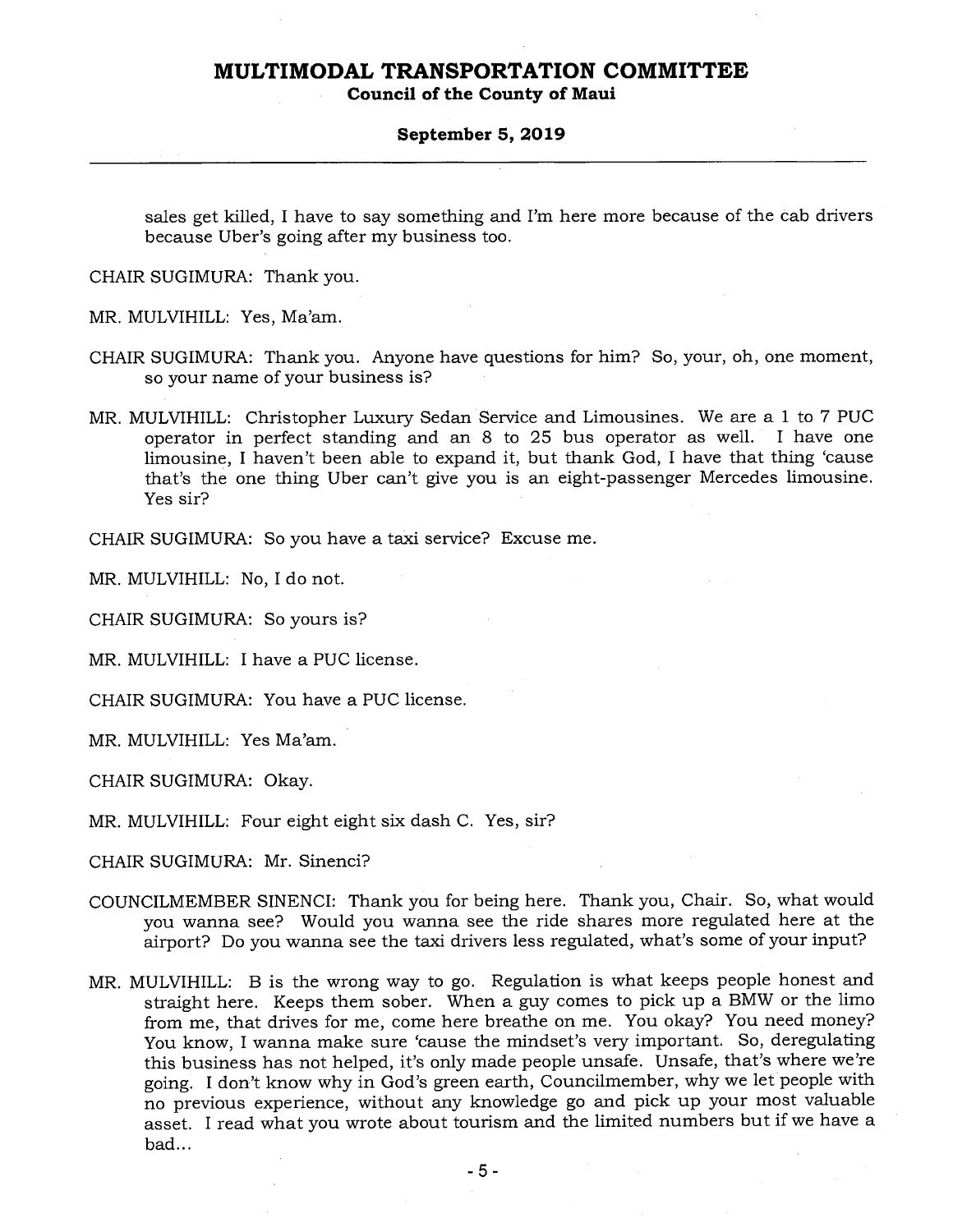**Council of the County of Maui** 

#### **September 5, 2019**

- COUNCILMEMBER SINENCI: I'm just trying to get some about the taxi drivers, I wanna listen to what your concerns are so I can make a, you know, a...
- MR. MULVIHILL: Sure, I'll give you a great example. When the truck drifted in Kaanapali and killed those people a couple years back, the Uber driver was instantly killed and the people in the car. The insurance, sir, I spent \$14,000 a year with a great record on insurance. I have \$2 million in liability insurance, I have real insurance, but that's the problem with a lot of these time, ride sharing companies, is that they self-deal. When a realtor say, hey you know what, I don't need my broker for this, that's selfdealing. That's dishonesty. Because you will come, if you grab people coming out of Uber cars at the airport, they'll say were you on a ticket or did you make a prearranged ride with this guy. Every one of these drivers out here will tell you that they are self-dealing. They're not using the Uber thing where they do not have insurance. They do not have insurance. And that accident out there, the County of Maui is very fortunate that in Kaanapali those people were well moneyed up, people who had life insurance and health insurance. Had they been, had to depend on that guy that got killed they would have been out of luck. I'm surprised the County didn't get sued for that.

COUNCILMEMBER SINENCI: Alright, thank you.

MR. MULVIHILL: You're welcome, Sir.

COUNCILMEMBER SINENCI: Thank you, Chair.

- CHAIR SUGIMURA: Any other questions? So, I'll verify with Uber and Lyft about the insurance requirements, so any other questions?
- MR. MULVIHILL: Ask them, Councilmember, may I ask a question?

CHAIR SUGIMURA: At the appropriate time, I'll ask them.

MR. MULVIHILL: Okay.

CHAIR SUGIMURA: Thank you.

- MR. MULVIHILL: And when they're not engaged, what kind of insurance they have? Thank you.
- CHAIR SUGIMURA: Thank you. The next testifier is Jean Truong. Members, please hold down your clapping. Jean Truong? T-R-U-O-N-G.

COUNCILMEMBER SINENCI: Seems to be a regular occurrence.

MS. TRUONG: Aloha.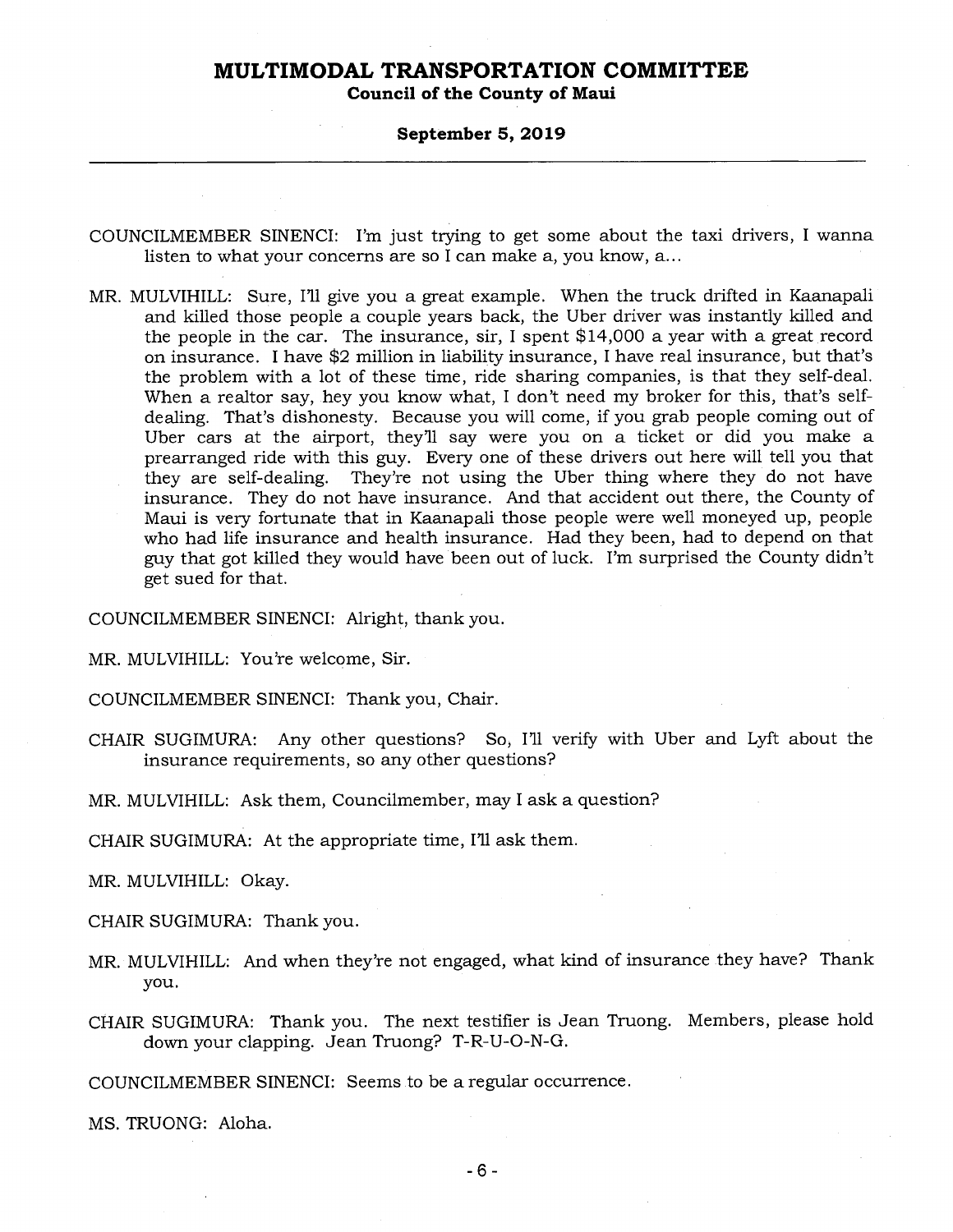**Council of the County of Maui** 

#### **September 5, 2019**

#### CHAIR SUGIMURA: Aloha.

MS. TRUONG: And good afternoon, Councilmembers. I am not a cab driver anymore, I was for 29 years out of the 30 years I've lived here in Maui. And, I am here speaking on behalf of all kinds of cab drivers from the north end to the south end to the west end to the east end of the island. And, oh, I'm sorry. I'm short. Anyway, what I am here to say is, Uber and Lyft has taken over 75 percent of the business away from the taxis. It's hard for them to survive. I used to have Alanui Cab Company, I had the contract at the Grand Wailea and things, ever since 2001 when 9/11 happened and then it's just been escalating and going down, down, down the business. But when Uber and Lyft came on they killed everyone, everyone. They do not have any business license, no excess general liability test. I mean, they have no drug test, health test, all the things the taxis have to have and shame on the State of Hawaii for not making them do it. You asked us to be drug free, no drinking, no anything, and here you are allowing these people to pick up our passengers and God knows where they're taking `em. You don't know who they are or where they're going or anything. It's unbelievable. I just don't understand it. You know, so all I'm asking you to do is to make sure that they have to do what we had to do. It's only fair business.

### CHAIR SUGIMURA: Okay.

- MS. TRUONG: So, anyway, I'm not driving anymore like I said, I'm 73 years old and the State of Hawaii is just making it really hard and I did talk to the Governor but the Governor denied everything, that he did not let, allow Uber and Lyft to come in here and I said yeah, that and two bucks will buy the Brooklyn Bridge. You wanna buy it? You know, I don't understand that, why he's allowing all these things to go down and putting good, honest, decent people out of work. Because they're all gonna be gone soon. All the taxis, and what are you gonna have, a bunch of people out there that can't do, you don't have a clue where they're going or what they're doing. Anyway, they're doing a lot things they should not be doing. I know this for a fact, but how are we gonna, you know, prove all that. Some of it gets in the newspapers, some of it don't. But, I've heard from customers out there that I've been taking for 25 years, they're not coming back. They're disgusted with what is happening here in Maui.
- CHAIR SUGIMURA: Thank you. So, I'm gonna ask, I know that everybody would like to cheer and clap and I'm gonna ask you to keep it down if you will during this meeting, because we're gonna have all, we're gonna have a panel that'll come before us and talk and give opinions and I don't want everybody to burst out in claps or boos, and it's gonna be inappropriate for this meeting, so I just want to let you know. At this time, I'll take questions to Jean.

COUNCILMEMBER PALTIN: Thank you, Chair. I just was, your name was Dean Truong?

MS. TRUONG: Truong, yes.

CHAIR SUGIMURA: Truong.

 $\mathcal{L}$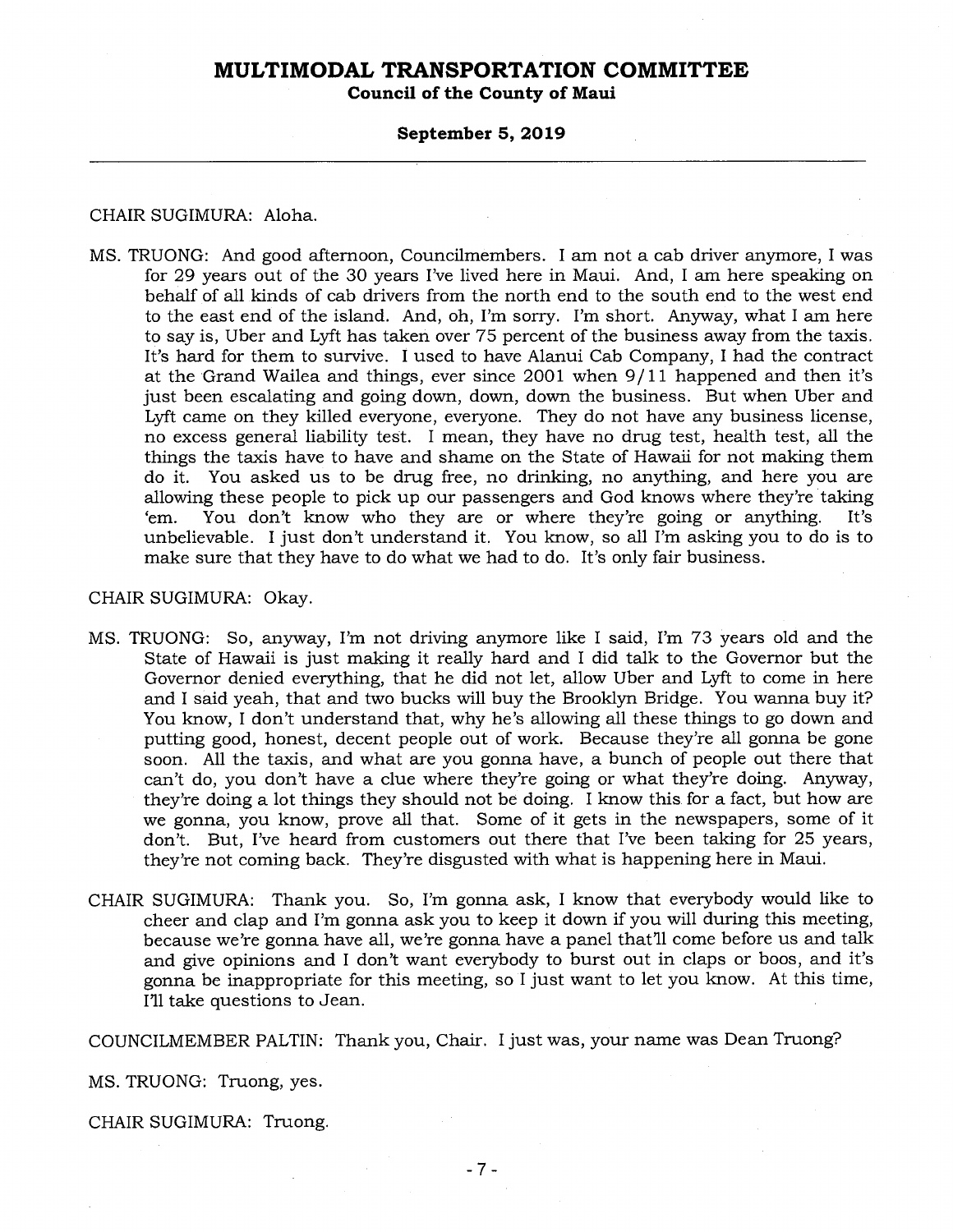### **Council of the County of Maui**

#### **September 5, 2019**

COUNCILMEMBER PALTIN: Dean?

CHAIR SUGIMURA: Jean.

COUNCILMEMBER PALTIN: Oh, Jean.

CHAIR SUGIMURA: Yeah Jean.

COUNCILMEMBER PALTIN: Okay, okay, thank you.

CHAIR SUGIMURA: And she always has a hat on. Times that I've met you, you've always had a hat.

MS. TRUONG: Yes.

CHAIR SUGIMURA: Anybody have questions for Jean? Thank you very much for being here and I appreciate you.

MS. TRUONG: Mahalo.

- CHAIR SUGIMURA: Next testifier is Kenny Barr. Thank you, Mr. Barr, he was here for our first meeting that we had here and thank you for coming back. So, people in the audience, just so you know, it sounds like probably you're here with the taxi group, so I had one meeting that was earlier and we heard from Lyft, Uber, and the Finance Committee and Mr. Barr was here and so he stayed on as a resource to give us information about taxi, but today I wanted to sort of dedicate this to hear from taxi and just gather more information. So, thank you again, Mr. Barr, for being here.
- MR. BARR: You're welcome. Thank you. I read this and tested it, should be three minutes and five seconds. Aloha, Committee Chair Sugimura and Members. My name is Kenny Barr and I own Kihei Taxi and Wailea Taxi since 1979. And I'm testifying on MT-3. Thanks for taking this up for the taxi people, kind of a forgotten group of people who are always out there weekends, nights, holidays, rain, heat, and just taken for granted. Most of us probably work or put in more hours than any other industry. You folks may be a close second. We, not just Maui and Hawaii, but the whole world got hit with this technology invention and giant industry policing themselves but with no local input in the way they operate in the various local areas. Challenged in some areas, they point out that they are a technology company, not a transportation company and are not subject to local transportation regulations. But here on Maui, the Uber and Lyft representative have indicated a willingness to work with the County. Sure, everyone you talk to even Uber users themselves will say how unfair this all is, but that's life. But it's more than life to all the taxi drivers who have families to support, kids to raise, mortgages to pay, food, and on and on. We got blindsided by technology and now have to survive. Uber is not going away but you folks have recognized this and are at least trying to level the playing field. I have three suggestions that you may wanna consider. Uber can have their excess insurance limits protecting themselves from lawsuits, et cetera, but the County should require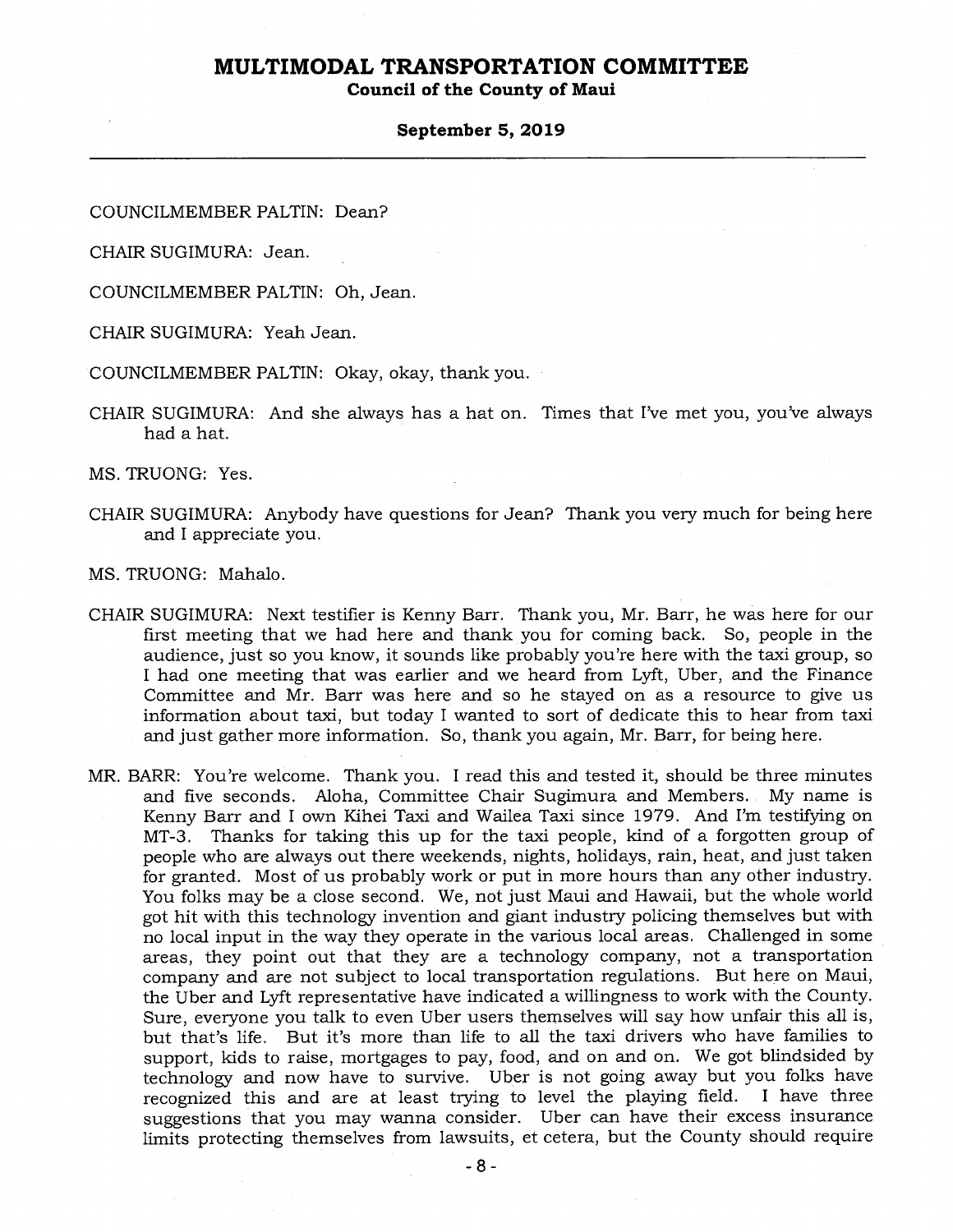**Council of the County of Maui** 

#### **September 5, 2019**

the owner of the vehicle to have the same commercial business vehicle insurance on taxis, that the taxis have. Most of us use our vehicles as our personal vehicles as well as in my case, with the loss of taxi business, I use it more for my personal life than for taxi runs. But we need to carry and pay for commercial insurance requiring. Excise tax numbers would also be nice too of the Uber drivers. The second thing, each Uber driver should also like taxis have a Maui business, Maui County business license like we do, it costs a \$100 a year like taxis and each one would be given a business permit along with a County of Maui decal like ours with an expiration date as per the County fiscal year. Like us, you present your commercial insurance certificate to the motor vehicle office and they will be given a business permit and decal. If the vehicle being driven and picking up passengers does not have that decal and license, it is illegal. Also, if there's 300 Ubers and I know Ms. Lee asked for some numbers, if there's 300 Uber drivers they would be, what, \$300,000, if there's 400 of them, that's \$400,000 into the County. And also, they, consider having the County inspectors who inspect our taxis inspect each Uber taxi to make sure that it has the right permits and so on. They're just three suggestions to even things up between us and them. They're not gonna go away but they, you know, at least some of them with some kind of Maui oversight and fees and simple requirements like we have, some of the unprofessional and Quickbook operators may disappear.

CHAIR SUGIMURA: Thank you, Mr. Barr, again for coming. So, your first suggestion is about insurance, is that what you said?

MR. BARR: Yes.

CHAIR SUGIMURA: And you second one is to make sure that all, that everyone has a business license from Maui County.

MR. BARR: Yes.

CHAIR SUGIMURA: And the third one was, did you say no decals or decals? What was that?

MR. BARR: Right, that we would, that the County would issue these, the decals and the, you know, like the permit numbers like you're trying to get the water people to have all, I mean the short-term rentals have numbers. So, we have a business permit and then we have the decal so this has to be in the license and just anybody getting the car will see that you are a legal taxi business and then anyone else checking like the police that we would have a decal on the back that says we're a taxi cab. Their decal could say ride share, County of Maui ride share and just that they pay and I like I said it'll weed out some of the ones that are just running out to make a quick buck. At least the ones that have to do this requirement would have some sort of interest in their business.

CHAIR SUGIMURA: Thank you. Would you mind if we get a copy of your decal that you're...

MR. BARR: Oh sure. And then there's also a taxi business license which Lito pointed out the last time, the three things, but and this is the, we all have to get a driver's permit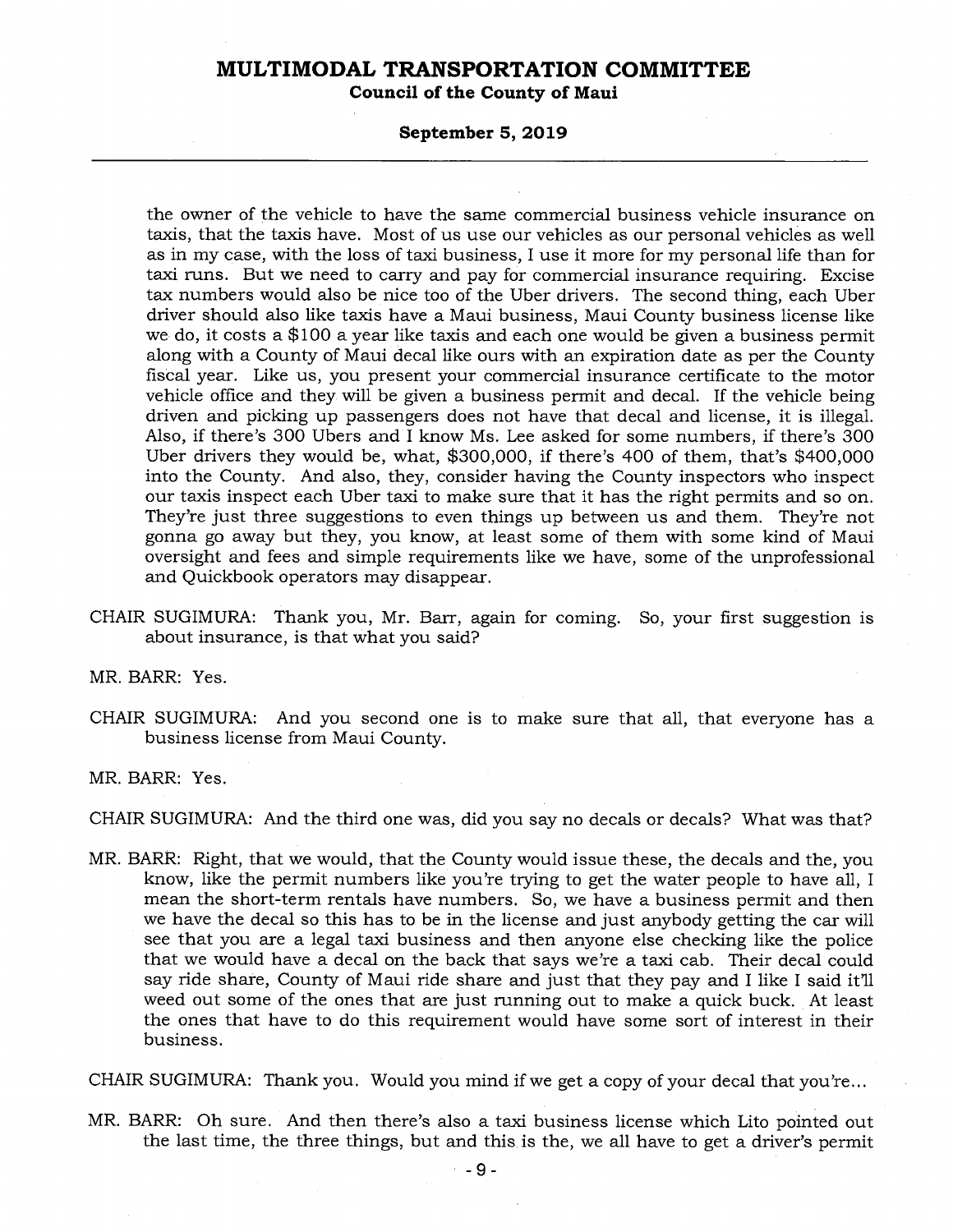**Council of the County of Maui** 

#### **September 5, 2019**

and every year we have to renew it, so it's another thing that the County could make Uber have, a special license so they're not, because I don't know how much they check out their drivers.

CHAIR SUGIMURA: Okay, thank you. So yeah thank you, James. Could we borrow that, we'll give it back to you?

MR. BARR: Yeah.

- CHAIR SUGIMURA: Thank you. Any, oh, any questions for Mr. Barr, Members? Oh, Tamara Paltin has a question for you.
- COUNCILMEMBER PALTIN: Thank you, Chair. Thank you, Mr. Barr, for being here again. I just was wondering, you know, how you made reference to the short-term rentals, the County is currently having real hard time enforcing the illegal ones and I can see like if we do this similar thing for the Uber system it might be also difficult to enforce. Have you thought that even if we make this requirement about how it could be enforced?
- MR. BARR: Yes, the County, our system is very well enforced, I mean we know everybody who has a taxi...
- COUNCILMEMBER PALTIN: Oh, not with the taxi, I mean with the, if we make this requirement onto the ride shares --

MR. BARR: Yes.

- COUNCILMEMBER PALTIN: --about how we would be able to enforce it because of the, there's this Federal communication thing about the platforms having immunity from liability so if Uber and Lyft use that platform and they don't abide by these additional regulations that we would put on like you suggested, how would we be enforcing it other than like looking in everybody's cars and stopping them or how...
- MR. BARR: Well, the things would be on the outside, but the police enforce our infractions, and also the fact that the women from Uber said that they're willing to work with us, you know, they, depending on how much you trust them they may put it in as part of their requirements and they would pretty much be policing it. They would be telling their Uber drivers on Maui you need to get a County business license for a 100 bucks. You need to, I don't know if you wanna make them get a special driver's license like we have, but at least, you know, just make it, just even the field, just whatever we have you should make them have. They're out making money, they're making, they're a business just like we are, but they don't have any rules, no regulations.
- COUNCILMEMBER PALTIN: Yeah, I mean if they're willing to work with us, that would be awesome, but like, you know, the Airbnb's and stuff like that, similar type of platform where they do a similar type of --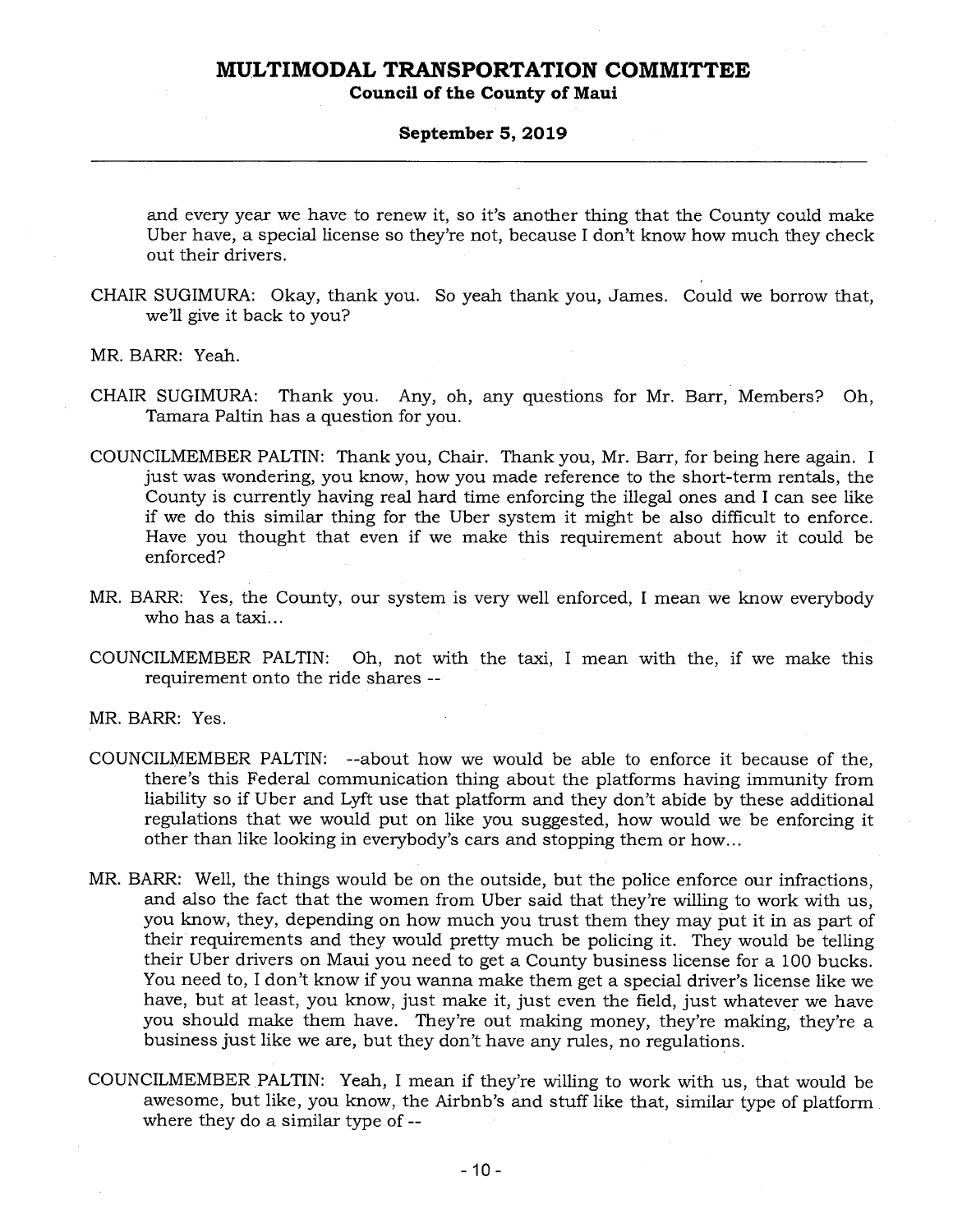### **Council of the County of Maui**

#### **September 5, 2019**

MR. BARR: Yeah but they're more...

COUNCILMEMBER PALTIN: --it, we're not able to regulate them.

MR. BARR: They're more sneaky though, the Ubers are out there. You see them there, and they're supposed to have those stickers on their car. They're out there and we see them, so.

COUNCILMEMBER PALTIN: Yeah, I mean similar thing in our neighborhoods --

MR. BARR: I see what you're saying, but it's another...

COUNCILMEMBER PALTIN: --we see the illegal STR's but enforcement is the issue.

MR. BARR: I know, I know.

COUNCILMEMBER PALTIN: Okay, thanks.

MR. BARR: I'm just trying to make suggestions to make it even, that's all 'cause you guys asked for them.

COUNCILMEMBER PALTIN: Okay. Okay thank you. Yeah, thank you for the suggestions.

- CHAIR SUGIMURA: Thank you very much and thanks for coming back to talk to us, thank you.
- MR. BARR: You're welcome.
- CHAIR SUGIMURA: No more questions? Next testifier is Clifton Weber, followed by James May, and Walt Klemperer is last.
- MR. WEBER: Good afternoon, ladies and gentlemen. My name is Cliff Weber, I've been a cab driver on Maui for over 27 years. I would like to address this lady's question if I may. As far as enforcement goes, like Kenny said, I'm so glad I followed Kenny 'cause he's more articulate than I would be. It's visible. You can see it. If you come out and take a look at my cab right now you'll see my business, my taxi cab license, on the back bumper, you look inside my cab you'll see my picture of my County license yeah and the thing is, it's not fair. These guys are gypsy taxi cabs, now they say that they're a ride share, they're not a ride share. If you and I work at the same job, I drive this week, you drive next week, that's a ride share. But if you're picking up a customer at a designated spot, charging them to a designated spot, that's a taxi cab. All we're asking is that they do by the same rules that we have to. We have that 50, like he said, it's a \$100 a year. We have to do the 50-quick question test. We have our picture up there. You know who we are. You can check by our control number at the back of the cab, who we are. You can track us. These guys have no tracking at all. Last night if you seen the news last night, on NBC they said they have 22, 21 lawsuits against Lyft right now for sexual assault and they said over a 1,000 cases a year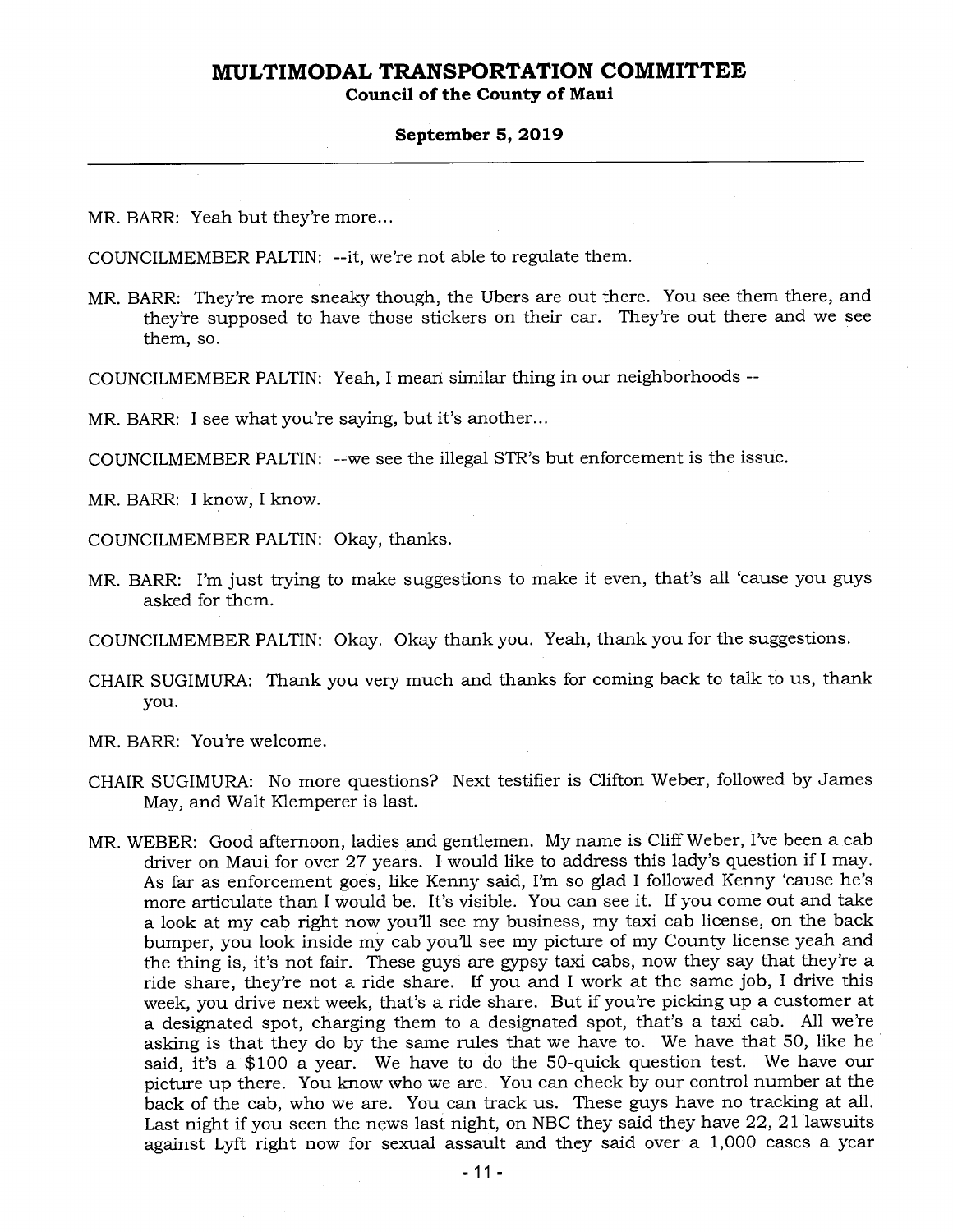#### **Council of the County of Maui**

#### **September 5, 2019**

between Uber and Lyft. We don't have any of that. And if we did have that, they would come be on us like a ton of bricks because everybody knows who we are. We can't do that. It's not fair that they, they're just gypsy cabs. Why don't we just give all our license back to you guys, become Uber, not even Uber just form our own and not pay you any State, Local, and Federal taxes, don't have to get the insurance, you see my point? I guess I'm done. Any questions?

CHAIR SUGIMURA: Thank you very much. Anybody else have questions for him?

MR. WEBER: Kenny Barr pretty well covered it, you know, he beat me to it.

CHAIR SUGIMURA: Thank you. So, Mr. Weber, you're saying that for identification that you're a taxi, you have something on your bumper?

MR. WEBER: Of course.

CHAIR SUGIMURA: Your license number on the...

MR. WEBER: Our business license, he just showed you. He just gave you a copy of it.

CHAIR SUGIMURA: Right, so all the areas that you have an ID, are what areas of your car?

MR. WEBER: Bumper for the back, we have a control number on the back bumper, inside our cabs we display our business license and our taxi cab permit, which has our picture, our address and all pertinent information on it. Now, see the things is Uber drivers, I'm mostly an airport driver. These guys come in, you don't know that they're Uber or not. They don't display nothing. They come in, they grab the fares and go. We have lost 65 percent of our business and everybody here, airport drivers knows that. And it's not fair. We pay through the nose and they pay nothing and the sad thing about it, is the Uber drivers, I was watching last night at LA, they're averaging between 9 and 15 cents a mile, that's what they make by the time they're 25 percent cut. Yeah, and how much taxes do Uber and Lyft pay the United States and Maui of County and the State of Hawaii and the United States? Probably zero.

CHAIR SUGIMURA: Okay, thank you.

MR. WEBER: Any questions?

CHAIR SUGIMURA: Anybody else have questions for him? Seeing none, thank you very much.

MR. WEBER: Thank you, aloha.

CHAIR SUGIMURA: Aloha. Next speaker is James May, Walt Klemperer is after that, and the last speaker I have is Claire Gibo.

MR. MAY: Aloha, Madam Chair --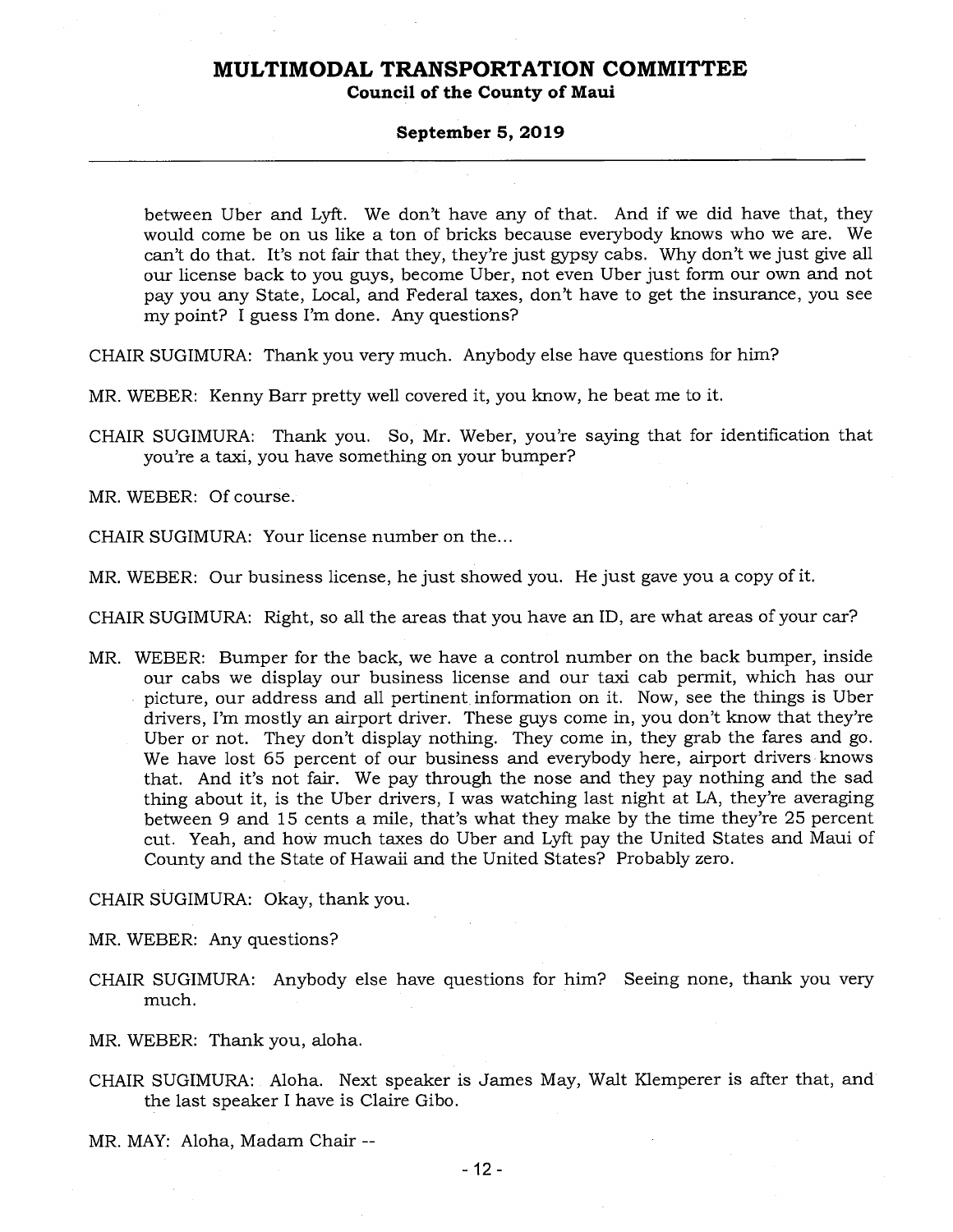**Council of the County of Maui** 

### **September 5, 2019**

#### CHAIR SUGIMURA: Aloha.

- MR. MAY: --everybody else that's here. It's all been said, everything's been said. The long and short of this is that Uber, these ride share entities started by Uber, Travis Kalanick, nine years ago basically wanted to, through investment capitalists make an artificial low platform that would cover the world with Uber. Hasn't worked, it's not gonna work. I'm gonna go in a different direction, you're just gonna hear more of the same, so instead of the minuet here on Maui, Uber's gonna fail. It's just how much more blood has to be let, our blood before this, these entities fail. How can a business stay in business when they lose a billion dollars a quarter, nobody's interested, just everybody has a cell phone, everybody here has a cell phone. Look at Uber, ask Google, has anybody stumped Google? Not a single soul here has. Punch Google, Uber stock price today, well it was, hit an all-time low yesterday, why? It's failing. Okay, so is Lyft. They just IPO'd six months ago, what's the problem? The problem is right here. Ask this gentleman, ask this gentleman, ask all the drivers here. It's amazing what happens when you find out where the meeting is, ta-da. And that's said with all due respect. Auwe, I wish it was old Hawaii where we could go before a king a kahuna or get our kupuna together, yeah, it's the old haole talking, but I have the heart of Huna and you know what this problem would be settled like that, this is not right, this is not just, this is not fair, this is not honorable. Bottom line is, level the playing field, watch how long Uber and Lyft stay in Maui or anyplace else. That's all I have to say.
- CHAIR SUGIMURA: Thank you. Anyone have any questions for Mr. May? Seeing none, thank you very much.
- MR. MAY: Mahalo nui loa o kou. Aloha.
- CHAIR SUGIMURA: Thank you. So, the next testifier is Walt.
- MR. KLEMPERER: Good afternoon, Chairperson and County Councilmembers, et cetera, and guests. My name is Walter Klemperer. I've been driving cab starting in Oregon about four years ago, came here two-and-a-half years ago and within a month I was able to drive cab down in the Wailea area. I have since migrated to Aloha Maui Limousine Service. I stand as the only cab driver for Aloha Maui Limo Service. Right now, we have 129 licensed cabs servicing the airport. When I came back to check in after a run that took two hours to get, I was  $60<sup>th</sup>$  in that line. It can take four to five hours sometimes now just to get a run. If you're not there with the first group which is around quarter to 6:00 in the morning and you don't stay at work until after dark you're not making a living. We exist at the stand observing what goes on some 75 to a 125 feet away from us. The numbers get thrown around, I think it's higher than 80 percent of our potential business is going to what we're calling ride share. And I just found out this afternoon that there's already an ordinance in place, why aren't we enforcing that? Another thing that has yet not been mentioned, that taxi permit, that 50-question test has an annual expiration date. If you have not renewed your taxi permit by the end of day on the expiration that's posted, you lose it. So, you have to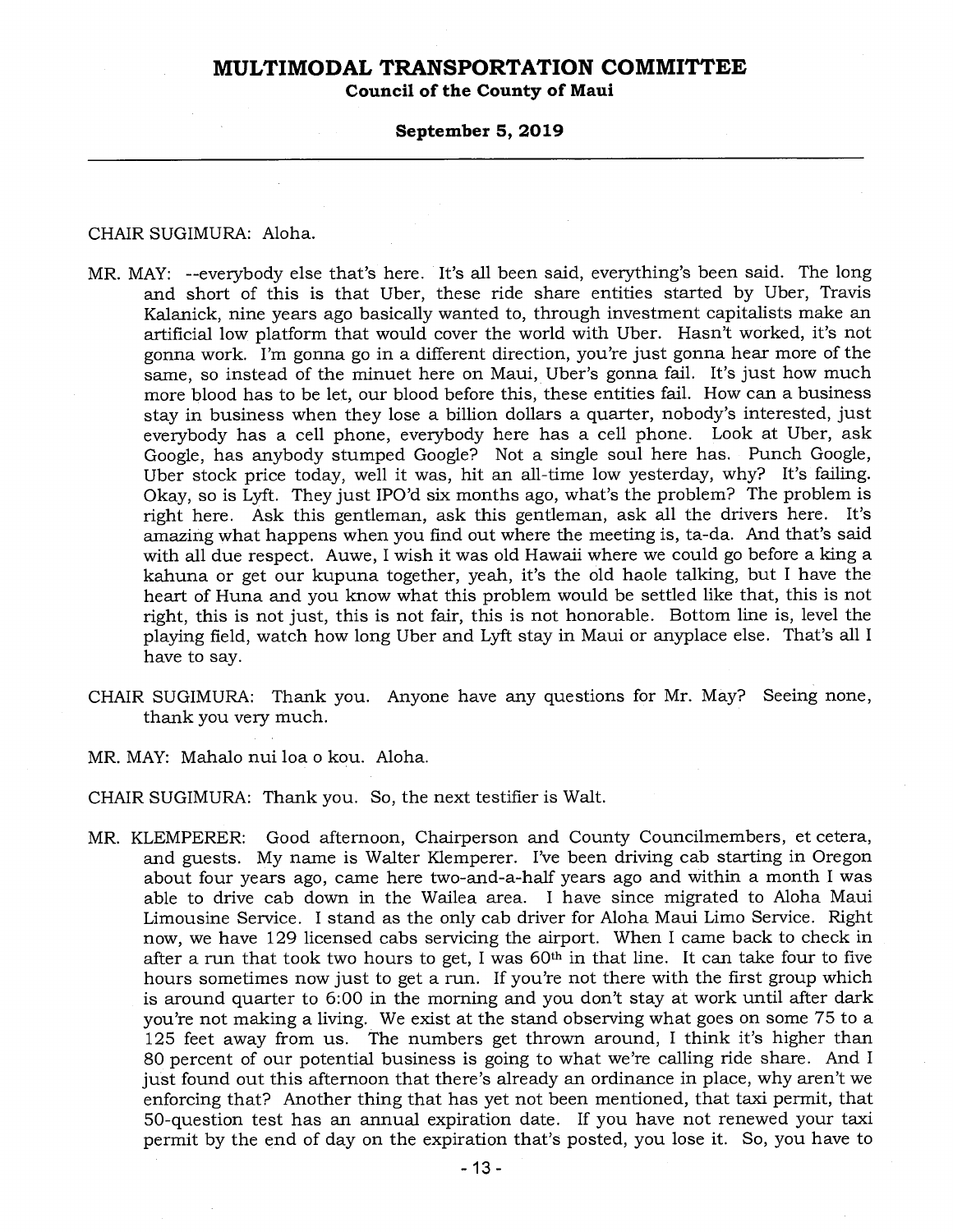**Council of the County of Maui** 

#### **September 5, 2019**

start from the beginning. If you're able to get certified at the airport, you get drug tested. We're like that, and we're down here and up here it's heaven 'cause there ain't no regulation. Why? You folks have the answers already. Thank you all.

CHAIR SUGIMURA: Thank you. Anyone else have questions? Ms. Tasha Kama?

COUNCILMEMBER KAMA: Thank you, Chair. Mr. Klemperer, you mentioned something about there's an ordinance in place, what does that ordinance govern?

UNIDENTIFIED SPEAKER: Five point one six one...

CHAIR SUGIMURA: Oh, so...

MR. KLEMPERER: I don't know, Nick, where's Nick?

UNIDENTIFIED SPEAKER: He just left.

CHAIR SUGIMURA: So, you know, so, Walt, we'll answer that question. We'll talk to Nick later.

MR. KLEMPERER: Okay.

CHAIR SUGIMURA: But the law that you're talking about is Maui County Code and I think that's what's being referenced, which is our County Code that we have to regulate this and 5.16.130 is our Code number.

MR. KLEMPERER: Thank you, I'll try and remember that.

CHAIR SUGIMURA: So, well actually you don't have to remember 'cause we'll talk about it later.

MR. KLEMPERER: That's good.

CHAIR SUGIMURA: Okay, thank you. Anybody else? This is our County Code.

COUNCILMEMBER KAMA: I just wanted to ask if he knew if there was a fine attached to that?

CHAIR SUGIMURA: Ok, we can find out.

MR. KLEMPERER: The gentleman says yes there are. I'm ignorant, I'm sorry.

CHAIR SUGIMURA: We can find out from...later.

COUNCILMEMBER KAMA: Okay then I have a follow-up question to that when we find that.

CHAIR SUGIMURA: Yeah if we could. Thank you.

-14-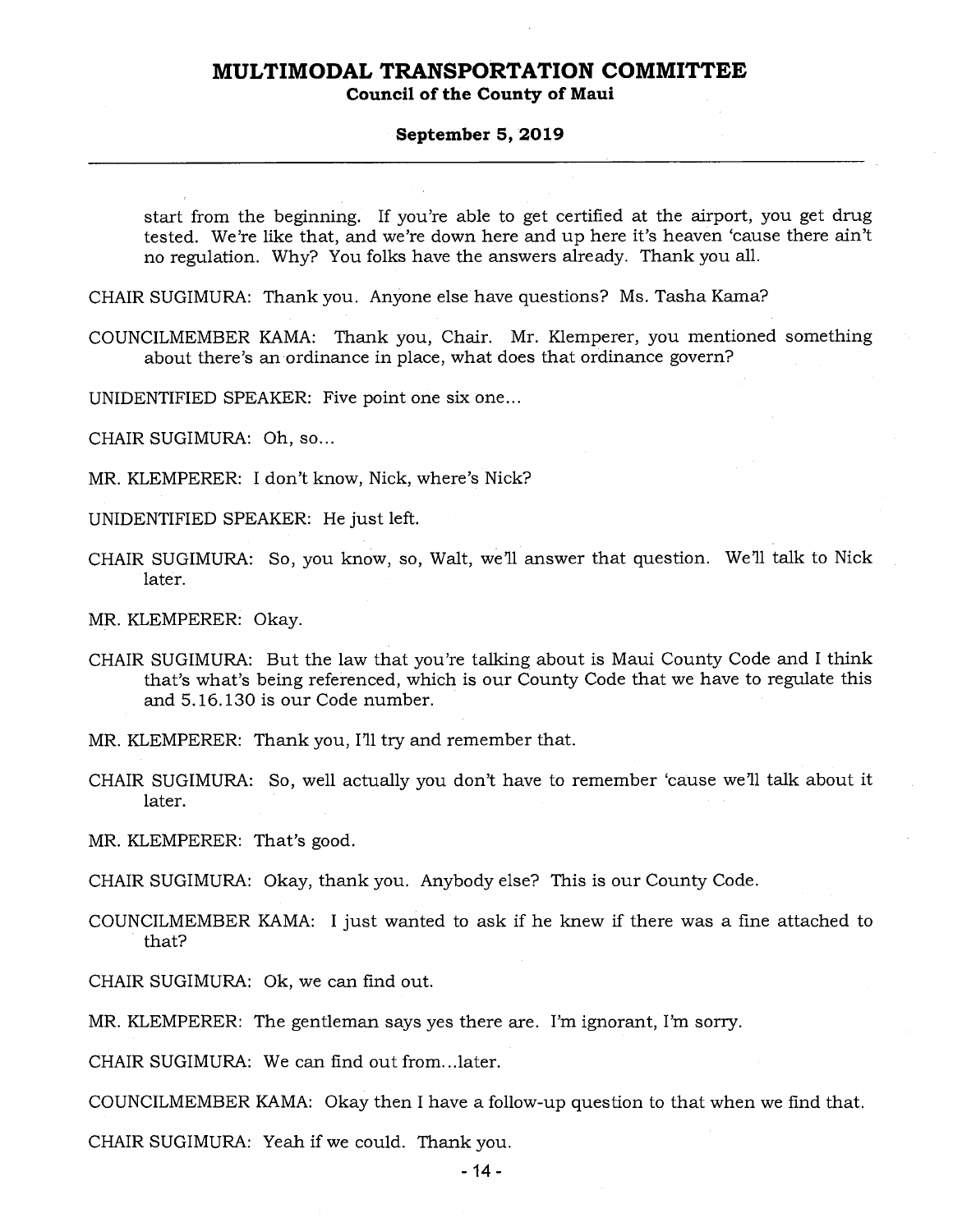**Council of the County of Maui** 

#### **September 5, 2019**

COUNCILMEMBER KAMA: Thank you.

CHAIR SUGIMURA: Thank you, thank you very much.

COUNCILMEMBER KAMA: Thank you, Mr. Klemperer.

MR. KLEMPERER: Thank you very much.

CHAIR SUGIMURA: The last testifier we have signed up is Claire Gibo.

- MS. GIBO: Very short. Good afternoon, Councilmember Chair Sugimura and Councilmembers that are here. Honestly, we really appreciate you folks giving us this opportunity to come, the willingness, and taking the time 'cause it is something that's very important to Maui and the people here. We're a little different in that we have a taxi and we have a PUC, so we started out with a taxi license and when we needed another vehicle we actually researched to see what our options were. So, out of respect for the County, out of respect for the State, we didn't just do what we wanted and say hey, we need more cars, we need more drivers, let's go. So, we found out that the PUC was the other option. PUC is run by the State. They're the other option for transportation in Hawaii. And they are based on need. So, we had to submit to them letters from people in the community that said that there was a need for our service. We had to also submit what is called a tariff which was the fares that we were gonna charge. And all this had to be approved, so we couldn't just go in and say we're gonna charge somewhere between 10 and \$20 depending on what time of the day or whatever's going on. We had to give them actual fares, we had to give the need, and we had to get this all approved prior to operating. One of the questions was how do we know who's what, I know in the PUC, it's clearly marked. We have to have our PUC numbers, we pay the State every year. On the taxis, as you found out, you know, you have the domes, you have the licenses, you know, Uber is technology. They should have on their technology everybody that's running, when they're running, where they going to, you know, that would be actually an easy way to do it. I mean the taxi drivers, the taxi holders, all the owners are registered with the County, all the drivers are registered with County so there is no question who these people are. I think for the PUC, one of the requirements that sometimes makes it hard is that all the vehicles have to be under the company name. But what that means is, it makes us accountable so we are responsible for these transportations, for these drivers, for the rides, for the fares, you know, taxis they seem like a group, but they're all individuals. They just work together in the community, okay, so they're accountable for themselves too, you know, so it's important to have accountability whereas in Uber it seems like it's lacking. You know, and even with the recognition, I've seen Uber drives go on the tarmac without the Uber app, therefore not covered on our VIP showing up. That is important. You know, my suggestion is level the playing field, say 300 taxis, 300 ride shares, give us all rules, they follow it, we should all. Thank you.
- CHAIR SUGIMURA: Thank you, Ms. Gibo. Anybody have questions for her? Seeing none, okay, Members. Thank you for being here. Any other testifiers? Thank you, Ms. Lee,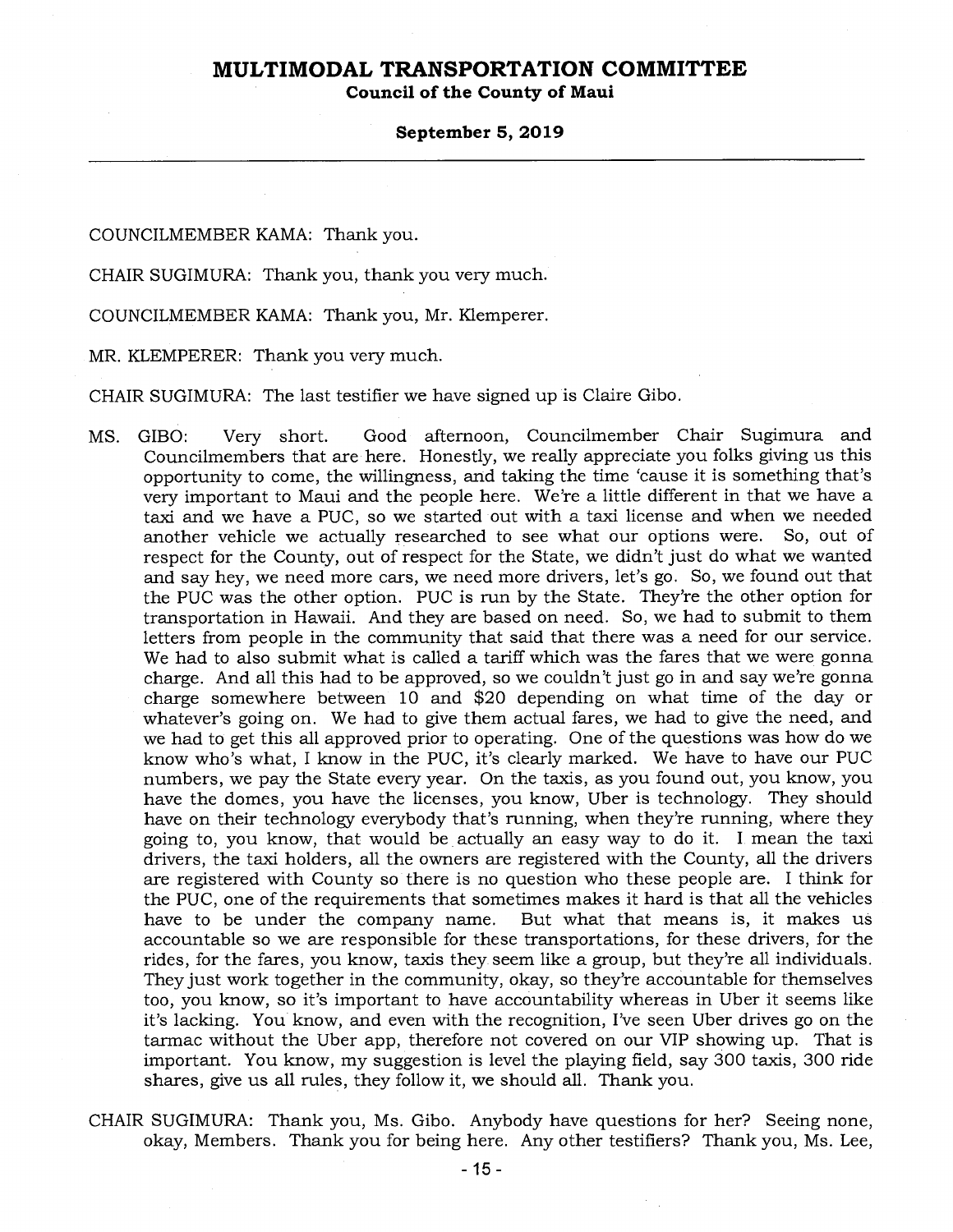**Council of the County of Maui** 

#### **September 5, 2019**

for joining us. Thank you, Ms. Lee, for joining us. Anyone else would like to testify? We allow everyone to have one turn at testifying, any other members signed up in the Chambers?

UNIDENTIFIED SPEAKER: I haven't signed up yet.

CHAIR SUGIMURA: Seeing none, nobody else, okay.

UNIDENTIFIED SPEAKER: Here's one.

- CHAIR SUGIMURA: Oh you do wanna testify, okay please, please come forward if you wanna testify and please state your name and then go in the reception area and fill out one of these forms if you would please.
- MR. THOMPSON: Good afternoon, ladies and gentlemen.
- CHAIR SUGIMURA: Good afternoon.
- MR. THOMPSON: My name is Ron Thompson. I'm the owner of La Bella Taxi and I think I know what I'm doing. I've been at it 40-plus years. So, I, there's a lot to say on this and I don't know what was testified to it but I just know that we're not on a level playing field. And what I understand is that the Governor said it should be open to everybody. My only complaint about that is if that's open to everybody then our insurance should be nullified and just go with regular insurance. Because that's our major cost. I own seven vehicles and I pay \$35,000 a year for insurance and you tell me which Uber driver even pays half of a thousand dollars and they have the right to go in there and do a lot and they have no insurance cover. You know, Uber says they got it, yes, they do, but the driver has to buy it from them, and none of them do. Okay, I don't think this is a level playing field. What's good for one is good for the other. I think that's what we have to work out for. I don't haul from the airport and I can honestly say Uber and Lyft do not affect me, my company personally. Okay, but I still think it's unfair. Thank you, that's all I got to say.
- CHAIR SUGIMURA: Thank you, Mr. Thompson. Anyone have questions for him? Thank you. Could you sign up outside, could you sign up outside, we need to have you registered. Anybody else who wants to testify in the Chambers? Please come forward. No, nobody? So, Members, I'm gonna proceed on with the meeting and go to the District Offices, but before I do, I wanted to ask that we have Nick Crowley in the audience, I'm gonna ask you to come down for the next section to be a source of information. And sounds like, Bart Mulvihill would also speak, you sound like you have some information. So, if you could, yeah, sit in the front here for resource. At this time, I'm gonna go to the District Offices and the District Offices Hana is closed, so they'll be no one from Hana. Zhantell Lindo, do you have anybody waiting to testify from Molokai? Are we connected? Thank you, Ms. Lee, for joining us. Oh, Molokai disconnected, okay you find out if they have any testifiers. Denise Fernandez from Lanai, do you have anybody there to testify?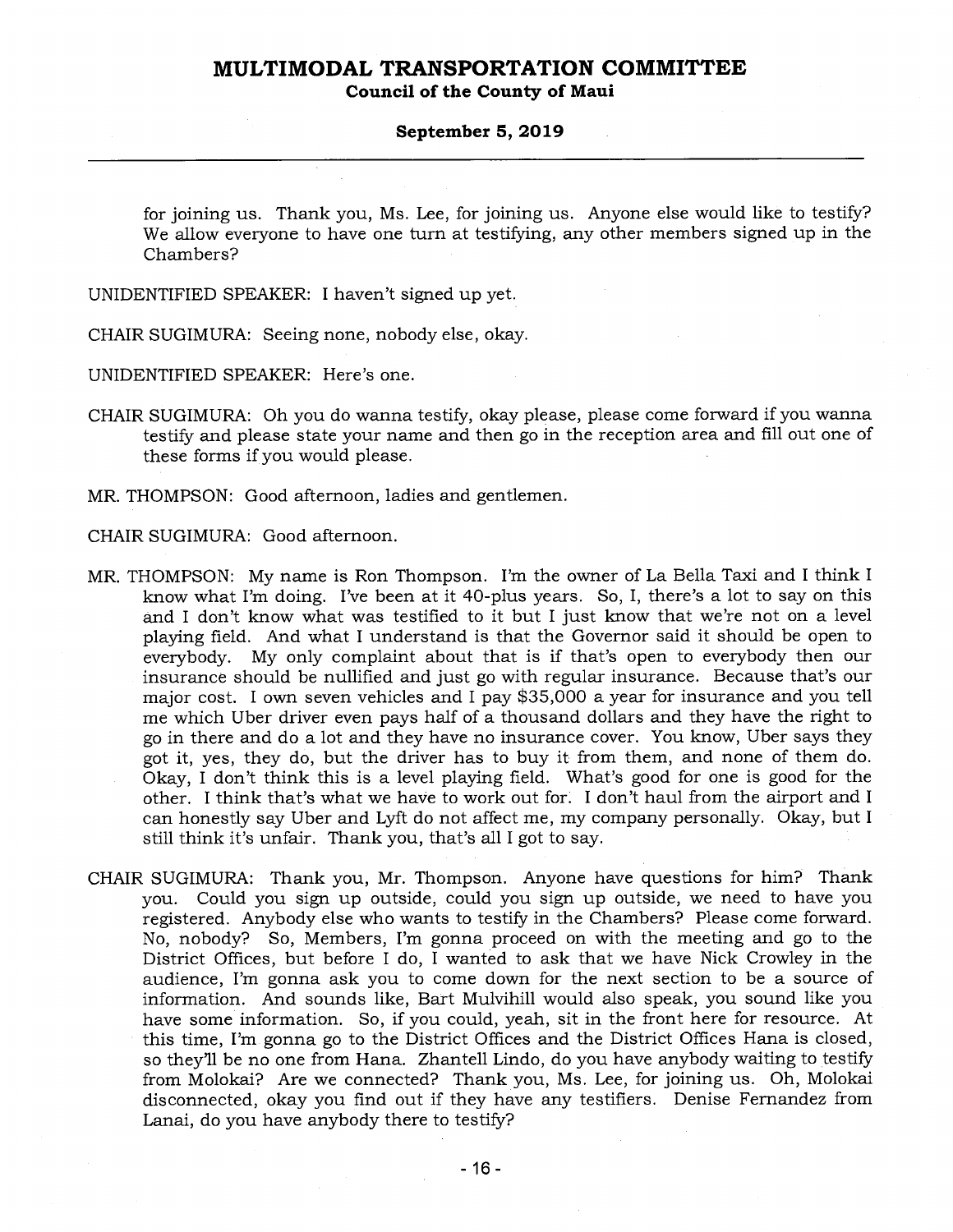**Council of the County of Maui** 

#### **September 5, 2019**

- MS. FERNANDEZ: Good afternoon, Chair. This is Denise Fernandez on Lanai and there are no testifiers.
- CHAIR SUGIMURA: Thank you. Hana Office is closed and we'll soon find out about Molokai Office. Oh, no testifiers from Molokai. Thank you, James. So, Members, I'm gonna with your permission...anybody else from the gallery would like to testify? You would? One more testifier. Oh no, he's gonna sit down. Okay, there's nobody else here to testify and thank you everyone for being here. I am gonna close public testimony, Members.

COUNCILMEMBERS: No objections.

#### . . . *END OF PUBLIC TESTIMONY . . .*

### *(Note: Public testimony closed at 2:23 p.m.)*

CHAIR SUGIMURA: Thank you. So, public testimony is closed. Members and the community, we have one item on our agenda, this is our second meeting we're having on the same subject item which is Taxicab and Ridesharing Platform Companies which is MT-3. This is a County Communication sent down from Councilmember Stacey Crivello from the last term. In County Communication 18-56 and County Communication 18-315. from the Director of Finance. relating to taxicab's rates and fees and baggage charges as of August 10, 2018. So, this is the item that we have before us today. I wanna let you know that I'm taking this item up, it is something that the more I look into it, the more I realize it is something that we need to look into and try to figure out how to level the playing field for this. It is something also that the Legislature looked at, at the last legislative session and it got killed in committee and I think that it's gonna come up again. I wanna let all of you know that I'm investigating and learning more about taxicab, ride shares, and PUC, and there's also a Department of Commerce and Consumer Affairs has a division of labor that has an advocacy division of which I'm gonna ask them if they would come and also talk to us at another meeting about this subject matter. So, I'm sure that they would have a lot to share as well as the PUC and I think that we're learning that there's a lot of components to this. I wanna thank the taxi drivers who's been providing services from even when I was growing up, I remember the taxi service, the Arai taxi service who were at the airport. I don't know if they're still around, but family friends of ours, but it's a service that's needed. And with our growing visitor industry as you saw in Mr. Shane Sinenci's Committee, there is a greater need for transportation, so all of you the services that you provide, I wanna thank you because you help drive our economic engine which you all know is the work from the visitor industry that you help fuel, so appreciate that. I am here and the Committee is here to hear and learn about all the components of the taxi service and before I start I wanted to know if I could get Finance to talk about what the current laws are and then I'm gonna ask Nick Crowley and Mr. Mulvihill, did I say your name correctly?

MR. MULVIHILL: Mulvihill.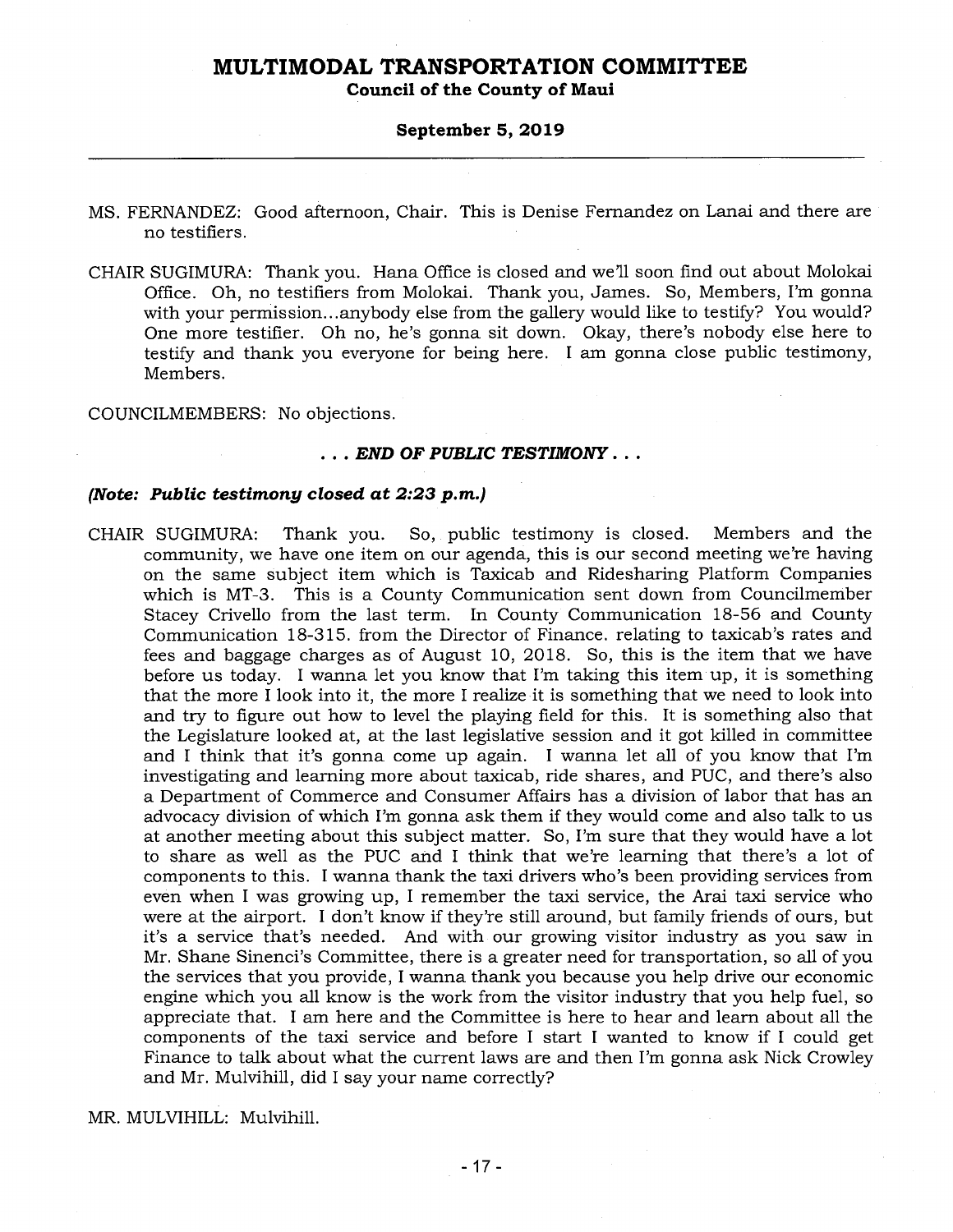**Council of the County of Maui** 

#### **September 5, 2019**

- CHAIR SUGIMURA: Mulvihill, sorry about that, Bart Mulvihill to just talk about taxis and your business in general and then we'll hear from ride share. I think everybody must know you, Lito, right? If you wanna do a summary of the law so everybody in the audience can understand what the County does and what the fees are and you might talk about if there are penalties, 'cause I think that was one of the questions that came up from one of the testifiers. So, thank you very much for being here.
- MR. VILA: Thank you, Madam Chair. Lito Vila the Motor Vehicle Administrator. Well, I think all the taxicab members pretty much know 5.16 'cause you guys probably see us every year for your permit as well as your business licenses so I really won't go over that. And the, basically as I mentioned the last time on my presentation, there is, I covered the major sections of 5.16, if there's any questions on that then I'll be glad to revisit for this body. And the violations section, there's two, one way of person losing their taxi driver permit is that it has to be suspended by a court of competent jurisdiction so the DMV cannot or I, we cannot just take that away, unless it expires then we treat you as a new applicant. And within the one year driver permit renewal we do require that your base permit, driver license is valid so therefore if it's suspended you're not gonna get a taxi business license. So, by that annual renewal of a taxi driver permit it makes, ensures that the taxi driver's driver license to operate motor vehicle, the class three is in fact valid and they did not get a DUI or some sort of suspension. On the other violation section, that's at the last portion 5.16.150, it says any person violating any provisions of this chapter upon conviction thereof be fined not less than \$100 nor more than 500. So, I'll answer any questions you may have, Chair.
- CHAIR SUGIMURA: That's all? Ms. Paltin, do you have a question?
- COUNCILMEMBER PALTIN: Oh yeah, so do they turn in the drug test and the breathalyzer to you guys?

CHAIR SUGIMURA: Mr. Lito?

- MR. VILA: Chair, the current County Code does not require the administration at our level of any sobriety testing or blood testing. The way it's set up within, it's implemented is we issued a taxi business license which is normally issued to an individual or company and the taxi driver must be employed by that individual, by that entity but we do not require, it's not required within the current ordinance for the administration of any type of blood testing or breathalyzing. And to add to that, we are not equipped to administer that.
- COUNCILMEMBER PALTIN: So, is that a State requirement or it's something internal within the taxi driver's purview that they self-impose?

CHAIR SUGIMURA: So, Mr. Hopper, do you have an answer for that?

COUNCILMEMBER PALTIN: So that's not us --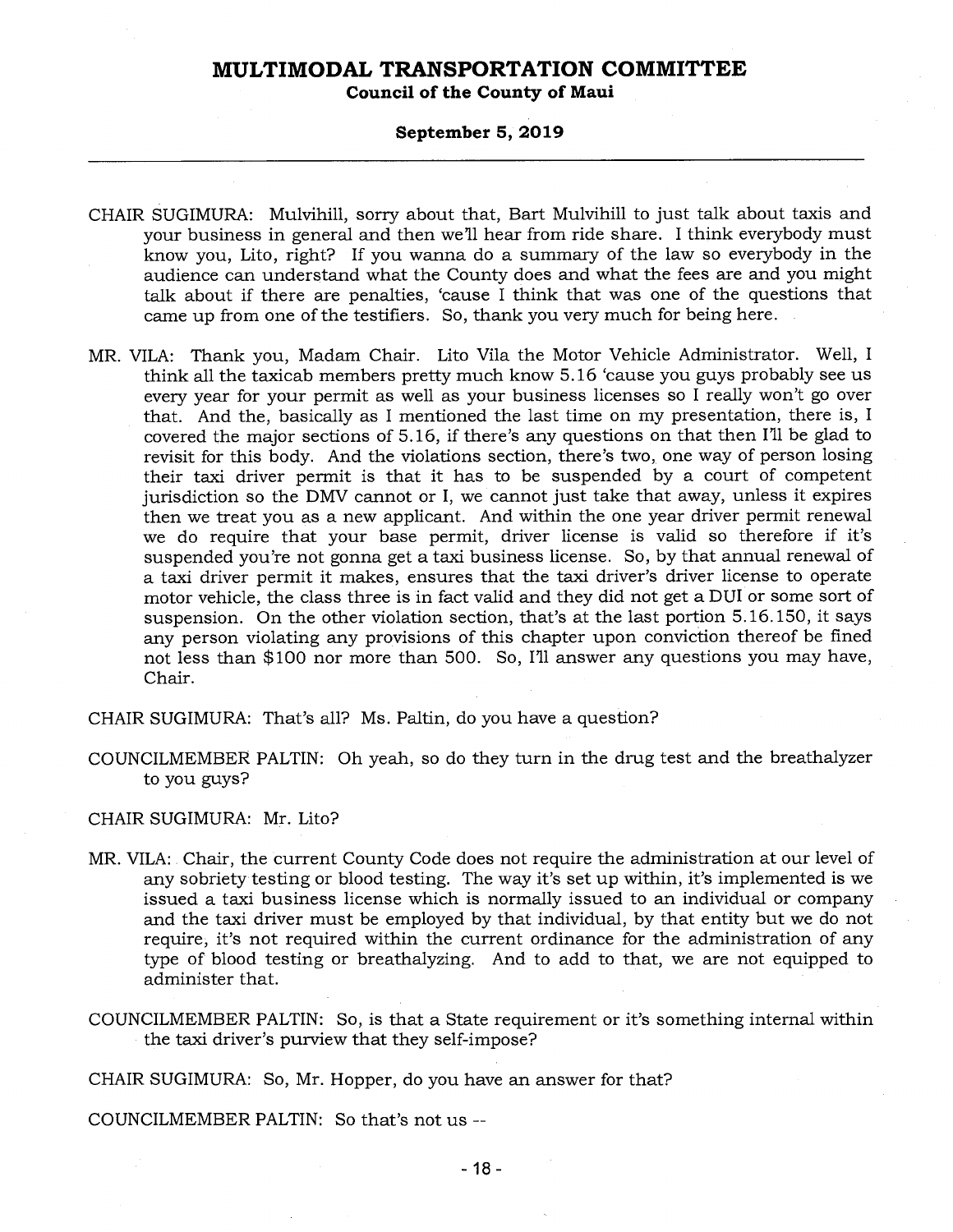**Council of the County of Maui** 

#### **September 5, 2019**

CHAIR SUGIMURA: Or Mr. Vila?

COUNCILMEMBER PALTIN: --that's the State?

MR. VILA: Yeah. Chair, that --

CHAIR SUGIMURA: Yes?

- MR. VILA: --is not in the County Code. That procedure you're referring to I believe is an internal procedure from the airport taxi where the testifier did mention if they wanna operate within the taxi rotation at Maui airport, they're requiring them to undergo that test.
- COUNCILMEMBER PALTIN: And so that's a State, we don't have purview over that, that thing that you're saying?

MR. VILA: Chair?

CHAIR SUGIMURA: Yes, Mister...

- MR. VILA: No, we don't. Because the only purview that we have is what is contained within the Maui County Code.
- COUNCILMEMBER PALTIN: So, there's no way for us to even that playing field, because that's not under our purview.
- CHAIR SUGIMURA: For the State you're asking about?

COUNCILMEMBER PALTIN: Yeah, the drug test and the breathalyzer.

CHAIR SUGIMURA: So we can...do you have anything to say about that?

MR. VILA: Yeah, Chair, if it's a recommendation, it's not within the Code, but as a possible point of thought, if the body wants to say a taxicab business shall administer drug testing to their individuals or install an ignition interlock device on that vehicle, then I think that could work. An ignition interlock device is utilized, so to activate the car to start it, you'd have to blow into, in this Intoxilyzer. If you blow a certain limit the car will not start, and it does random checks after that, but that's for this body to consider.

CHAIR SUGIMURA: Thank you. Ms. Alibin, do you wanna say something?

UNIDENTIFIED SPEAKER: Would that apply to Uber and Lyft too?

MS. ALIBIN: Good afternoon, Chair --

UNIDENTIFIED SPEAKER: Out of order.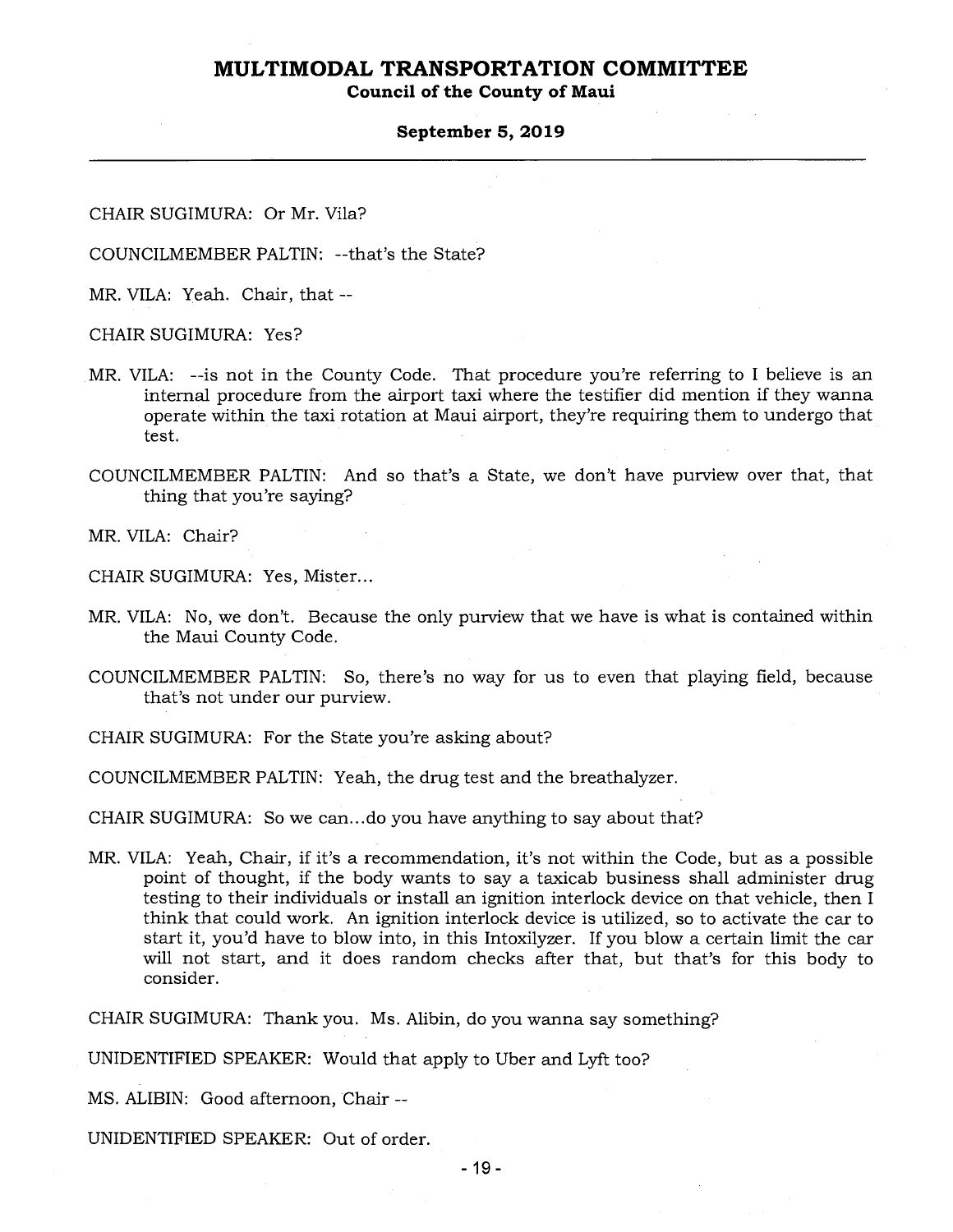**Council of the County of Maui** 

#### **September 5, 2019**

- MS. ALIBIN: --May Anne Alibin, Deputy Director of Finance. I just want to add the Kahului Airport taxi service is actually managed by Roberts Tours so any requirements that they may have for you to operate the, within the airport is through the Roberts Hawaii.
- CHAIR SUGIMURA: Thank you. So, I think what we're talking about is that as long as the public knows is that we are Maui County, we're not State of Hawaii so things that happen at the harbors and the airport which I think has made a large impact on some of you is not something that we control. We just control the vehicles that are registered with us under the Maui County Code, which is everybody must know Lito here who is a taxi driver 'cause he controls all of that on our behalf with the Department of Motor Vehicle. But we do not have anything that, we don't control the airport and we don't control the Harbors Division so that's not us. The requirements that they may have is completely separate and we can get copies of their rules or laws, but it is not something that we administer. Mr. Sinenci?
- COUNCILMEMBER SINENCI: Thank you, Chair. Just some questions for clarification, so she mentioned that it's under Roberts, so Roberts gets the permit from the State, is that correct?

CHAIR SUGIMURA: Yes.

COUNCILMEMBER SINENCI: And so all the taxis that operate at the airport is getting a permit from Roberts not the State?

UNIDENTIFIED SPEAKERS: No.

COUNCILMEMBER SINENCI: Can we clarify that?

CHAIR SUGIMURA: Lito, do you know the answer?

- MR. VILA: Yes, Madam Chair. To operate as a taxi at the Kahului Airport, number one, that vehicle operator must possess a County of Maui taxi business permit. And number two, they must apply with Roberts who administer the program at the airport and Roberts has to give them authorization to operate there.
- CHAIR SUGIMURA: So, the, Roberts has a license with us, under the County of Maui?
- MR. VILLA: No, the taxi business owner has the taxi business permit issued by the County of Maui.

CHAIR SUGIMURA: Okay.

MR. VILLA: And to transport and to pick up taxi cab fares they must have that license. And to pick up a taxi fare at the airport, they must be authorized by Roberts who has the airport concession.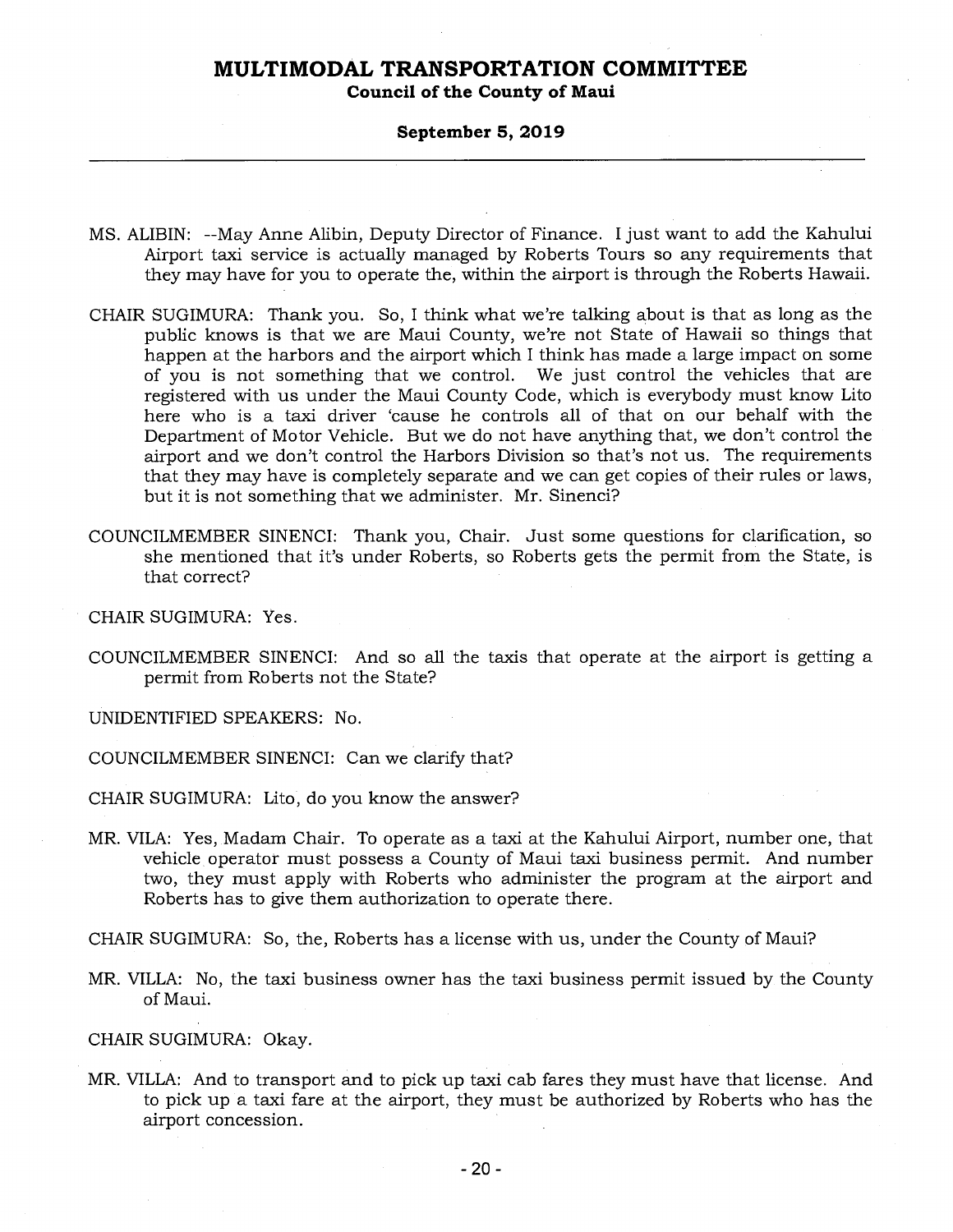### **Council of the County of Maui**

#### **September 5, 2019**

CHAIR SUGIMURA: The concession, okay. Ms. Kama?

COUNCILMEMBER KAMA: So, if I understand this correctly, what the taxicab drivers are asking of the County is that we have to insist that the Uber and Lyfts actually apply for a permit, am I correct on understanding that? Because to level the playing field, I mean they can or cannot go the airport, but if they wanna even operate a business in this County, they must apply for a taxicab permit or license.

CHAIR SUGIMURA: Mr. Hopper --

COUNCILMEMBER KAMA: Or whatever it might be called.

CHAIR SUGIMURA: --you wanna, do you have a comment, Corp Counsel?

MR. HOPPER: I can't speak for the, I mean that's a policy call, I'm not sure if the body would like to do that or to look at doing that, but it sounds like that's an accurate characterization of most of the testimony, but I can't speak for them or the body.

CHAIR SUGIMURA: Okay.

- COUNCILMEMBER KAMA: So, what my question is then, if we wanted to, if this Council wanted to level the playing field, this is what we'd have to do?
- CHAIR SUGIMURA: Yes. We have to change our ordinance, basically. And really, Members, this is something that probably we haven't looked at for a long time as a County. The last time that the fees were changed for taxis was in --

UNIDENTIFIED SPEAKER: Two thousand six.

- CHAIR SUGIMURA: --was in 2006. It was a while ago and so it's something that we need to look at, but that would be something that the Budget Committee would have to look at. We wouldn't have any jurisdiction over it as a Committee. But we certainly can have that discussion, you know, and what we're hearing. Any other comments, Members? Mr. Sinenci?
- COUNCILMEMBER SINENCI: So, I think Lito said that Roberts gets the permit from the County of Maui, no, the State?

CHAIR SUGIMURA: It's concession. They have the concession at the...yeah.

COUNCILMEMBER SINENCI: The concession permits from the State. And so, every taxi drivers that operates goes through the airport has this agreement with Roberts, not the State, correct?

CHAIR SUGIMURA: Yes.

COUNCILMEMBER SINENCI: Okay, thank you.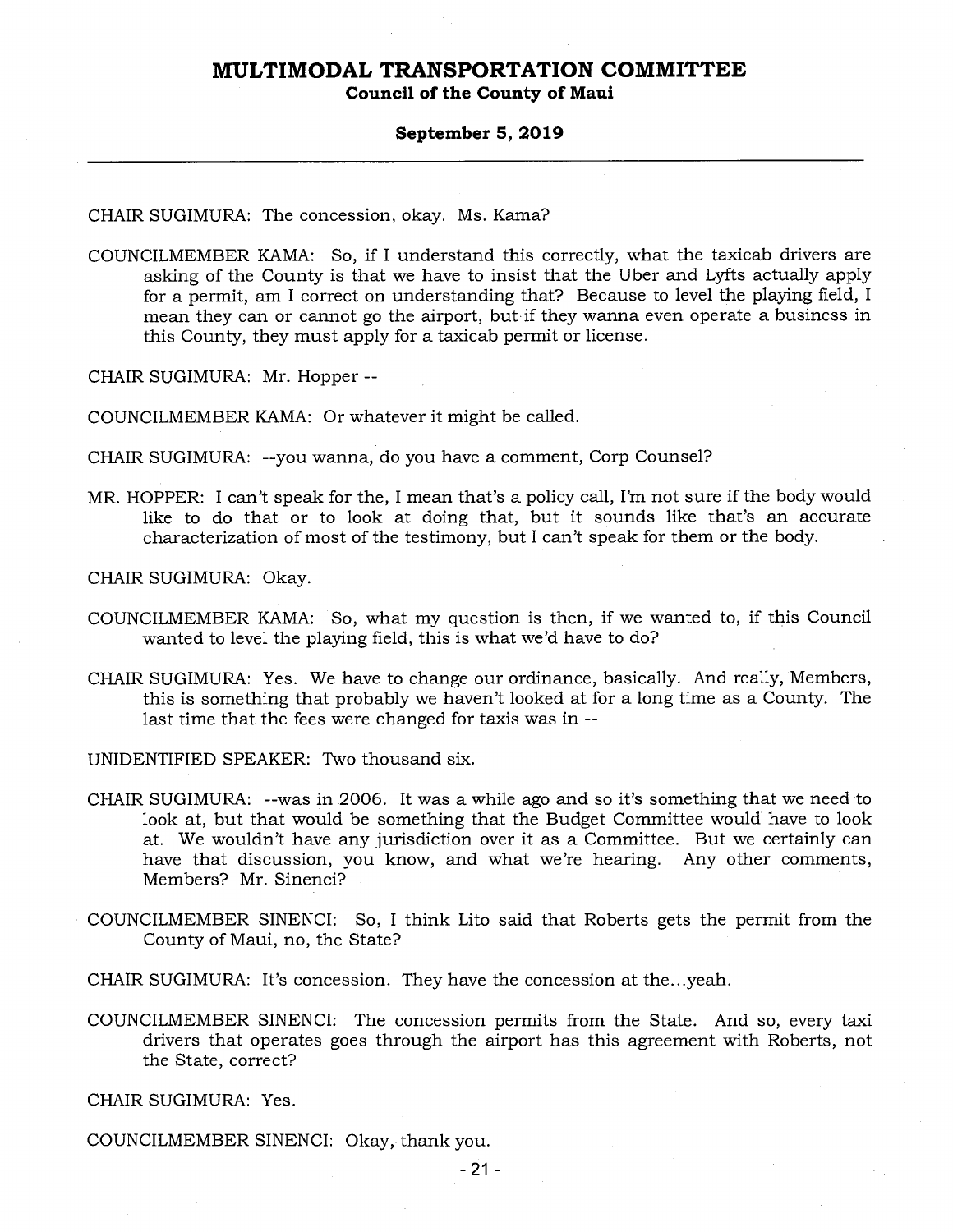**Council of the County of Maui** 

#### **September 5, 2019**

CHAIR SUGIMURA: But they all must be taxi drivers , and they all must be legal --

COUNCILMEMBER SINENCI: Right, right, I get that.

CHAIR SUGIMURA: --under us --

COUNCILMEMBER SINENCI: Yeah.

- CHAIR SUGIMURA: --you know, so that's where we would come in. We don't have any jurisdiction over what happens there.
- COUNCILMEMBER SINENCI: Yeah, and thank you for clarification. I'm just trying to find out, you know, like the questions from the other Members, you know, what's within the County's purview and what we could potentially do if, if we've got the State to contend with. That's all, so thank you.
- CHAIR SUGIMURA: Okay. Very good. Next, I'm gonna, anybody have any more questions for the Department? Okay, now I'm gonna ask Mr. Crowley to speak.
- MR. CROWLEY: Can you hear me? Does that work?
- CHAIR SUGIMURA: Can you state your name please.
- MR. CROWLEY: Nick, Nicholas Crowley, taxi driver, 13 years. Oh, that's weird. Most of what I'm gonna sort of say a little bit is always what the cab drivers have been saying for years, where it's just not an even playing field. And kind of like what my father always said is like throw everything against the wall and see what sticks. So, I don't know what each of you think is the right way to do or which one is the thing that you focus on the most whether it's the insurance or whatever. But, I can...can I ask have some questions too, just like quick responses. Everything outside the airport though right is County property?

UNIDENTIFIED SPEAKER: That's correct.

MR. CROWLEY: Right?

UNIDENTIFIED SPEAKER: Right.

MR. CROWLEY: Okay, oh except in a park or something, right a State park or something like that. So basically, the moment anybody leaves the airport for whatever business, their business they're doing, they're in County land. So, if you regulate them, but as the County, which you have been given authorization to regulate what has been changed from taxicab service in Act 120 which Kenny has presented here before and has given to me, is they sort of just got rid of the taxicab service, taxicab name, so people wouldn't get bogged down on that and it's called a Public Passenger Vehicle Service rather than just taxicab service. So basically, what this law says in a nutshell which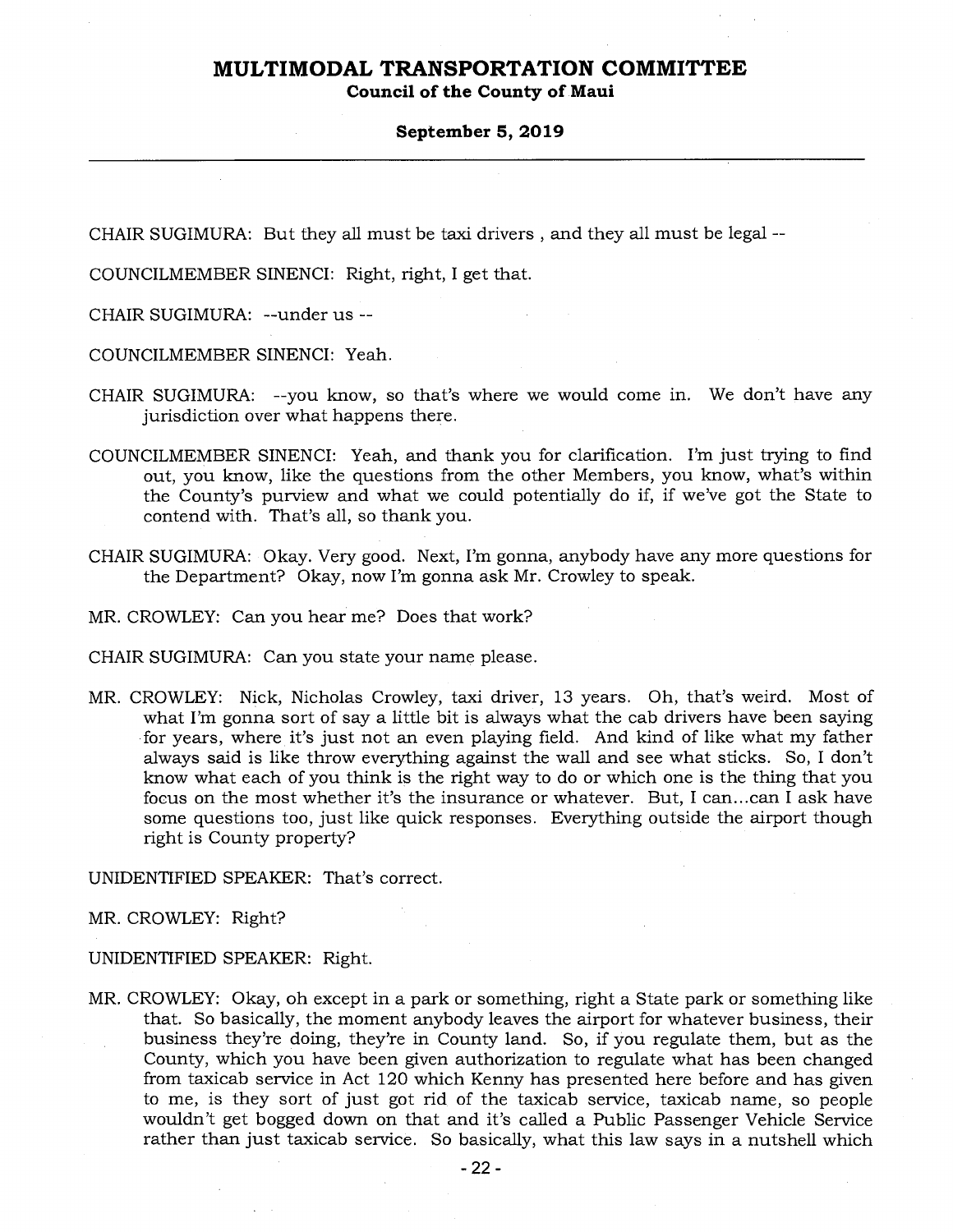**Council of the County of Maui** 

#### **September 5, 2019**

also Bart has mentioned before 5.16.130 which has a bunch of sub things attached to it, I'm not a professional, I'm just saying that's what it looks like to me. Basically, it says if you're gonna drive a car that's one to seven passengers, and the reason it cuts off there is because any vehicle above seven passengers is, starts being eight, nine, ten, big vans, buses, shuttles, because there is no personal vehicle that no automaker has ever made that really covers more than like seven passengers, you know, a Ford One to seven passengers, you are a public passenger vehicle service if you pick them up in one specific point like an airport or like a mall or something like you had a stand, or you're cruising around looking for people. And the reason why these are written like this is to be broad, at the same time to prevent something like ride share from happening to gypsy cabs like basically coming in slashing prices, no oversight, no anything and just let them kinda go. So, if we did what these companies did before they existed we would be ticketed by the police. The wrong thing, the wrong, any of these things I've laid out here are just some of the things you need in your taxi at all times. Just on the table here, I know you can't all see them, but there's a lot. So, like this might be 50 bucks, this might be a \$100, the point is you are over saw and you are found because you had stickers and you had domes and have meters, so if you are kinda looking like a taxi but you didn't have a meter and you were just making up prices, you would get in trouble. You would be, this is what these companies are. They're the same thing as us that doesn't even follow the current County law. The actual County law. Like so there's not wondering what we do for them. This is my sticking point, when I'm asking you what all your sticking points are. They currently break the law, and nothing's being done. So, how do you think we all feel in this room, which is a small percentage of drivers when we're already that far behind the eight ball? It's not like, wow this company came out of nowhere, we all need to make new rules, because we never had rules. We all had these rules--oh sorry, whoa--that are already in place to stop something like this. And other states and other countries have the same kinds of things as us. And most of the world, most of the world Uber and Lyft are like a minority. They're in the US pretty heavily and parts of Canada, lots of other places have fully regulated them, just the same as all their other transportation vehicles. And they don't have as much great success outside the US where they've spent more money on lobbying than Apple, Walmart, and Google put together. That's the only thing that's happening right now, the only difference between us is we're a bunch of just regular drivers paying our way through life, having one job, most of every driver on Maui, almost 300 permitted taxis, it's their job, it's their career for decades. I've been doing it for 13 years, I'm a rookie, 20 years, 25, 15 in some kind of form. One job, not part-time, not part-time. Uber, Lyft is part time at best. The rates are under a dollar a mile. Taxi's charge three dollars a mile. Customers take them not because there's more customers, customers take them because a taxi from the airport is \$86 to Kaanapali and it's 40 in an Uber. That's why they take them. They're used to it on the mainland always being cheaper, so that's what they do. If you want even an example of how it does, there used to be 15 UberSELECTs at our airport. Fifteen to 20, that was their specialized service that charges his prices as a PUC, much even higher than taxi, double, \$168 to Kaanapali. The moment they released UberX at our airport in February, which is the really cut rate, two UberSELECTs left. They killed themselves doing it because no one wanted to take the \$168 Uber when they could take the \$50 Uber. So, they even out-competed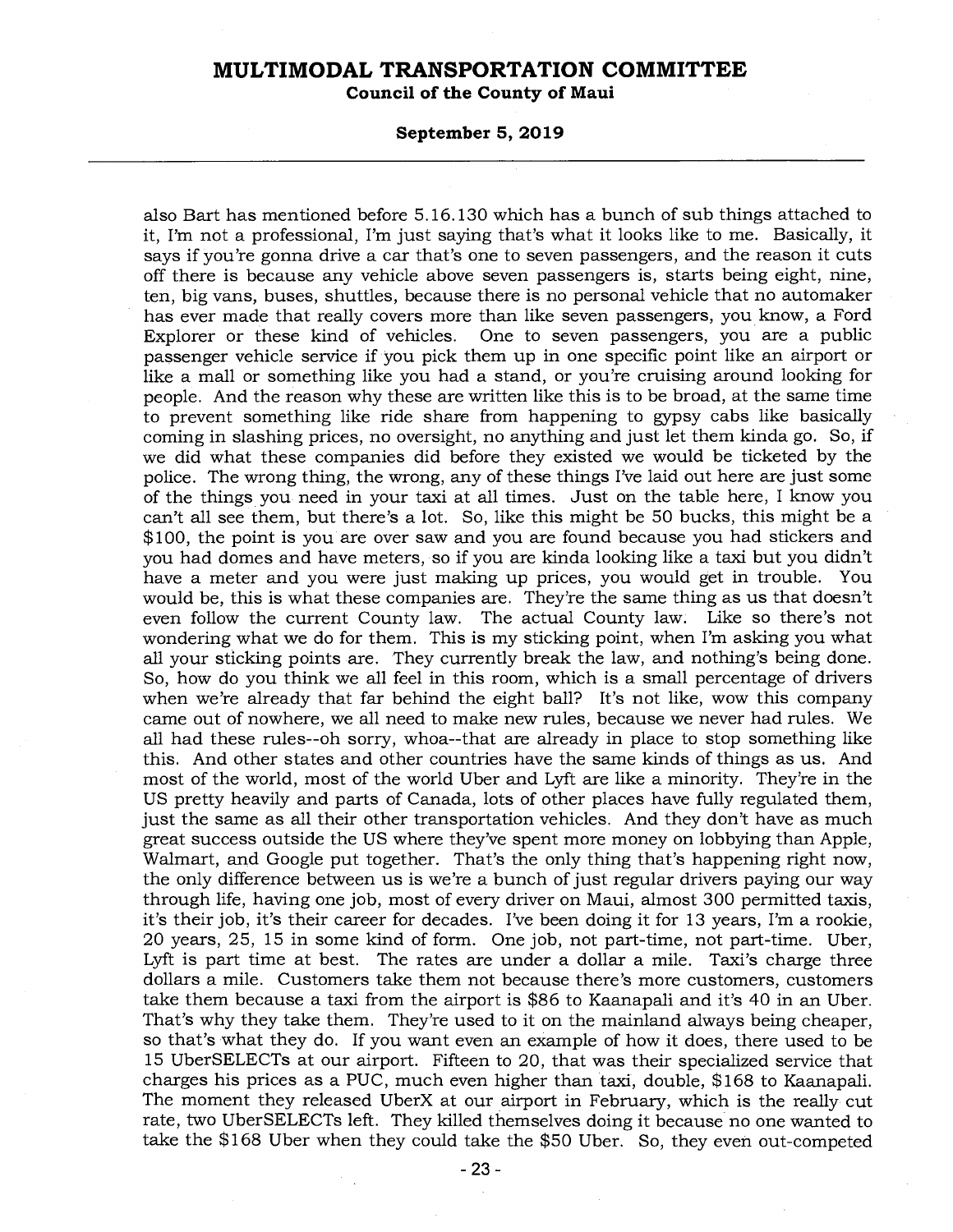**Council of the County of Maui** 

#### **September 5, 2019**

themselves, so that's why this happens. The driver turnover rate is 50 percent in three months. So, if a 100 Uber drivers sign up on January  $1^{st}$ , three months later there's 50 left. At the end of the year, 75 percent have quit. At the end of 3 years, 100 percent. This is hundreds of years combined of a career in Maui driving taxi. Hundreds combined. Jean lost her job basically, 30 years these people, 'cause it's a career. It's not a temporary, let's see if it's cool, oh I just do this, you cannot make money doing the job, so I know that Councilmember Paltin and sometimes you, Yuki Lei, have sort of tried to almost get at this thing, like you asked Jay, why don't you join, is that something? Because it is unfeasible, you cannot make money. I mean you make some 'cause zero is no money, but you cannot operate a business charging rates that are a dollar a mile. You cannot make 18 to \$20 driving from the airport to Wailea. You cannot do that, it is unsurvivable. Three fifty and three is our rate right now. Three fifty drop rate, \$3 mile. Their rate is no drop and then just about a dollar and a quarter, then that's not counting expenses, that's not counting expenses. Your expenses are about 40 to \$60 a day driving a taxi, at least. So, you would have to go to Wailea three times as an Uber driver to cover your daily expenses. That's three times the gas, three times the repairs. So, these are just sort of things that we're dealing with on a given basis, and I'm sorry to ramble, you know, we've had that meeting, we went for hours, Yuki Lei, a year ago, but it still all comes down to that together.

- CHAIR SUGIMURA: So basically, you're saying, level the playing field with rates, is that what you're saying?
- MR. CROWLEY: I think what the thing is, is not to focus your attention on us and changing us to try to compete with them. Because they're, you cannot compete with them and they can't even compete with themselves. They don't make any money as one of the testimonies said. They lost \$5 billion in one quarter because they have money to burn to try to put everybody out of business.

CHAIR SUGIMURA: Thank you. Miss...

MR. CROWLEY: That's all I'm saying. So, they're, we...

CHAIR SUGIMURA: Okay.

MR. CROWLEY: The answer is not just not us, the answer is, I don't know if you can force rates on them, the answer is they need to do all this kind of leg work between their own personal commercial insurance per driver, not the Uber insurance that only covers drivers when the app is on and they have a customer in the car. That's the only time their insurance works. When the driver is on his way to pick somebody up it does not kick in, their personal insurance kicks in, which they are kicked off of if they are found out to be an Uber driver, they will be dropped.

CHAIR SUGIMURA: Thank you. Thank you, Mr. Crowley.

MR. CROWLEY: Okay.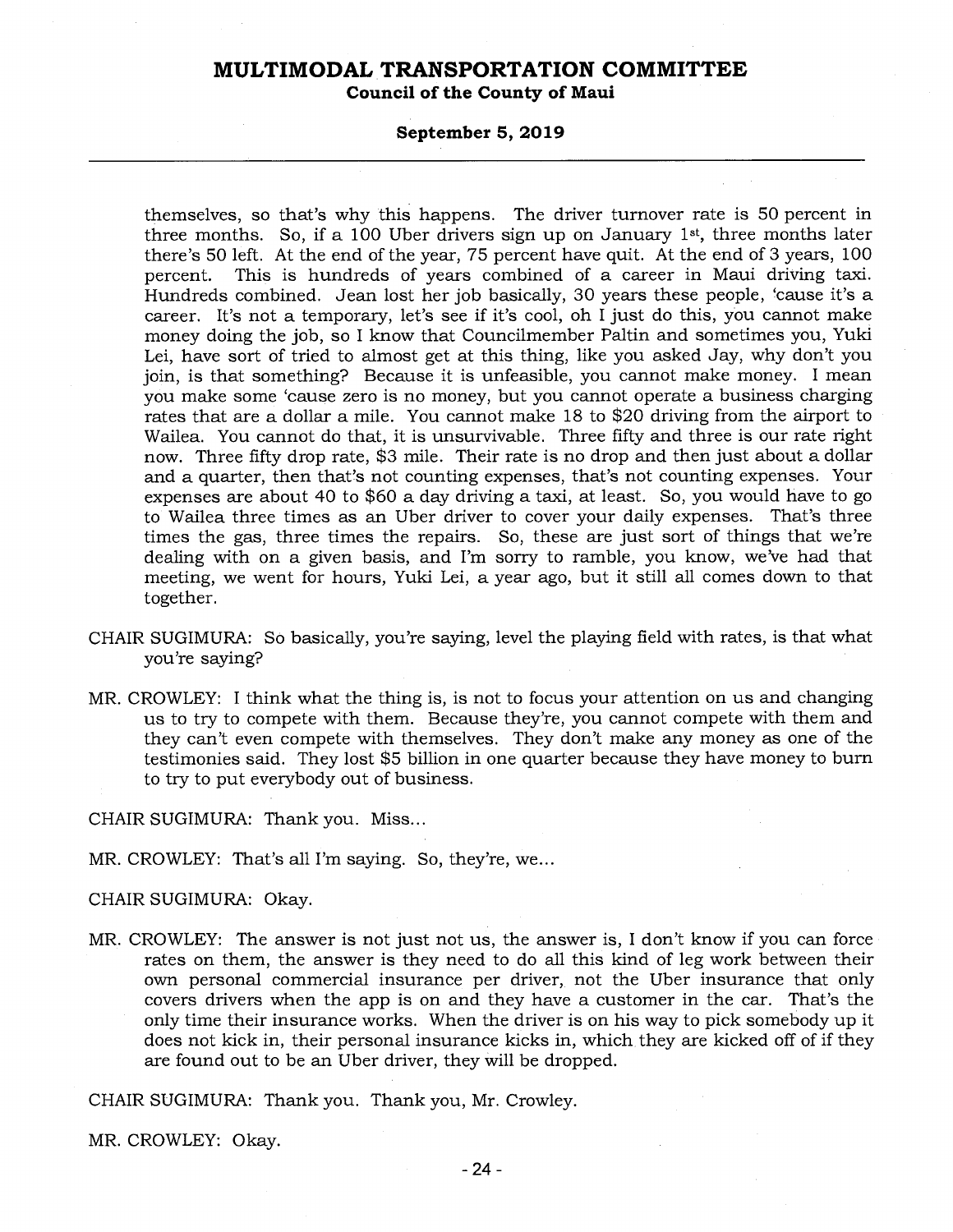**Council of the County of Maui** 

#### **September 5, 2019**

CHAIR SUGIMURA: Ms. Kama, did you have a question for him?

- COUNCILMEMBER KAMA: Chair, I just wanted to, to ask when were you going to invite the other people to speak 'cause I'm kinda curious to find out what they have to say.
- CHAIR SUGIMURA: Okay, yeah, so I wanted to hear from the taxi first and then we'll definitely hear from Uber and Lyft who were here at the last meeting, so I just wanted to give them a voice. So, would you like to say a few words, Bart Mulvihill?
- MR. MULVIHILL: Thank you, my last name's pronounced Mulvihill, and thank you for trying so hard. Anyway, I'd like to touch on a couple things that Nick was asked. I'll clear that up real fast about Roberts Hawaii, they won a concession through bid process, so used to be Speedi and that, a guy like behind you Ron Thompson there, Ron leased me a taxi 28 years ago and I had a tumor in my face and he had to let me go 'cause I was out for four months. You join a company but he knew I was gonna be in Kaanapali Taxi and I could make money. So, I had a separate agreement with Ron and then Kaanapali Taxi charged me X amount of dollars, same thing at the airport, there's no difference. The other thing I'd like to talk about, you know, everybody says level the playing field, I think we ought to let them start at the bottom, what happened to that, remember when we were all kids and they said hey you gotta go wash dishes or something like that, why doesn't Uber start off serving the local community. The local community they say you know what, you can have it, and to be quite honest with you, why are we taking our precious 3 million tourist party and taking a chance with having somebody nobody knows and also an individual take this person? I have heard stories, oh my God, of the things that are said to people in the cars. Maui's gonna be all hemp next year, to people can't go to Kahoolawe because there's unexploded ordinance there, stuff like that. And they all come from the same sources, people who haven't lived here that long and truly know the island. And I, you know, I'm not some guy that just hates these people. I worked for Uber for close to a year, Charlie, you know that. A couple other people here now going what? Hey, you got a PUC sticker, why you driving Uber? I said, well they have this thing called UberSELECT that'll pay you a 160 bucks minus their commission to get a Ritz Carlton ride. I said well if they're gonna give money out to somebody and give a run to somebody, how about a guy with a license and insurance. So, after a while I saw the chipping process going, you know, chipping away at our income. We talk about how people are only making 10, \$11 an hour and that's if they stay busy. I did the math, and the only reason I survived and I made money was I was driving BMW 7's. Ah that's a car anybody would take a ride in and so people would get in and say, hey this is the nicest Uber I've ever seen. I said, yeah remember it, and then I'd give 'em my card, say I'm a PUC licensed operator, I can take you with a reservation directly. And they'd say great, well, I'd rather be in this car then take a chance, get some guy in a Toyota four door with a bunch of crap in the back, sorry for using a bad word. But when I go to pick somebody up, or anybody in our industry, the vehicle's clean, so why don't we start that way? Let Uber work local, why not? What is the toughest and biggest opinion maker in this island? The local. And then after a while they'll still be able to truly judge and write to *The Maui News* about their experience in Uber versus a taxicab.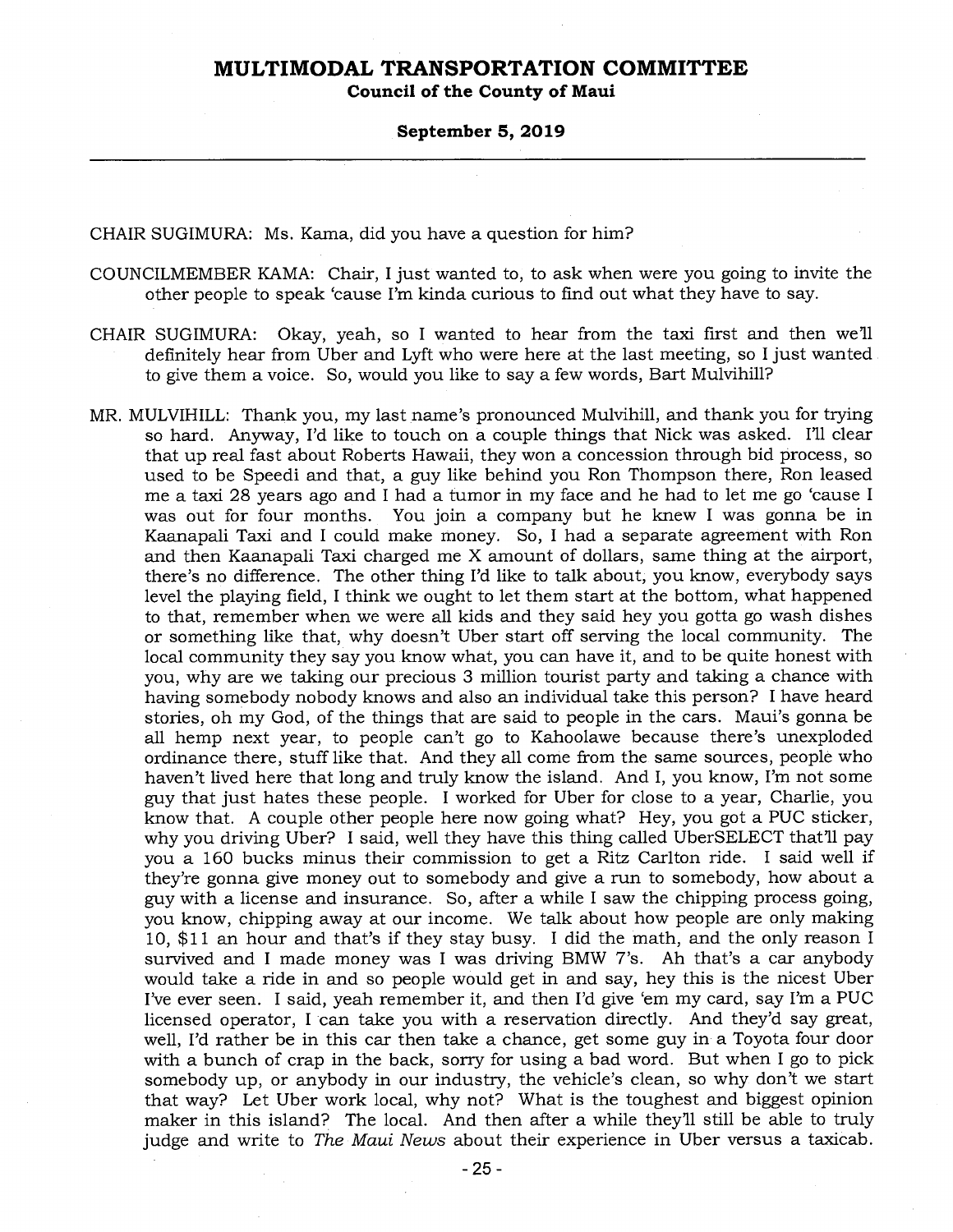**Council of the County of Maui** 

#### **September 5, 2019**

But when I have people telling me, oh you know what, we're not gonna take you back from the Sheraton back, we've found an Uber driver that has a town car or Navigator or something like that, then I said is your life insurance and health insurance paid up? Because there's only 50,000 insurance, oh no, no there's this million-dollar policy they've got. No, they do not. That million-dollar policy, only comes in effect when there is blatant disregard for the law, a dangerous driver's been reported and this is something that I keep with me. On Christmas Day, I had a police chief from Missouri I took to Lahaina Shores, and we saw a guy, I called him the six pack Uber driver. This picture here is a Chevy Malibu with three little kids sitting on the laps of two adult males in the back and one person up front. That meant six people were in this vehicle in a car built for four seatbelts aside from the driver. I turned this to Roz Baker, I gave it to Angus McKelvey and they were enraged. They were, there it is, that's what the no supervision will do, that's not following the law, that's a person with bad judgment behind the wheel being his own business person working part-time. This person would never ever, so I turned in this to Uber and I was an Uber driver, UberSELECT driver at the time, I said, "look at this clown, he's gonna get people killed." And you know what, nothing, this guy drove for Uber for another two years, I know it, and anybody who's seen this guy would tell you, yeah he drove 15 to 17 for sure in Lahaina. But, there is an article here that was CNN, and I am not a person who quotes a left-leaning publication, but they had an article here called *Stressed Out and at Risk: Inside Uber's Special Investigation Unit.* It was published on January 21st of this year and it was a fantastic, very telling, there's a 120 investigators, maybe more now at Uber's Special Investigations Unit. Most of the people they were taking these sexual assault, threatening reports on Uber's drivers throughout the country. This article, CNN, not me, confirms all of our suspicions that people, when you have a problem with Uber, you have to text somebody. There's nobody to call, say "hey, boss, I'm gonna run out of gas, or hey, boss, I got this problem." There's no, you chat with somebody in Asia somewhere. That's the truth. Local management is just so, there is no local management. Does anybody know who the office is, where it is, who's in charge of it? These are the problems, you have to tell these people, you guys have to have structure that people can see. Over here, you have a, you're paying a lawyer here from Corporation Council to sit here and listen to all this and be, say "hey, what are our problems."

### CHAIR SUGIMURA: Thank you.

MR. MULVIHILL: You know, what are, what can we do? But if, if we can, and, Ms. Paltin, you asked a great question, how can we regulate it, how can we do this. Tell the police to do their job. Did you know that there is a State ordinance, there is, a State ordinance that forbids you from having a blue or red light anywhere in your windshield? You go into Lahaina on Front Street, what do you see? Bunch of lights, Uber, Lyft, lit up, how many times you've been out in a crowd here, how many times you went oh that's a cop. And you go, oh no, it's not a cop. Because they have blue lights too. And when I was with Kaanapali Taxi we couldn't have anything other than a green dome because the police told us if you have any other color but green or yellow or orange, we're pulling you over. Especially if you have a blue dome because we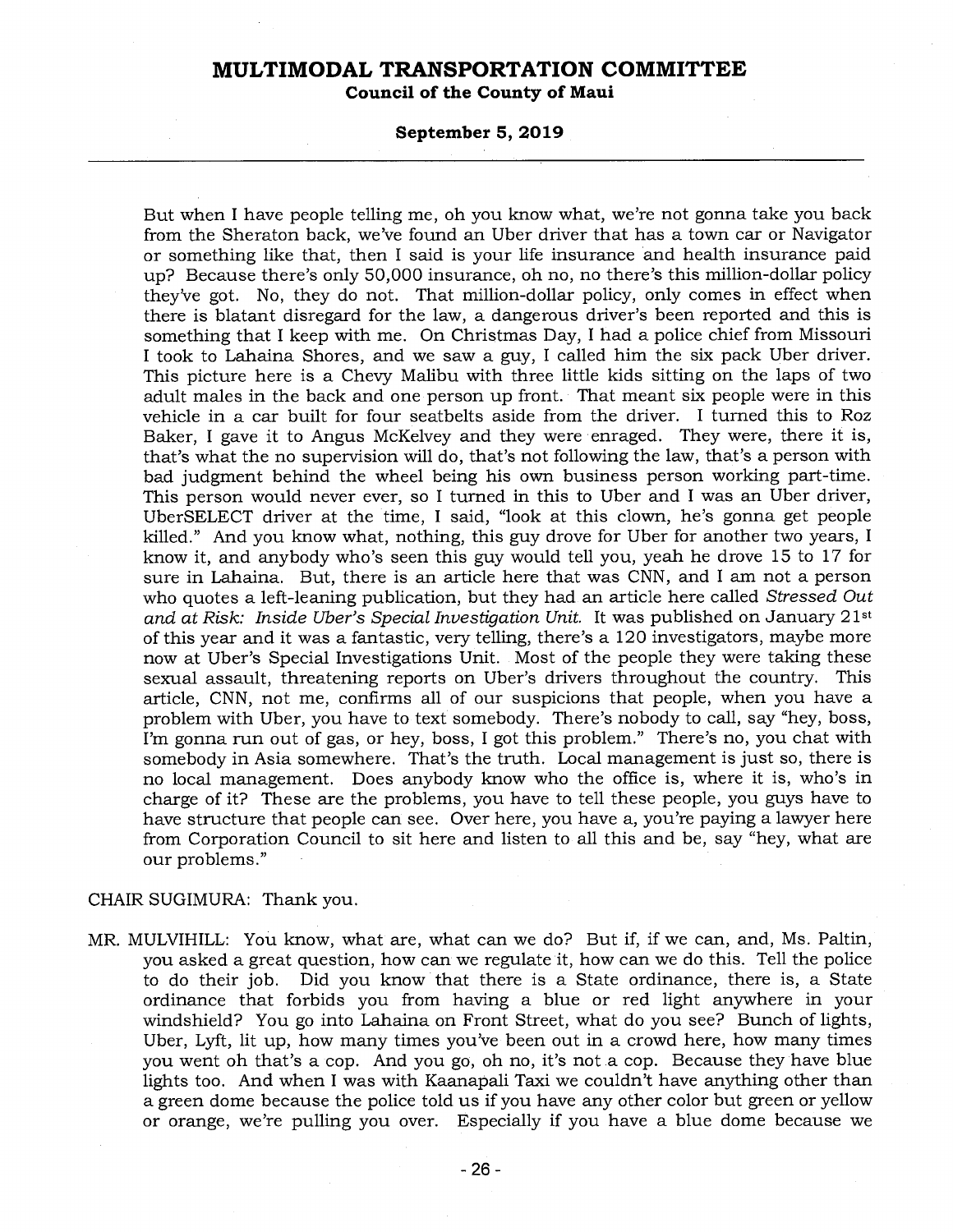**Council of the County of Maui** 

#### **September 5, 2019**

asked them, can we do blue domes, we didn't know there were gonna, the lights. But...

CHAIR SUGIMURA: Can you wrap it up so I can continue, I just wonder.

- MR. MULVIHILL: Sure, a lot of people ask, why not, why did this happen, and Mayor Arakawa said this was a State problem. He turned the resources of this County to fight any kind of 800-pound lawyer from San Francisco demanding room at our table. I think we ought a ask them, prove yourselves with the local people, you wanna move on to tourists, where the professionals work, then fine, okay. Thank you very much, Chair.
- CHAIR SUGIMURA: Thank you. Thank you. Members, you have any questions for him? Mr. Sinenci?
- COUNCILMEMBER SINENCI: I just had a question about the ordinance that Mr. Crowley had mentioned.

MR. MULVIHILL: Yes, sir.

COUNCILMEMBER SINENCI: So, there's an existing ordinance?

MR. MULVIHILL: Maui Business *[sic]* Chapter 5.16.130 details everything from what needs to be in your taxi, from like a dome, electricity, things like that.

COUNCILMEMBER SINENCI: Yeah.

MR. MULVIHILL: And it goes all the way down to where you can pick up and where you can't and discusses that.

COUNCILMEMBER SINENCI: That's the only ordinance that you were mentioning?

MR. MULVIHILL: Yeah but it's powerful.

COUNCILMEMBER SINENCI: I thought you, I thought you mentioned 120 Act?

CHAIR SUGIMURA: No, he's talking about...

MR. CROWLEY: Yeah, so, that's the, sorry, that's the one I was always looking for that...can you hear me?

COUNCILMEMBER SINENCI: That Kenny...

MR. CROWLEY: That Kenny had found where they made like a separate act to pretty much go inside that ordinance that I'm talking about, that's longer than just I think 5.16.130, there's other parts to it. That just basically goes in to say, it's called Act 120.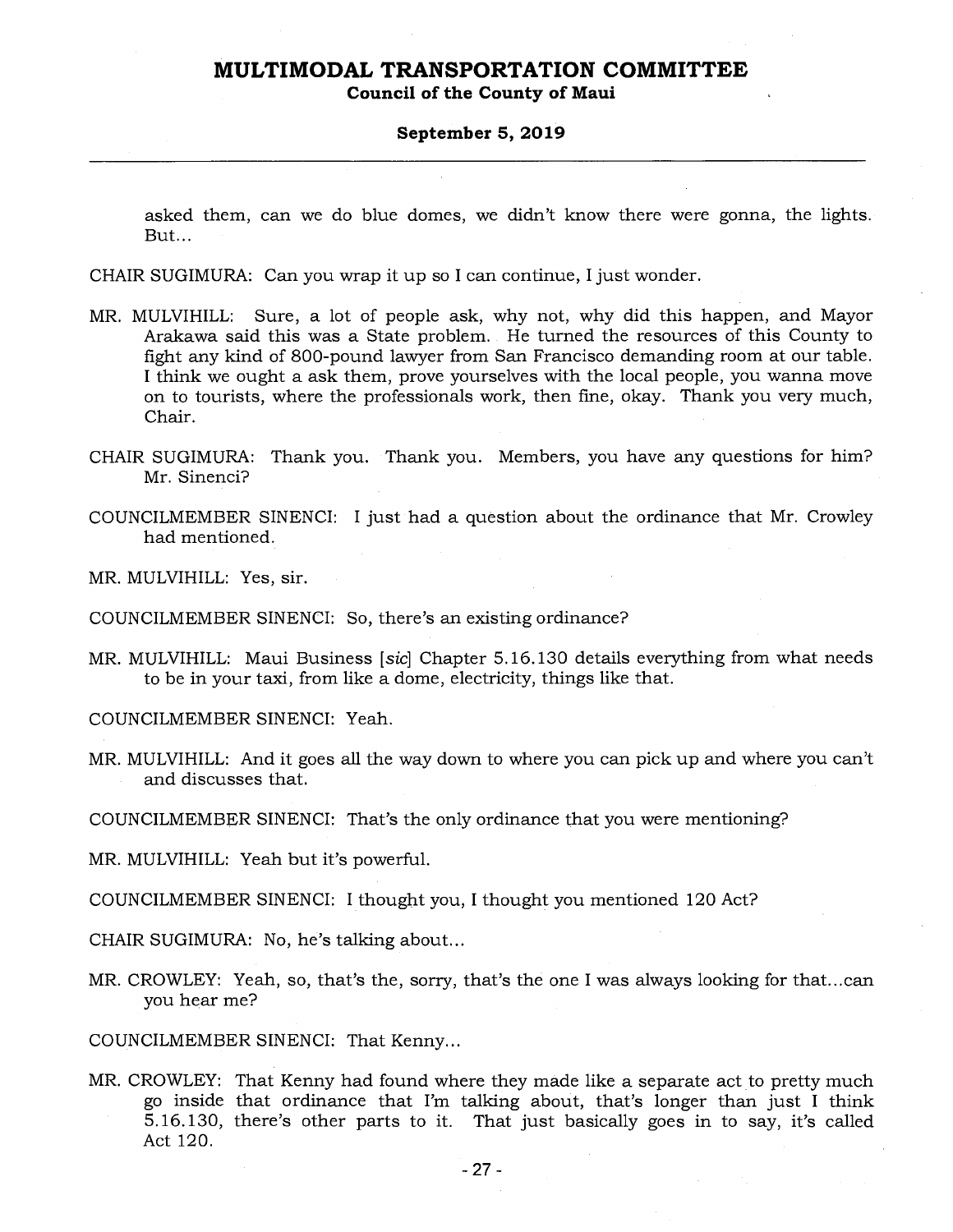**Council of the County of Maui** 

#### **September 5, 2019**

CHAIR SUGIMURA: So, you're talking about, you're talking about State law? Is that what you're talking about?

MR. CROWLEY: SB 2309-86. So, it must be, like I said --

CHAIR SUGIMURA: State law.

- MR. CROWLEY: --I'm not sure if it's State law. But it just went inside to take out that word taxicab, so it wasn't just focused on, you know, they sort of broadened that term, looks like way back in '86 or it went through in the 90's or something. I can't read everything, but, you know, it blatantly says right here, "in order to confirm the language within the section to authorize regulation of all forms of public passenger vehicle service rather than just taxicab service." So, that's what that, it's basically just taking that word taxicab out because you see what it does, it's part of their, you know, to say we're different than taxi, it's just saying, like you're, the vehicles aren't whatever, they're just public service vehicles, you know, so that was added on to I think to blanket everybody's ordinances that were mentioning the word taxicab, really mean public passenger vehicle service rather than just taxicab service. So, yeah.
- COUNCILMEMBER SINENCI: And then a question for Mr. Mulvihill. You mentioned Representative McKelvey and so and the Chair mentioned about the bill that died last year, did you guys follow that bill?
- CHAIR SUGIMURA: So if we can, we have them here who can talk about that.
- COUNCILMEMBER SINENCI: Oh, okay. Thank you, Chair.
- CHAIR SUGIMURA: If you don't mind. I think it was introduced...
- COUNCILMEMBER SINENCI: Okay, I can wait till then. Thank you.
- CHAIR SUGIMURA: Yeah, good. Okay, so, Members, I'm gonna move on to, I wanna hear from Uber and Lyft and if you don't mind if you could, you know, just introduce yourselves and Mr. Toyofuku, you're here in behalf of Uber, and Rob Mora, and all of you in the audience who say they have no representation, he works on Oahu and he works for Lyft. He's their general manager. Mr. Toyofuku is the lobbyist I guess for Uber today and their staff person couldn't be here 'cause she's attending another meeting, so thank you for being here. And I wonder if, the law that was referenced earlier or the attempt at the Legislature was introduced by you and it was in behalf of the transportation networks, or Uber or Lyfts as it would involve all taxis also, so could you kind of summarize where you are? I think the bill died in committee, but it doesn't mean it's dead, but it does mean that it can still have another life during this next legislative session because they go for a two-year term.
- MR. TOYOFUKU: Thank you, Chair, and thank you for inviting us to make, answer any questions or whatever comments that we can make. To answer your question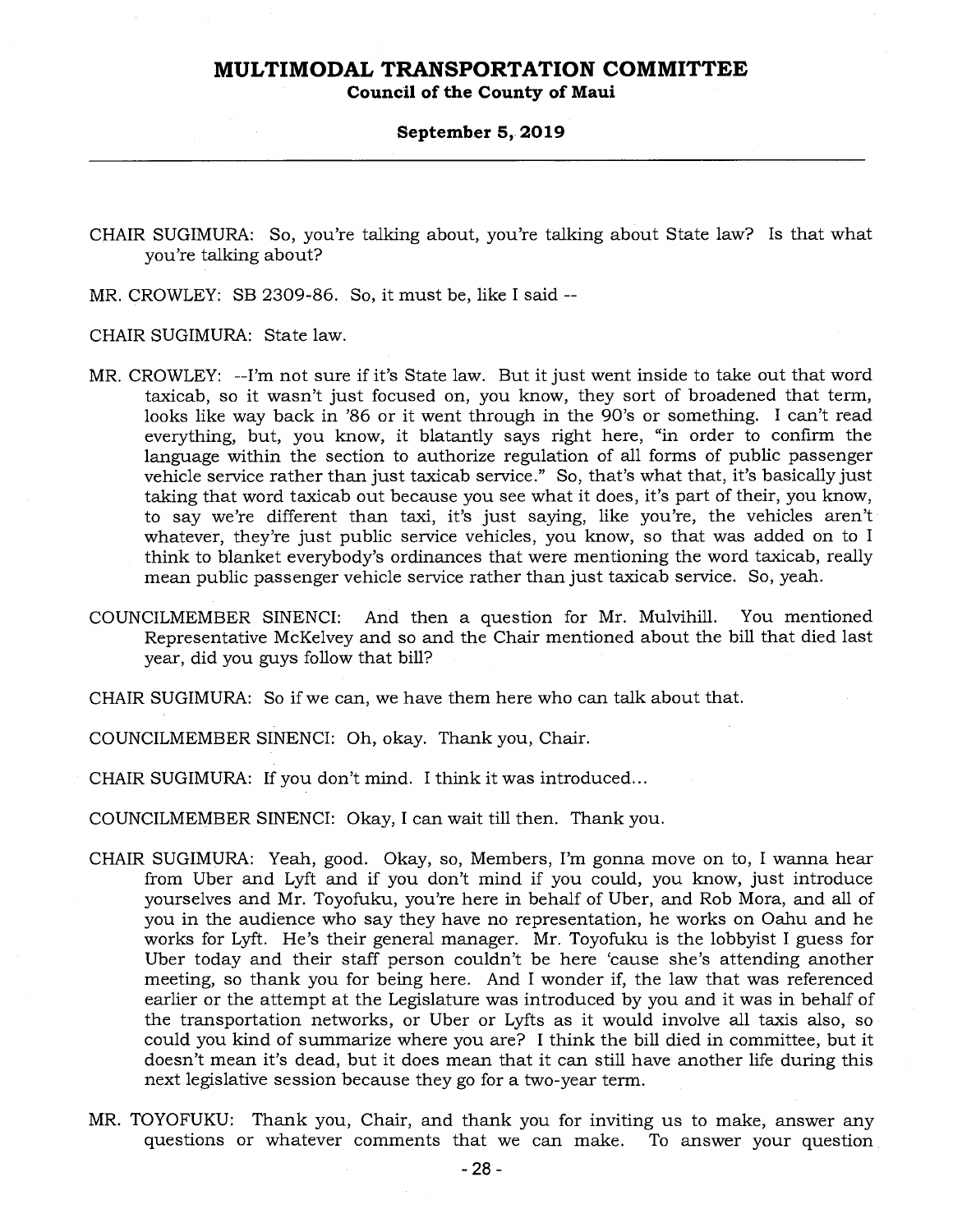**Council of the County of Maui** 

#### **September 5, 2019**

specifically, it was House Bill 1093 and that bill went through four committees, ended up two in the Senate, I mean two in the House and two in the Senate and it ended up in a Conference Committee, but it did not come out of the Conference Committee. And the bill basically is requesting the State Legislature to pass Statewide regulation that would cover all the counties. The only regulation that currently exists that oversees TNC's, transportation network companies, Uber, and Lyft, is in the City and County of Honolulu. That bill was passed in 2016 and has been in effect since then and the State law that's being requested is basically patterned after the City and County regulation. I can answer any specific questions if you want.

- CHAIR SUGIMURA: Thank you. So, some of the concerns brought up if I could ask you about the insurance requirements, background checks, that were brought up, will your bill address that for the Uber, Lyft, or TNC's?
- MR. TOYOFUKU: Just to clarify the insurance, there were a lot of comments being made about insurance and the State Legislature passed a law in 2016 that covers insurance requirements for transportation network companies. So, the basic requirement is that when a driver is on the network, in other words, they're on the grid, but do not have a passenger, but they're, let's assume to give you an illustration, they're waiting to get a request from a potential rider, then the insurance coverage that is provided by the TNC, Uber, I represent only Uber so I can only speak for Uber, is \$50,000 bodily injury per person, a \$100,000 per accident, and \$25,000 property damage coverage. That's where the Uber driver is not, is on the grid but does not have any requests. They could be parked, waiting for a request, but they have to be on the grid to accept a request, so that's when they're just there. As soon as they get a request from a rider and basically if you, I'll just go over very briefly, Uber riders have an app. Uber drivers have a driver app. So on my iPhone if I request a ride then it pings on the driver's app that happens to be within a certain radius that is close to me for a pick up. Whenever the driver then accepts that request, at that point in time the million dollar kicks in. When he is driving to pick up the rider, the Uber insurance policy is a million dollars and covers that situation and it covers the situation when the driver picks up the rider until the rider leaves the vehicle. So, I think there was some misunderstanding as to whether, when the person is driving to pick up the rider whether the million dollar covers, it is in the law, so it does cover.
- CHAIR SUGIMURA: Thank you. Could you also speak to the concern about doing background checks?
- MR. TOYOFUKU: Uber before the City and County of Honolulu had the regulation, they instituted across the country, you know, a background check. And it was a background check provided by a third party, independent background check company that specializes in that. And what they do, is they investigate the national database, a municipal local database, state database, the local database which is the municipality or the county and the sex registry that is a national registry. So, they do a seven-year background check and before the driver is approved by either Uber or Lyft, that they have to qualify and if there's any problem in the background check they are not permitted to drive. That basic requirement is in the City and County of Honolulu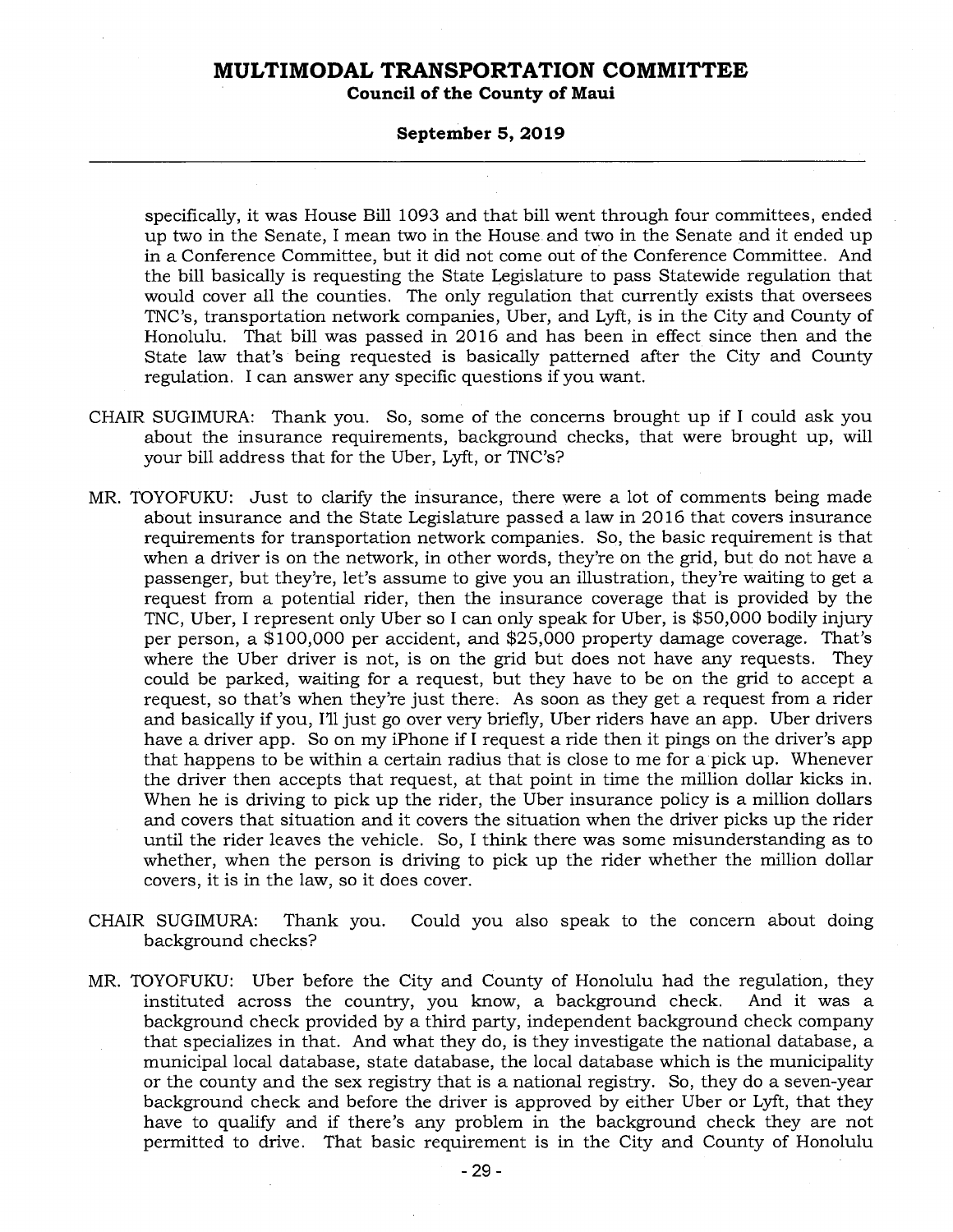**Council of the County of Maui** 

### **September 5, 2019**

ordinance for the background checks and now the taxi drivers in Honolulu are required to have a seven-year background check.

- CHAIR SUGIMURA: Thank you. Finance, do we have a background check requirement for the County of Maui?
- MR. VILA: Chair, there's none that is required within the present ordinance.
- CHAIR SUGIMURA: And what are the insurance requirements for a taxi versus what we just heard from Uber and Lyft, if I could ask you?
- MR. VILA: Let's see, it's 100,000 for bodily injury per person and 300,000 per accident and 50,000 for property damage.
- CHAIR SUGIMURA: Okay, thank you. Also, what are some of the other...Mr. Sinenci?
- COUNCILMEMBER SINENCI: Yeah, I just wanted to see if the representative from Uber if he could share some of that City of Honolulu ordinance summarized. You mentioned about the background check and the insurance I believe, was there any other things that were listed?
- CHAIR SUGIMURA: So, he's, yeah so that's a good a question 'cause he's gonna model, he's modeled the State Legislature's proposal after City and County of Honolulu, so, Mr. Toyofuku, do you have any other things you wanna share?
- MR. TOYOFUKU: Yeah, I think just to clarify, Councilmember, the insurance is covered by State law. And that would cover all the TNC's that are driving, even though the County of Maui may not have any regulation over TNC's, that State law covers all TNC's wherever they are operating. On the City and County of Honolulu ordinance, there is the absolute requirement of a seven-year background check that the company must perform and the question is, well how do we know, or how does the County, City and County of Honolulu know it's performed. They have the right to audit the company and during the audit they have to provide the enforcers, the City and County Customer Services Department randomly with the background checks and all of the information for the drivers they are requesting. And so basically, the background check is a criminal background check, and they also, that's from a national and state, and for the municipality they wanna check any abstracts that they have for any kind of accidents that they may have, et cetera. So that's what's included in the background check. In the County, City and County ordinance there are specified crimes that have to be checked out.

COUNCILMEMBER SINENCI: And are TNC's on Oahu allowed to go the Honolulu Airport?

MR. TOYOFUKU: Yes, and with regard to the airport, it's controlled I think as the Chairperson said and one of the Councilmembers, it's controlled by the Department of Transportation. It's a State function and oversight and they have the jurisdiction over all the airports on each island. And they, what they did, was they started a pilot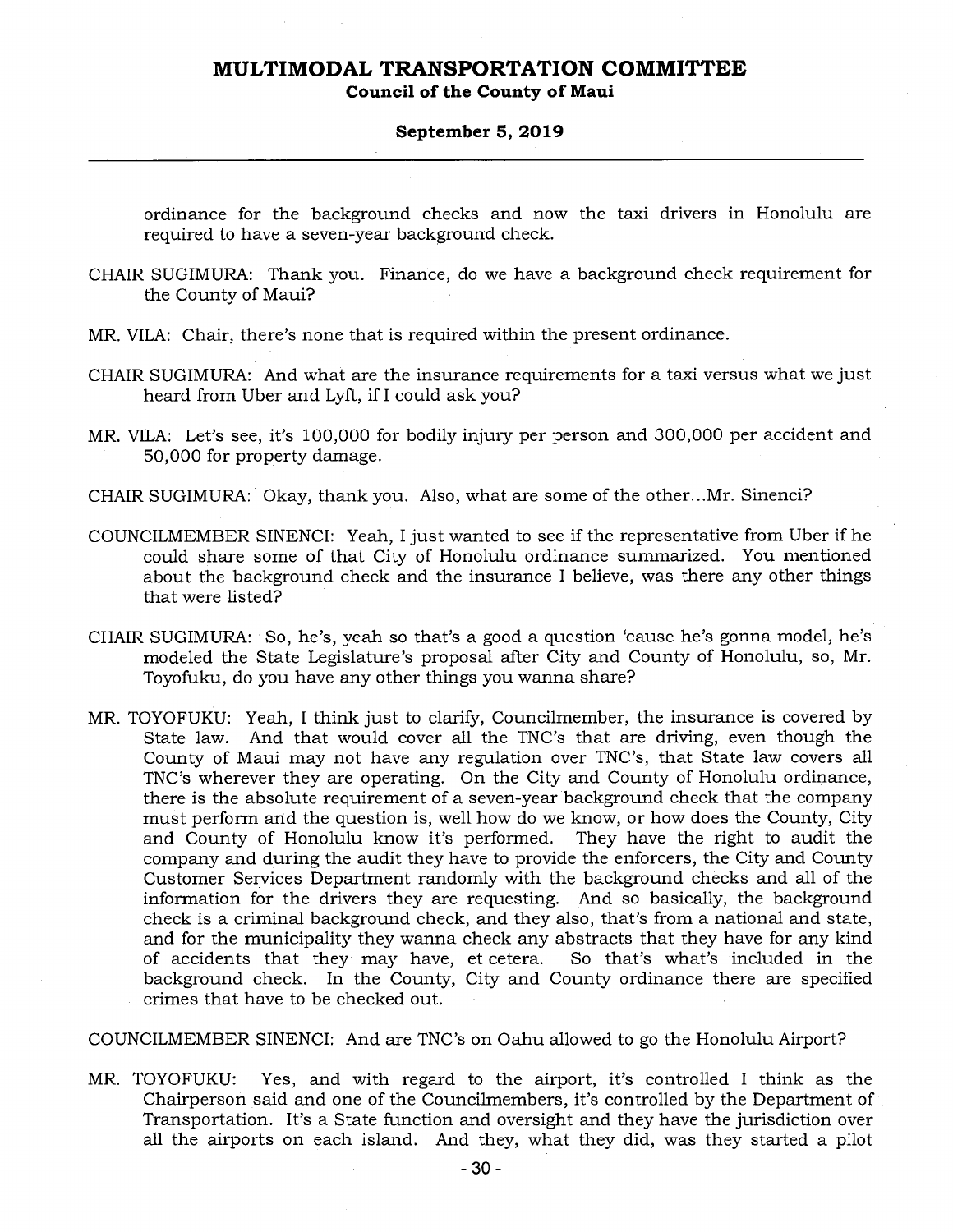**Council of the County of Maui** 

#### **September 5, 2019**

program at Honolulu International in December of 2017 for three months, and then after the three months ended in February of 2018, they extended it for six months until August in order to amend the airport rules with regard to transportation. And so, during the six months there was a discussion about how to amend the rules and then they had four public hearings, one on each island, in June I believe of 2018 and the rules were adopted and became, the rules became effective in, on August 24, 2018. And that the rules basically amended the transportation rules that governed in the airports and included transportation network companies and there's certain requirements in those rules.

CHAIR SUGIMURA: Thank you. Okay. Mr. Mora, do you have anything to say?

MR. MORA: Thank you, Chair and Council Committee.

- CHAIR SUGIMURA: Introduce yourself and your position.
- MR. MORA: My name's Rob Mora, I am the general manager of Lyft for the State of Hawaii. Thank you again for having me. I just, I don't wanna be redundant with a lot of our responses but to clarify, our insurance requirements are the same as well as the background checks. We do, do a continuous background check every few months for all of our drivers as well. And, I think in terms of, you know, providing the right information to you guys and working together to, you know, form responsible regulation, you know, we wanna make sure that we help as much as possible.
- CHAIR SUGIMURA: So, I think some of the, if I could first, Ms. Paltin, I think some of the concerns if you could share with them as you heard from the testifiers either one of you talking about the visibility of Lyft or Uber on the vehicles versus the extensive labeling or that the taxi drivers have to do with decals with their taxi number, taxi ID numbers as well as internally for the, you know, drivers.
- MR. TOYOFUKU: You know, all I can say is the City and County of Honolulu was satisfied with a trade dress on the car and, you know, it's either Uber or Lyft. I wanted to just mention though that because of technology and I know the taxis, I think one of the taxi member's drivers had said, you know, you have the certificate in the car, you have their photo, you have the meter, and usually there's a dome. What Uber and Lyft have is that everything is on the app. In other words when you request a ride on your app, which is the rider's app, the photograph of the driver comes out, the make or photo of the car, the license number of the car, and you plug in basically where you wanna go. So, when the car comes up, that you can check, one, whether it is the person in the car as the driver, that the license plate is correct, and the make of the car is correct. And so that's the safety aspect of it. If it doesn't match, you don't get into the car. Alright so if somebody is trying to fake it, you know, it's very difficult because the only way a rider can get a ride is through the application, through the app. Right, and in the law as well and as policy, Uber and Lyft drivers are not allowed to hail on the street. The only way you can pick up is with, with the app. So, all of those things are on the app including watching the car come to pick you up and the route that the driver takes is on your app and it's recorded on the mainframe at Uber headquarters,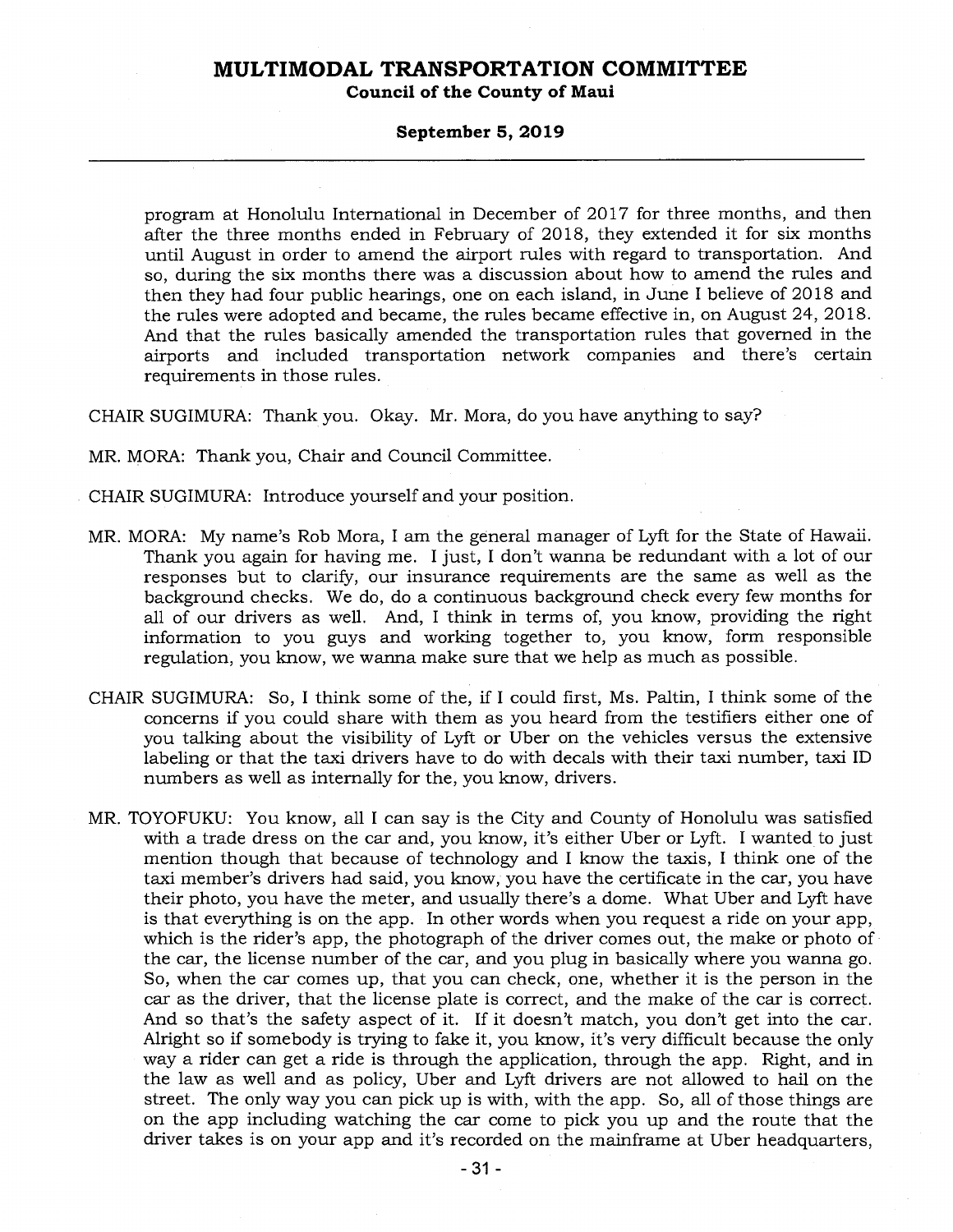**Council of the County of Maui** 

#### **September 5, 2019**

so if there is a problem with that, the person can get to Uber headquarters and say this driver took me the long way or whatever.

CHAIR SUGIMURA: Okay, thank you. And that's, that's how it's recorded right, for the insurance so when you have a passenger it's on the app?

MR. TOYOFUKU: Yes.

CHAIR SUGIMURA: Ms. Paltin, do you have a question?

- COUNCILMEMBER PALTIN: Thank you. I think a lot of 'em were answered, just a couple more. A gentleman mentioned about a blue or red light in the windshield, do you know something about that?
- MR. MORA: I can touch on that. If you do see that please inform me, we would remove them immediately if those are the cases. In some cases, we do have what's called an amp, a Lyft amp. We are in compliance with the colors that changes colors which also helps match when you're a rider to the driver in late night situations or others, but there's no red and blue, or yeah red and blue on those.

CHAIR SUGIMURA: So, you're saying you do have, you do not have?

MR. MORA: Lyft does not have red and blue.

CHAIR SUGIMURA: Lyft does not. Does Uber have a light?

MR. TOYOFUKU: No, it's prohibited, you know, like what the gentleman said. I know of one instance that where somebody had a, not on Maui though, I think was Kauai, they had a blue light. And it was reported and the driver was told that you cannot have any kind of, what is it blue or yellow, I can't remember, definitely blue light. So, they had it inside the, not on top, they had it inside the car. But, you know, so that driver was called.

CHAIR SUGIMURA: Okay, thank you for that clarification.

MS. PALTIN: So, no blue or red light. And then, of each driver getting a business license, permit decal, commercial insurance, is that currently being done?

CHAIR SUGIMURA: Uber or Lyft?

MR. MORA: As far as our participation on Maui, we're part of the Chamber of Commerce, we're the Members with the Hawaii or the Maui Lodging and Tourism piece. Every, we pay Hawaii GE Tax as well as each of our drivers, they have to file that with themselves as well, individually, and whether they choose to get a business license here locally, that's not something that, you know, we're a part of. But, that is part of, you know, paying taxes. As far as those insurance requirements, they do have to have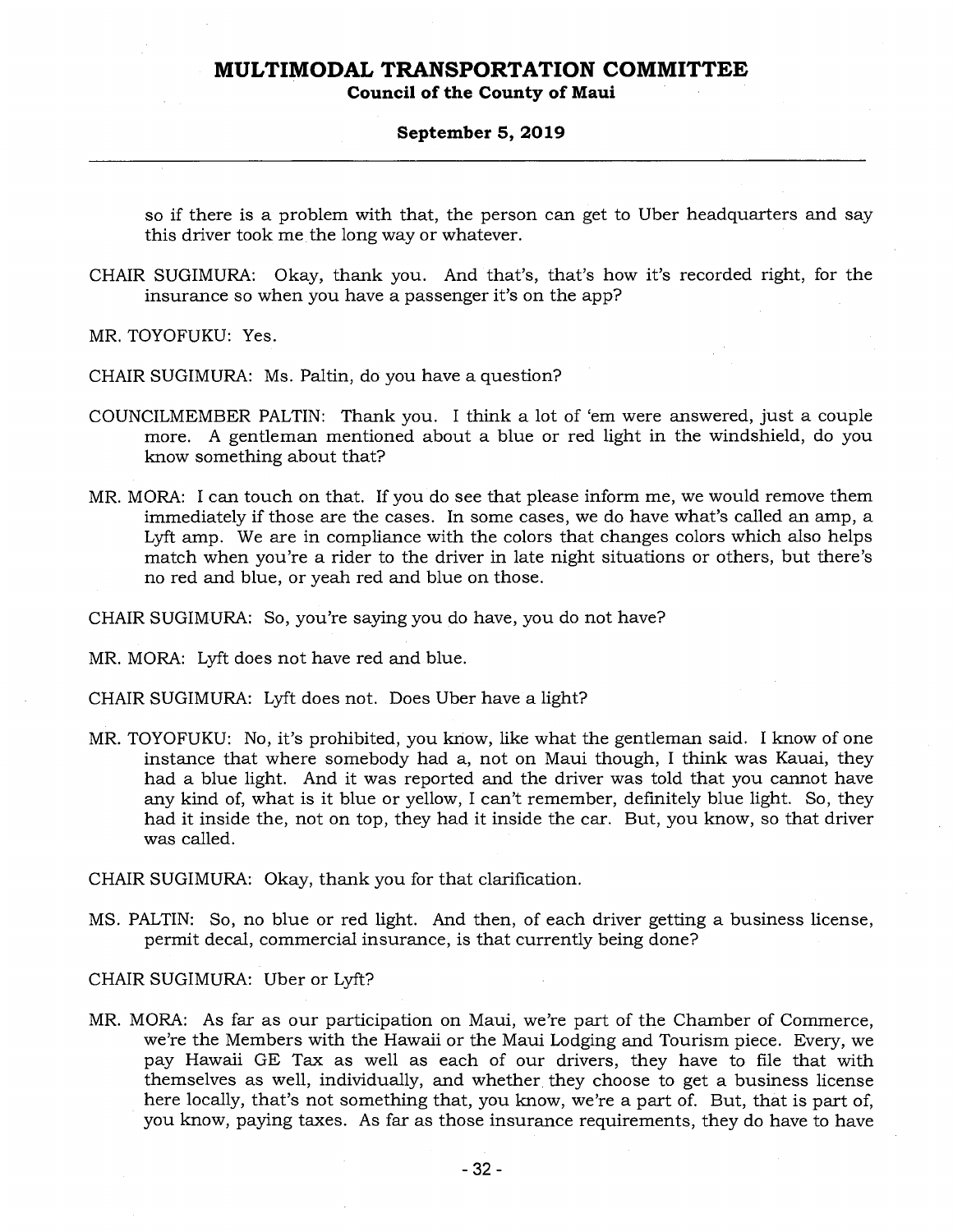**Council of the County of Maui** 

#### **September 5, 2019**

insurance and provide that to be able to drive on the app and then it is accessible in the app as well as part of the certification.

- CHAIR SUGIMURA: So, I think the important question that Ms. Paltin is asking and the audience is do your Uber and Lyft drivers, are they licensed to do business under the City and County of Honolulu, I'm sorry, County of Maui? Are your drivers required to register with our DMV to drive here on our roads?
- MR. TOYOFUKU: Not that I know of. Everybody, all the drivers have a GE, General Excise Tax License and...
- CHAIR SUGIMURA: Do they pay a fee to drive in behalf of Uber and Lyft for, to the County of Maui?
- MR. TOYOFUKU: In order to drive for Uber or Lyft, you're right, you have to have a driver's license and if the DMV of Maui issues the driver's license here then that qualifies that person as a licensed driver on Maui. So, in Honolulu right, the DMV in Honolulu, like if I wanted to be a Uber driver, I have a driver's license, and that's part of the requirement before you even get into the background check, that you have to show the person that you have a driver's license and that you --

CHAIR SUGIMURA: Thank you.

MR. TOYOFUKU: --have personal insurance as required by State law.

CHAIR SUGIMURA: Thank you. So, I think that's the problem that the testifiers are talking about right, is that Uber and Lyft drivers are driving on the road without going through the channels of registering with our Department of Finance so that's part of the concern that I'm hearing today. Is that what you're getting at, Ms. Paltin? That is?

COUNCILMEMBER PALTIN: Yes. Sorry, yes.

CHAIR SUGIMURA: Okay, anybody else have questions? Okay.

- COUNCILMEMBER PALTIN: Oh one more, like the difference, like some guys were saying commercial insurance versus what they have, is that commercial insurance, the thing that you guys have?
- CHAIR SUGIMURA: So your drivers, while they're waiting, you have insurance for them right Uber and Lyft?
- MR. TOYOFUKU: Instead of each driver, like the taxi driver having commercial insurance of 200, 300,000 or whatever their requirement is, like in Honolulu it was 200,000, Uber and Lyft provide the coverage so the person, because the person is using his or her personal vehicle they have to have insurance, minimum insurance or whatever they want to have according to State law. But in terms of the commercial aspect of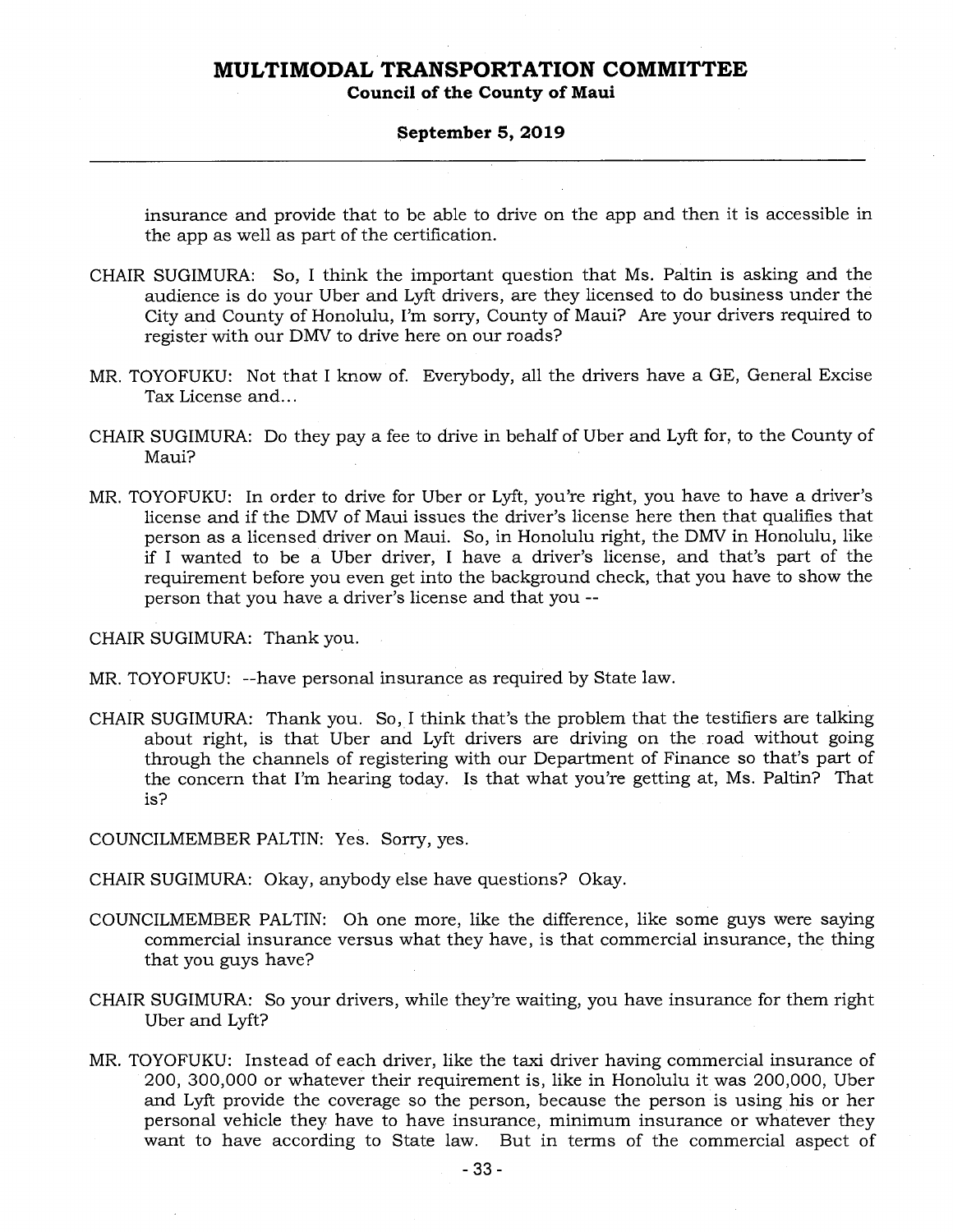**Council of the County of Maui** 

### **September 5, 2019**

insurance, that's covered by Uber or Lyft and it depends. As soon as the person agrees to pick up, then there's a million-dollar coverage.

COUNCILMEMBER PALTIN: And someone mentioned about that million-dollar coverage, they had to be negligent, is that...

MR. TOYOFUKU: Being what, I'm sorry?

COUNCILMEMBER PALTIN: Being negligent --

CHAIR SUGIMURA: In order to access...

COUNCILMEMBER PALTIN: --or if they're not...

MR. TOYOFUKU: No. One thing on the million-dollar coverage and somebody said and correct me if I'm wrong, that the drivers have to pay the Uber or Lyft for it.

COUNCILMEMBER PALTIN: Yeah, they said that.

MR. TOYOFUKU: That's not correct.

COUNCILMEMBER PALTIN: Okay. I think somebody else said, like you only can collect the million dollars if the driver was negligent.

MR. TOYOFUKU: If the driver is negligent?

CHAIR SUGIMURA: If there's an accident and...

MR. TOYOFUKU: Basically...oh sorry.

CHAIR SUGIMURA: What is the situation, what is the situation?

COUNCILMEMBER PALTIN: Like any accident?

- MR. TOYOFUKU: Basically the million-dollar cover is if the Uber or Lyft driver is negligent and hits somebody else, right, the million dollars cover, is the coverage, that's the bodily injury coverage.
- COUNCILMEMBER PALTIN: So, like Kaanapali, I don't think the Uber driver was negligent, it was the truck driver that went into the Uber driver's lane and killed them, so did the million dollars kick in for Kaanapali?
- MR. TOYOFUKU: No, the million dollars, the bodily injury is to protect, right, the driver and the passengers in the car. If the truck, I don't know about that Kaanapali, but let's assume the truck hit the Uber driver with passengers in the car, then the truck's insurance covers, and that's the way...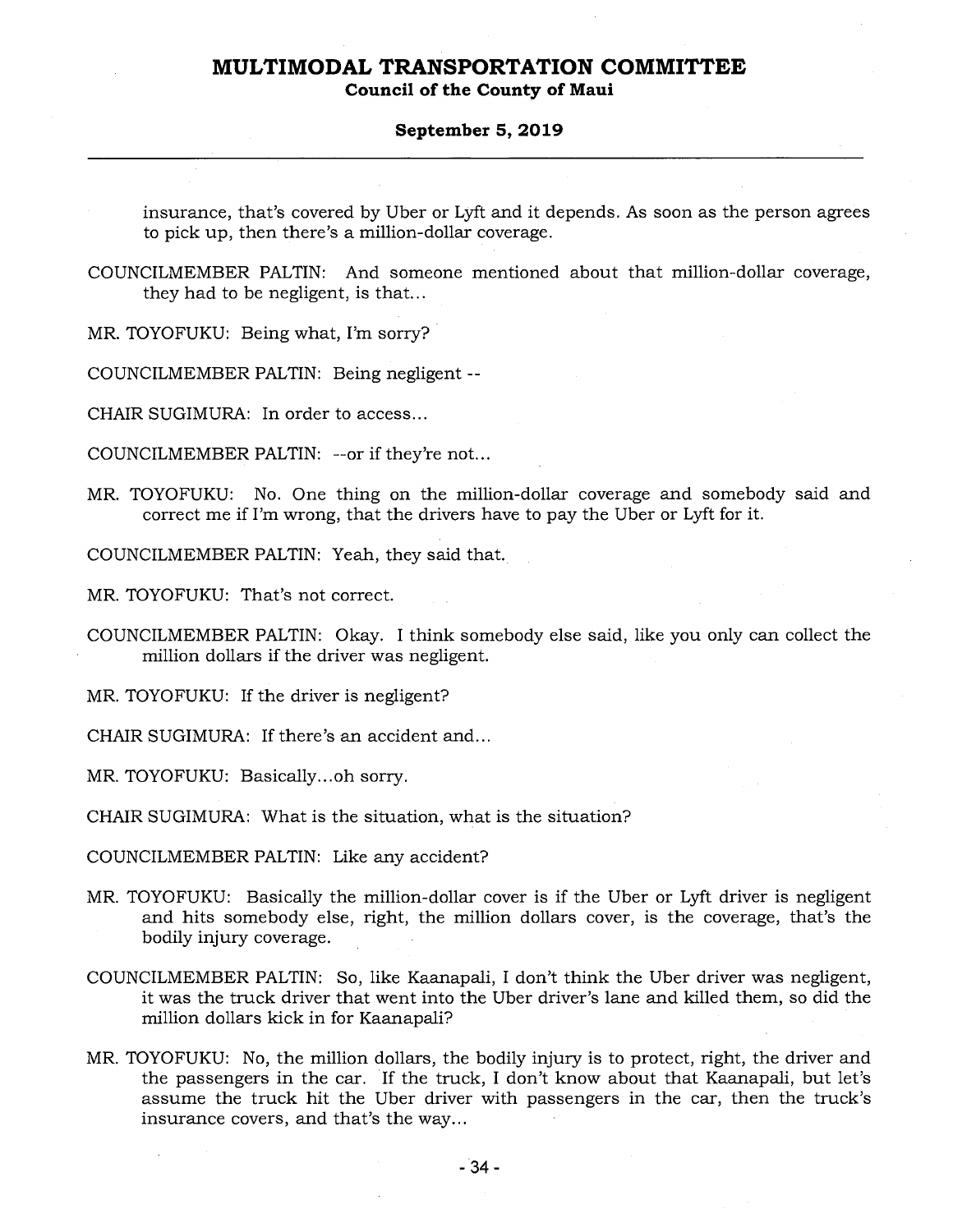**Council of the County of Maui** 

#### **September 5, 2019**

COUNCILMEMBER PALTIN: And if they have no insurance?

MR. TOYOFUKU: I'm sorry?

CHAIR SUGIMURA: No fault.

COUNCILMEMBER PALTIN: What if the truck has no insurance?

MR. TOYOFUKU: The problem in Hawaii is where you have uninsured motorists, right, therefore you have to, you should have uninsured motorist coverage or underinsured motorist coverage and that's for the driver and so Uber and Lyft provide underinsured and uninsured motorist coverage but I can't tell you how much it is.

COUNCILMEMBER PALTIN: Why not?

MR. TOYOFUKU: I don't know what it is.

COUNCILMEMBER PALTIN: Oh.

CHAIR SUGIMURA: But you have it?

- MR. TOYOFUKU: Because in the law it does not state that you have to get X amount, it just says underinsured and uninsured motorist coverage. Like if you're a driver, whoever your insurance is, I'm talking about personally right, let's assume you have a \$100,000 of bodily injury liability coverage so if you're negligent and hit somebody that protects you and compensates the injured party. But you should get uninsured motorist and underinsured motorist coverage which is optional, but the insurance companies must offer you that and some insurance companies will only sell you what your liability insurance is, so if your liability insurance is only 20 grand, the most you can get is 20,000. But that's what people get because people are either underinsured at 20,000, that's the mandatory, or uninsured and that's to protect you and your passengers when you're driving around.
- COUNCILMEMBER PALTIN: So, let me try understand if there's a Uber driver and passengers that's hit by somebody else and it's not the Uber driver's fault, the Uber insurance doesn't cover any of it?
- MR. TOYOFUKU: The million dollars is liability coverage, just to be clear, so it doesn't cover the person who hit, the person who hit is the person who is at fault, I'm assuming that right.

COUNCILMEMBER PALTIN: Yeah.

MR. TOYOFUKU: And their insurance covers, so like if...but it's how insurance works.

COUNCILMEMBER PALTIN: Yeah, but...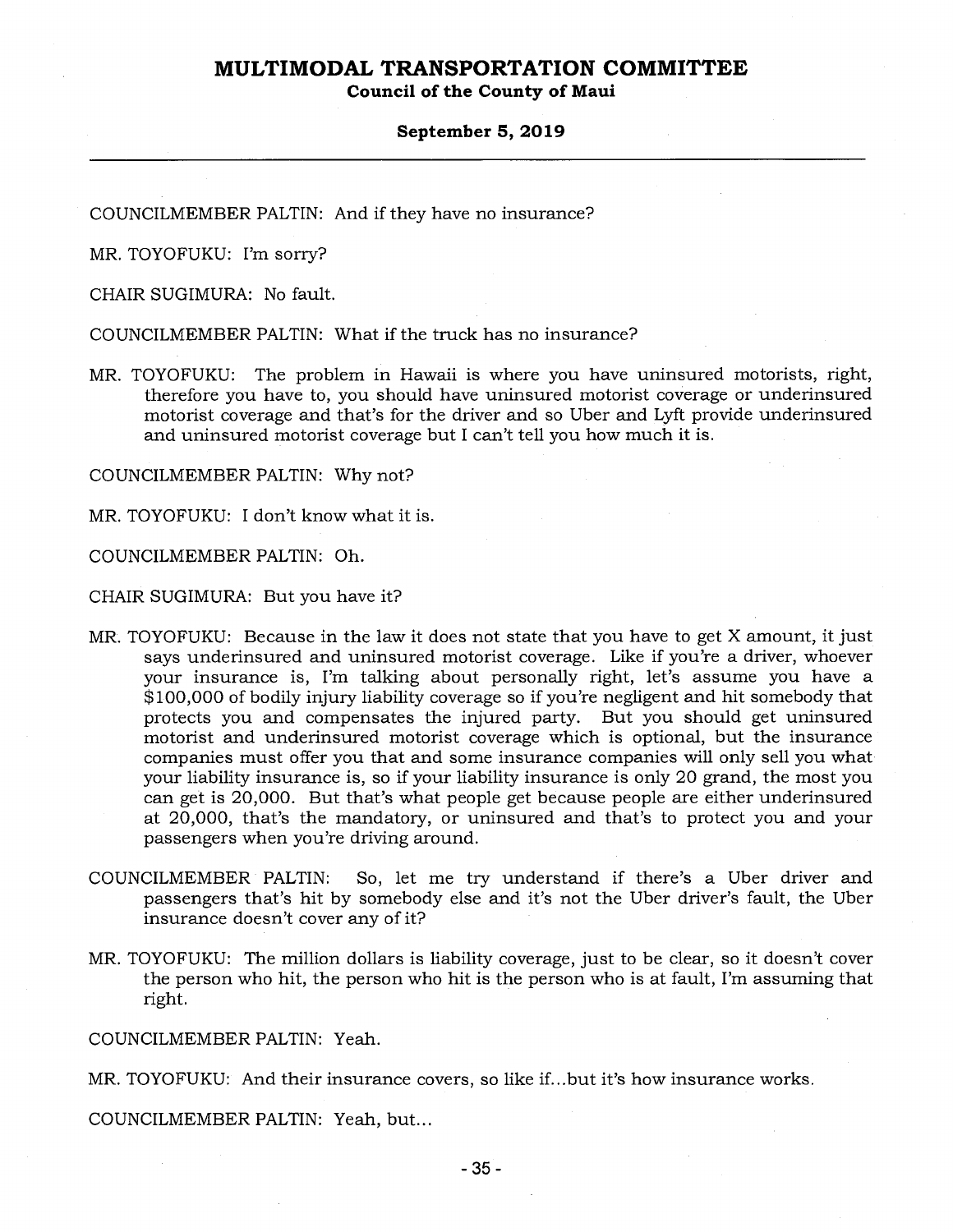### **Council of the County of Maui**

### **September 5, 2019**

MR. TOYOFUKU: If I'm uninsured and I hit your car and injure you and I'm uninsured right, that you can't collect against me unless I have assets, so the truck company if it was a going business...

COUNCILMEMBER PALTIN: That guy died too so, both drivers died.

MR. TOYOFUKU: No, but the truck company that if he was driving commercially for a truck driver was that it, or personal, I don't know?

COUNCILMEMBER PALTIN: Personal.

MR. TOYOFUKU: Personal, okay so if he didn't have insurance, right, that...

COUNCILMEMBER PALTIN: And he died.

MR. TOYOFUKU: And he...yeah.

CHAIR SUGIMURA: So...

- COUNCILMEMBER PALTIN: So, now the question is, I mean cause plenty people's personal insurance that they have on their car, like they'll, the insurance will send them something if you're driving for Uber or Lyft you're not gonna to be covered. Like when, like we got insurance on our own personal vehicle and then they sent us a extra thing like, oh forgot to mention if you're driving for Uber or Lyft this policy doesn't cover that. So, now if somebody's a passenger in a Uber or Lyft and somebody that's uninsured hits them and everybody dies, then the families of the passengers have nothing basically is what you're saying?
- MR. TOYOFUKU: Yeah, unless they had their own insurance and the negligent party who hit, you know, if they had no insurance, there's no coverage.
- CHAIR SUGIMURA: So, I think you know what we'll do, let's check with the Insurance Commissioner on those kind of circumstances and I think for Uber and Lyft what we probably wanna know from you is do you check with your drivers that they do have their own personal insurance in case of situations like this which Ms. Paltin is talking about?

MR. TOYOFUKU: Yes.

#### CHAIR SUGIMURA: You do check?

MR. TOYOFUKU: Before the person can become qualified as a Uber or Lyft driver they have to have insurance on their car, but basically the State law requires you to have only \$20,000 worth of liability insurance and it does not require you to have underinsured or uninsured motorist coverage, but you should have personal injury protection.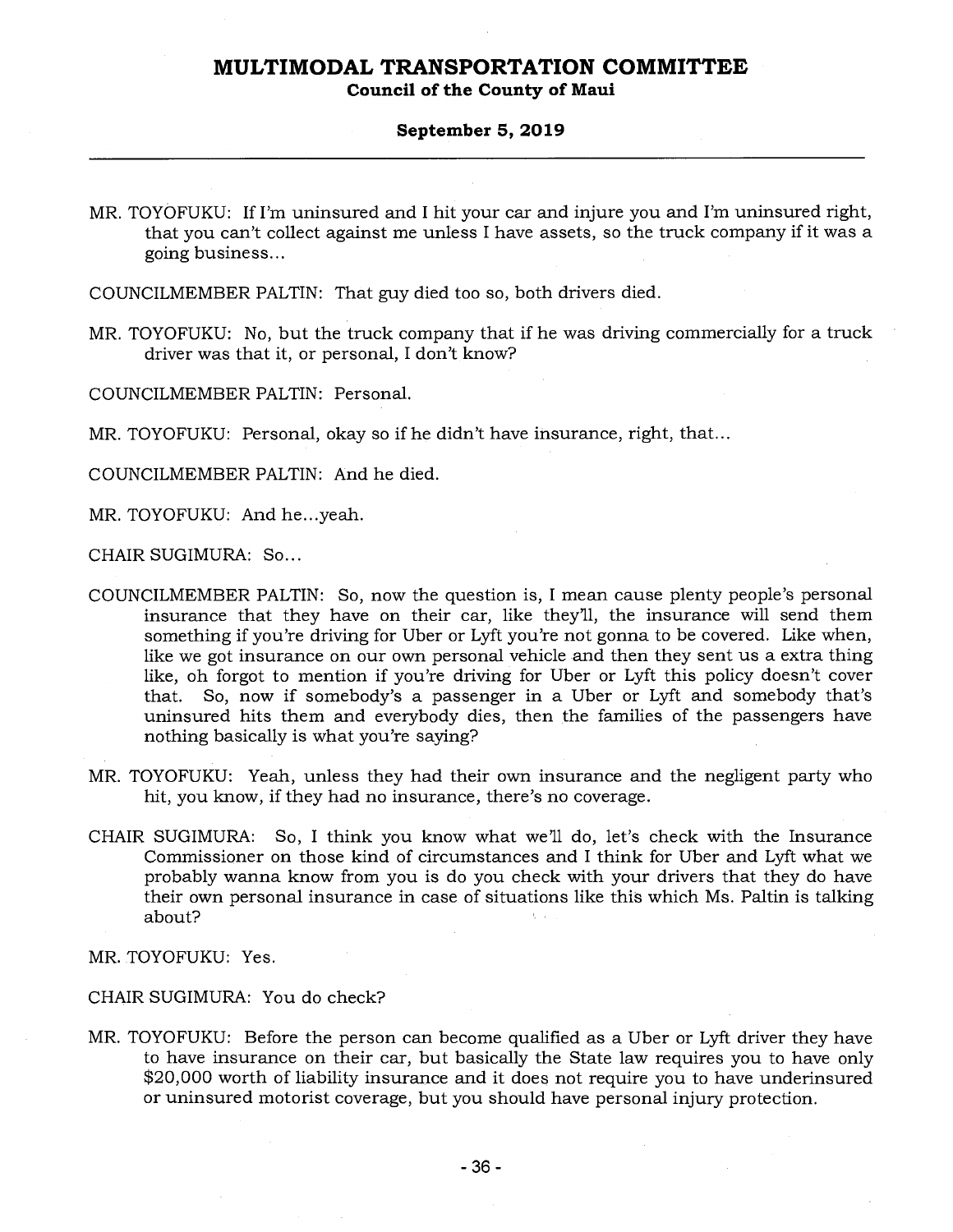### **Council of the County of Maui**

#### **September 5, 2019**

- COUNCILMEMBER PALTIN: Is Uber and Lyft considered a common carrier, like for, like if you have American Income Life or something where they have a common carrier clause if you get...
- MR. TOYOFUKU: Their not considered common carriers.
- COUNCILMEMBER PALTIN: So, and when you say that you check to see if the driver has insurance, do you also check to see if the insurance covers them if they're in a Uber or Lyft accident?
- CHAIR SUGIMURA: In the situation that she talked about, right, which is over and beyond I guess your policy.
- MR. TOYOFUKU: I don't know if they do.
- COUNCILMEMBER PALTIN: Because it happens, it happened.
- MR. TOYOFUKU: Yeah, I think that they check whether they have complied with State law in terms of insurance on their personal vehicle, you know, and that's what they check.
- COUNCILMEMBER PALTIN: So, it's basically not very safe for the passenger then to rider Uber or Lyft, not because of the driver, but because of the dangers of everyday driving, anybody can hit anyone, it's not covered under common carrier, it's not covered under their insurance, it's not safe for our members then basically, our community members.
- MR. TOYOFUKU: What I have to check with Tabitha, who is not here is, you know, what kind of uninsured and underinsured coverage there is on the million dollar Uber policy.
- COUNCILMEMBER PALTIN: Okay, thank you.
- CHAIR SUGIMURA: So, staff can you also have, check on that for just general insurance information, yeah? Okay.

COUNCILMEMBER SINENCI: Chair?

- CHAIR SUGIMURA: Yes, Mr. Sinenci?
- COUNCILMEMBER SINENCI: I just wanted...thank you. I just wanted to add to those questions too, does the County or the State become liable if in the event that there is no insurance on the parties, where do we come in as if we could be potential liable and also...
- CHAIR SUGIMURA: Okay, you can ask that question also. Lito, do you have a comment for that or May Anne or Corp. Counsel?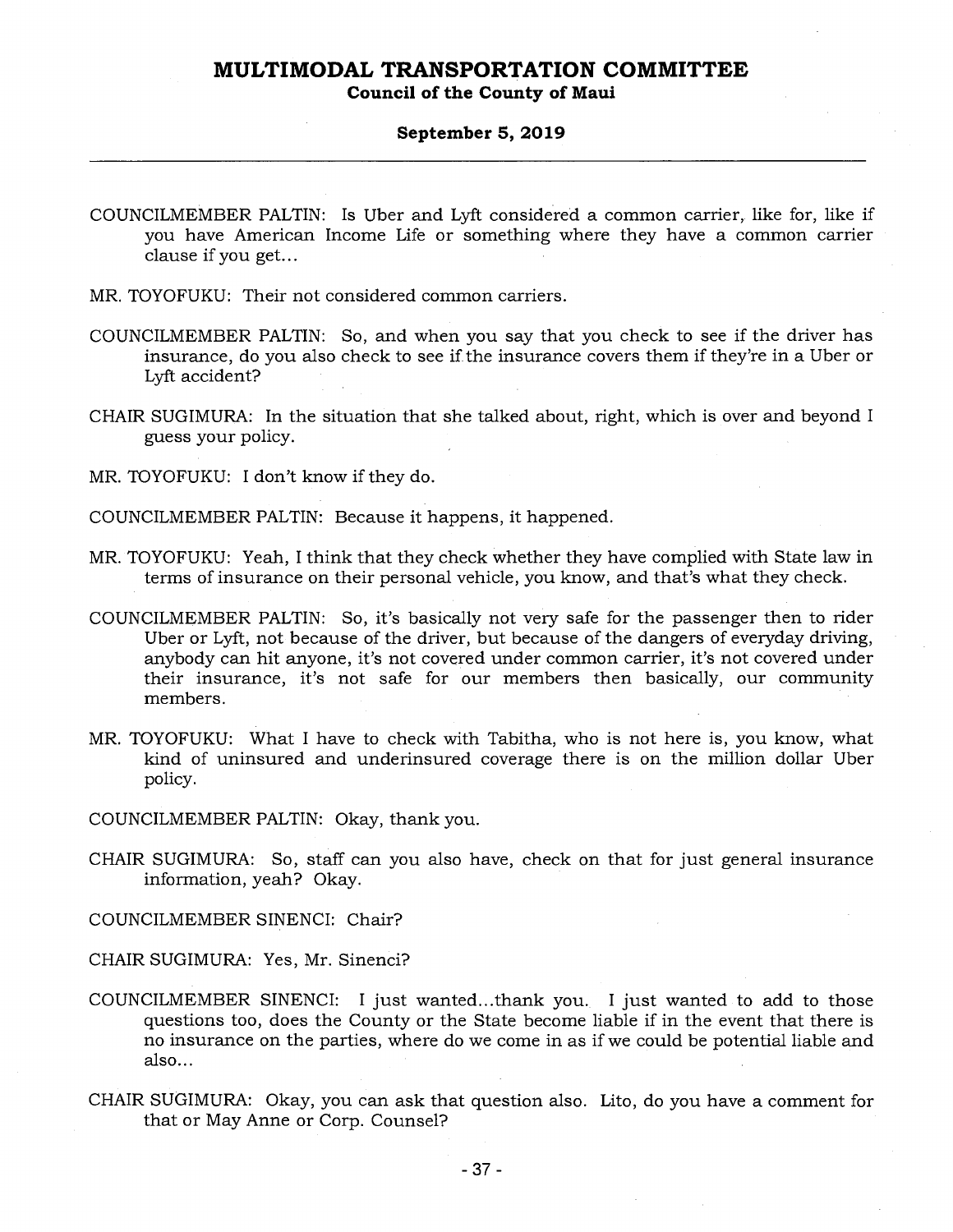**Council of the County of Maui** 

#### **September 5, 2019**

MR. HOPPER: I mean just in general if there's a, there can be claims for road defects, things like that against the County just like against the State for road conditions and things like that, there can be suits, you know, general negligent suits and things like that for those situations and for, you know, situations not involving any taxis or Ubers or other drivers.

CHAIR SUGIMURA: Mr. Sinenci?

- COUNCILMEMBER SINENCI: My questioning would be if there was an accident involving one of these TNC's and there was no insurance on the negligent side, would we potentially be liable?
- MR. HOPPER: I mean whether or not there's insurance we could potentially be sued and we would have to deal with the lawsuit and review the case and if there's found to be negligence there's potential liability for the County, but I mean that's the general answer I can give without knowing the specific case.

COUNCILMEMBER SINENCI: Okay, thank you.

CHAIR SUGIMURA: Thank you. Mr. Crowley?

- MR. CROWLEY: So, just one thing really quick 'cause I had my time and we're running out of time is Ms. Paltin and them just went back and forth for about 20 minutes there. Commercial insurance that we have, that covers everything, all the time. I can't make it any simpler than that. That's what we pay for, that's why they're about 2,500 to \$5,000 a year and then PUC sometimes goes higher because it's just you can see the issues here where you're going back and forth about what covers what, you just go you know what, let's just solve the problem and blanket everything, that's what all this did, that's why we have it, so that's that. And the other thing is to go back to one more thing, when the app is on and the app's off and who's in the car and who's not, there's all these little things that trigger what is paid and all these kinda things, it does not count if your Uber driver just solicits you with cash, which we know plenty of them have done, which means you drive the customer once as an Uber driver and you say, you know what I can bring you back for this much in cash on the side, here's my business card, just call me, and they will do that. It happens all over the country, so that is no insurance at all because you've entered into a transaction that's seemingly doesn't exist in the purview of insurance, and it happens here all the time.
- CHAIR SUGIMURA: Thank you. Thank you. So, Mr. Toyofuku or Mr. Mora, you have a comment regarding that?
- MR. MORA: Yeah that's absolutely not allowed on our platform and we would forcibly remove them from driving.

CHAIR SUGIMURA: Okay, thank you.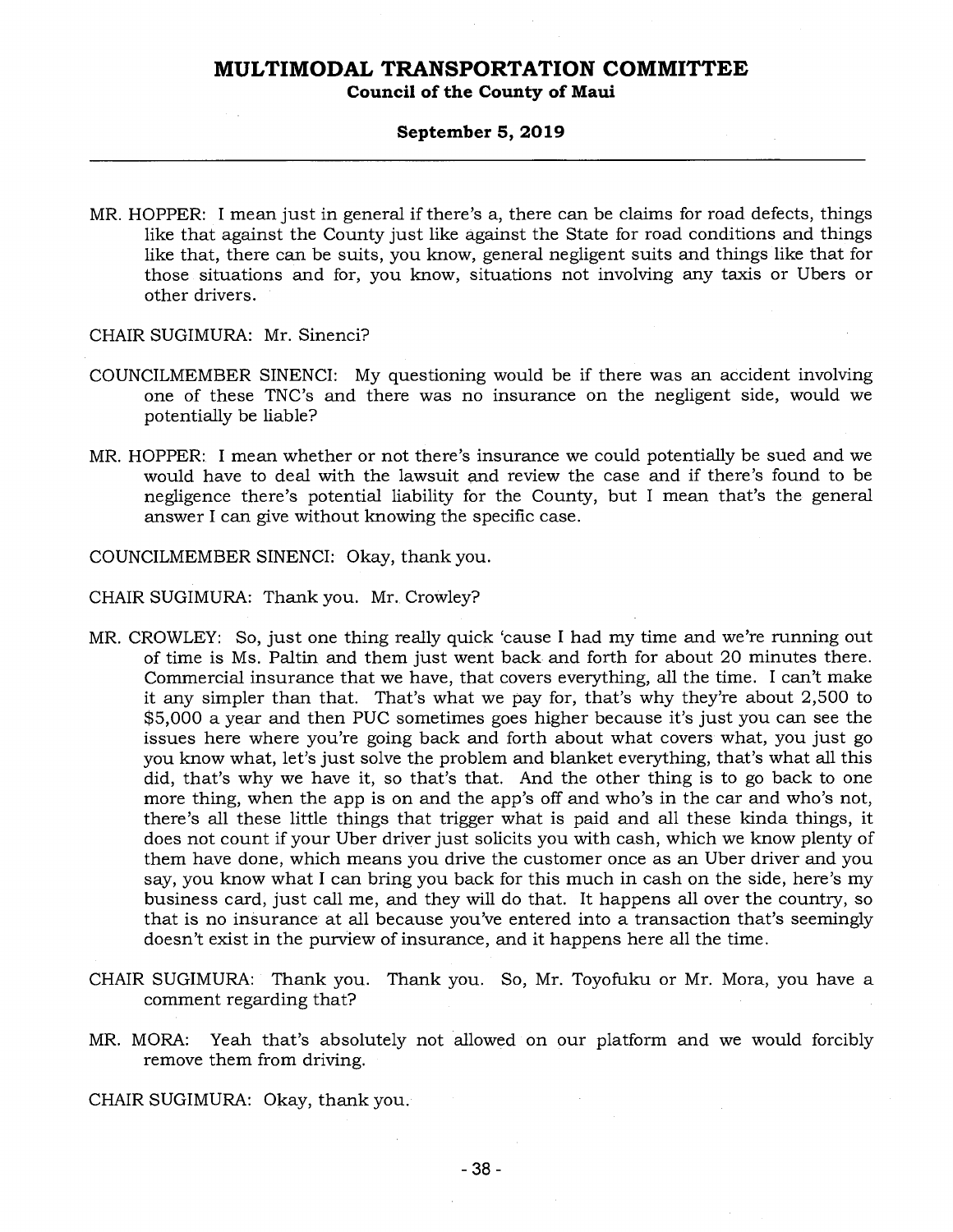**Council of the County of Maui** 

#### **September 5, 2019**

MR. TOYOFUKU: It's the same thing here, I mean for Uber, that it's not allowed. Now, if somebody does that and it's found out, they're thrown off the grid, I mean off the platform.

CHAIR SUGIMURA: Okay.

- MR. TOYOFUKU: And, you know, if any taxi driver, Mr. Crowley knows of any specific Uber driver that you should report it.
- CHAIR SUGIMURA: Okay, thank you. Members, do you have any other questions or comments? I wanted to let you know that I'm gonna continue this meeting, it's not going to be my next meeting, it's gonna be the last Monday in September and what I'm trying to do is, I'm trying to also invite PUC to come and talk to us because that's, the more I look into this, the more interesting this gets. But these are all elements of transportation that are provided for the community which is really, really important, and I also found as I mentioned earlier, Department of Consumer Affairs with State of Hawaii, they have a division of Consumer Advocacy so I wanna see if I can get a speaker or a representative from them to come and answer questions about this subject in general. So, I'm gonna be...the other thing that I will do, is I'm looking at the City and County of Honolulu which my Staff has already started reviewing that ordinance and to come up with something. One of the things that we have here that City and County of Honolulu does not have is we have caps, so the established caps with even that, Lito, and if, May Anne, if you could look at that because the established caps that the taxi drivers have, what is the calculation and I think it's based upon hotel rooms or a population. But yet the visitor industry is such a big part of the number of people that are on our roads today that I wonder if that's something we need to look at so I would love to hear your opinion of that, and the caps and our insurance and our rates, which I think we haven't looked at for a long time. Mister...do you want, have anything to say about that? Oh, Lito?
- MR. VILA: Thank you, Madam Chair. As far as the calculation of the cabs, right now the County uses 1 per 500 resident population. As I mentioned the last time the 1 per 50 hotel rooms has been removed because of the conversion to timeshares, so that's how we come up to, with that approximately 300. And as I mentioned the last time, I am deferring recalculating the number of authorized taxicab until your Committee is done with your deliberations here.

#### CHAIR SUGIMURA: Okay, thank you.

MR. VILA: And as far as the taxi, taxi rates, my thought or recommendation would be to convene a task force comprised of the taxi businesses that are licensed because they're the ones that are gonna, if you take the prices way down or free market there's a lot of issues there. If you take it up, there's a lot of issues in terms of competition, so I don't believe it would be fair for the Department to say this is what we feel it should be. We can be part of that but I think they should be afforded the opportunity to provide that valuable input.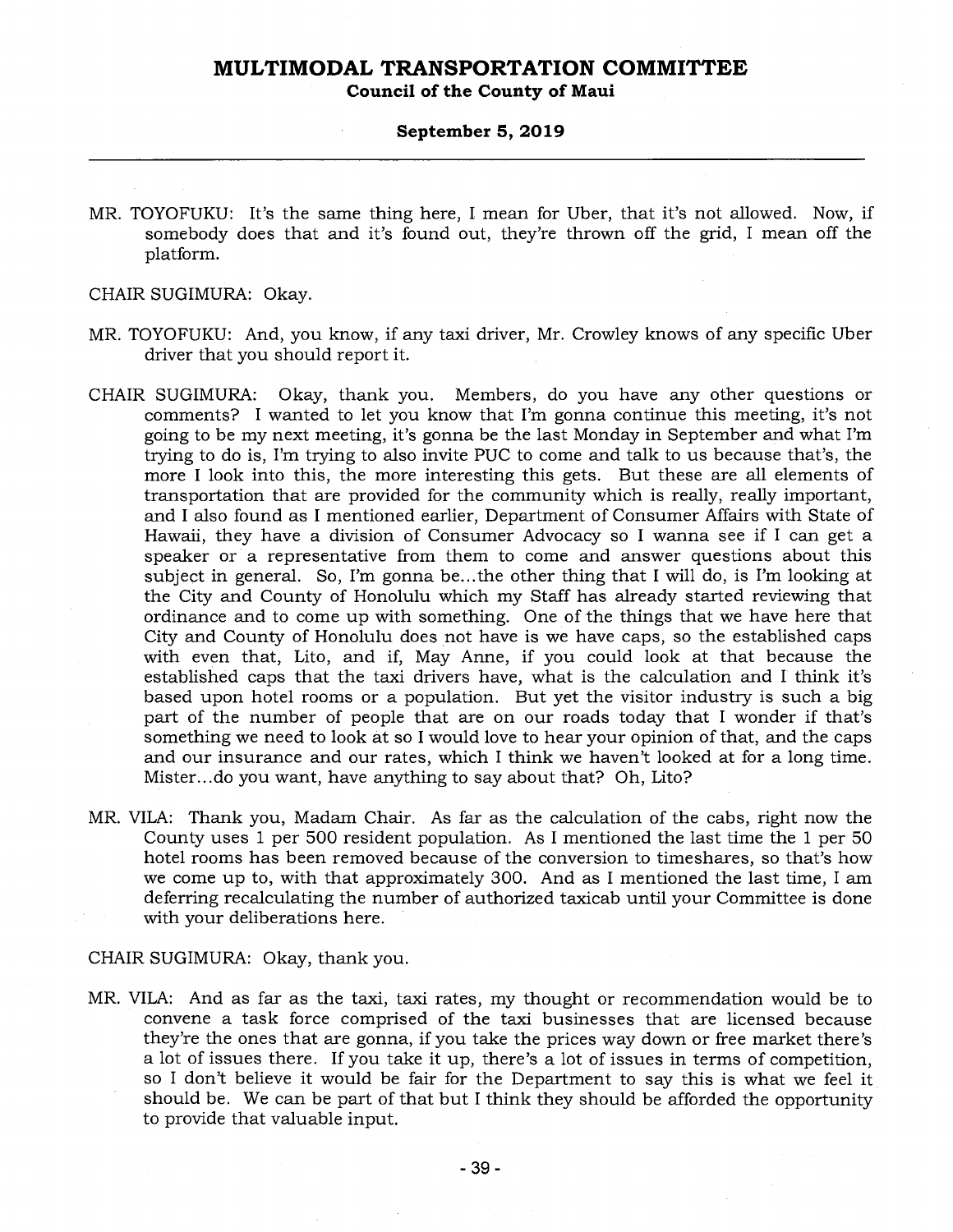**Council of the County of Maui** 

#### **September 5, 2019**

- CHAIR SUGIMURA: Okay, very good. May Anne, do you have anything that you wanna add to that, no? Yes, Mr. Bart?
- MR. MULVIHILL: Thank you, you connected the dots, Councilmember, I appreciate that, that they're saying that they only have to show that they have insurance. That's fine, but my agent who sold me the last four years of my commercial insurance told me, he said, Bart, here at First Insurance and there are other agencies that they use, it says like you pointed out, if you're driving Uber or Lyft, it's not covered. So, that whole piece of personal insurance is gone, and Dana told me the reason they did it was because they had a lot of losses that they were looking at and they couldn't bear it. The one thing I do want to bring up that *LCT Magazine, Limousine, Charter, Tour Magazine* has a library of articles of Uber and Lyft problems and helps throughout the country. Great reference, *LCT,* but one thing that we're missing here on these people and the Councilmember Tamara got it, that driver that hit those people was drunk and I think he had a couple previous DUI's in that Kaanapali accident, probably doesn't have insurance then, so that connects one dot there. But also and lastly HIPAA, which is a disclosure, health insurance disclosures , there's a lot of people that are taken off the road or taken to jail or institutionalized and because of fear of HIPAA violations of their background and what they're hospitalized for or treated for, they will not, they will err on the side of caution to avoid that. And I heard that last night in my industry, so there is a lot of things to worry about. I mean, I had, I just got a restraining order on a guy that had been convicted of major narco trafficking and a common background check which you're referring to didn't show that because King County in Washington does not disclose things like that unless you go in, in person or hire a PI, like I did, so there's a lot of investigation needs to happen. But if Uber wants to be part of us, and be part of the world, they need to start small and get it right first and learn our island, that's the most important part. Thank you, Councilmember.

CHAIR SUGIMURA: Thank you. Ms. Kama?

COUNCILMEMBER KAMA: So, Chair, so in tasking the Staff with checking with the Insurance Commissioner regarding Member Paltin's statement about not having insurance if you drive Uber or Lyft, so I just wanted to clarify does that mean that when you do have insurance and you do decide to do Uber or Lyft that they won't insure you at that moment, what does that mean? So, I'd like that to be clarified by the commissioner.

CHAIR SUGIMURA: Clarified, okay we'll get that clarified also.

COUNCILMEMBER KAMA: Thank you.

CHAIR SUGIMURA: I did receive one of those letters too from my insurance carrier. Members...

UNIDENTIFIED SPEAKER: . . *.(inaudible). . .*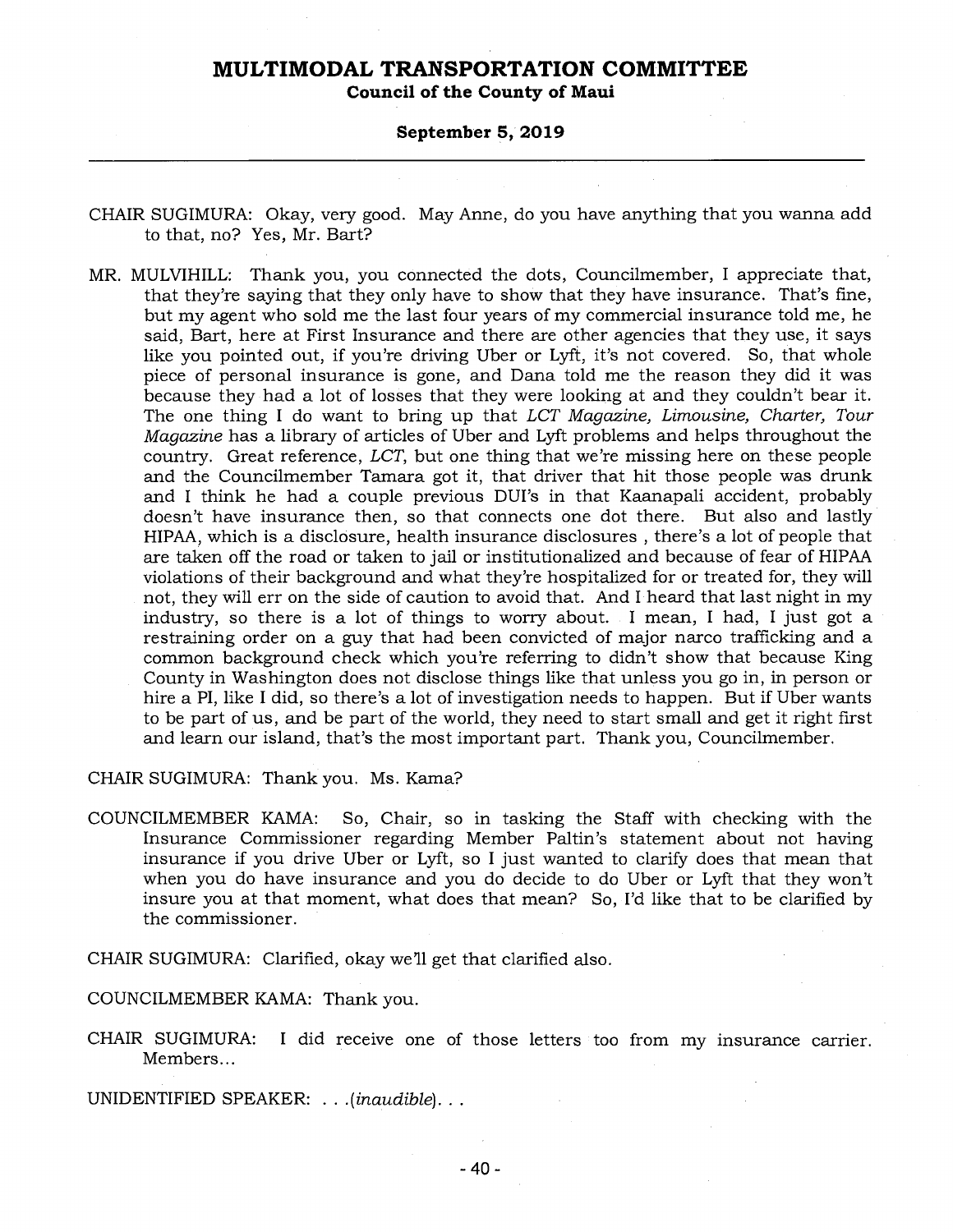### **Council of the County of Maui**

### **September 5, 2019**

- CHAIR SUGIMURA: Yeah, got one. So, Members, this is very productive, I'm so glad to hear all this information. As I said I'm gonna continue the conversation. I invite all of you to come back if you would like to, but I'm gonna be doing more exploratory of information and I think the meeting I'm gonna try to get and I will post this and that's a way that you can receive our agendas, but if I do get these other speakers to come, it would be on September 30th, which is the last Monday of this month at nine o'clock.
- COUNCILMEMBER PALTIN: I just had one additional thing maybe we could precheck out beforehand.

CHAIR SUGIMURA: Okay, okay.

- COUNCILMEMBER PALTIN: Maybe if it's possible for the million dollar Uber/Lyft insurance to not just cover negligent to like, if we're saying level the playing field, make it be the same as how the taxi's insurance works, like right now it only covers if it's negligent. I believe the taxi's insurance doesn't only cover if it's negligent, it covers in all instances, so what would it take to make the ride share's insurance cover in all instances similar to how the taxis insurance covers in all instances whether it's their fault, whether it's somebody else that hits them or like if we're talking about leveling the playing field can we impose that on the ride share networks or can they do it voluntarily.
- CHAIR SUGIMURA: Okay, so that's a question we can send to you or do you have something to say Mr. Toyofuku?

MR. TOYOFUKU: I...

CHAIR SUGIMURA: It's on.

- MR. TOYOFUKU: I told the Councilmember, I'll check as to whether or not Uber or Lyft has uninsured and underinsured policy for the, for, that covers the driver.
- CHAIR SUGIMURA: Okay. Yeah insurance is State regulated, it's very difficult, very Anybody else have a closing statement? None. Mr. Crowley?
- MR. CROWLEY: Just one thing is the main point is each of these people that sign up to drive for Uber and Lyft just like we are individual business owners just like they are, they are the ones that need to get the insurance, those drivers have to do the stuff that we do, not leave it in the hands of them that are notorious for trying to skirt any kind of loss, it needs to be each driver, just does all this that we do. I don't understand why that's difficult, it's the current law right now, that's, that's what they have to do. That, if you wanna drive for Uber, Lyft, you get a commercial insurance policy, so and so and so and so, nothing from them. You do it, you get it passed through the DMV and then you can go off on your way and the reason they don't wanna do that is because they know they'll never get any drivers to sign up 'cause they're just doing it part time or whatever, that's what needs to be the focus, these individual Uber, Lyft drivers, there could be 700 of them on the island, three times as much as the taxis. Why don't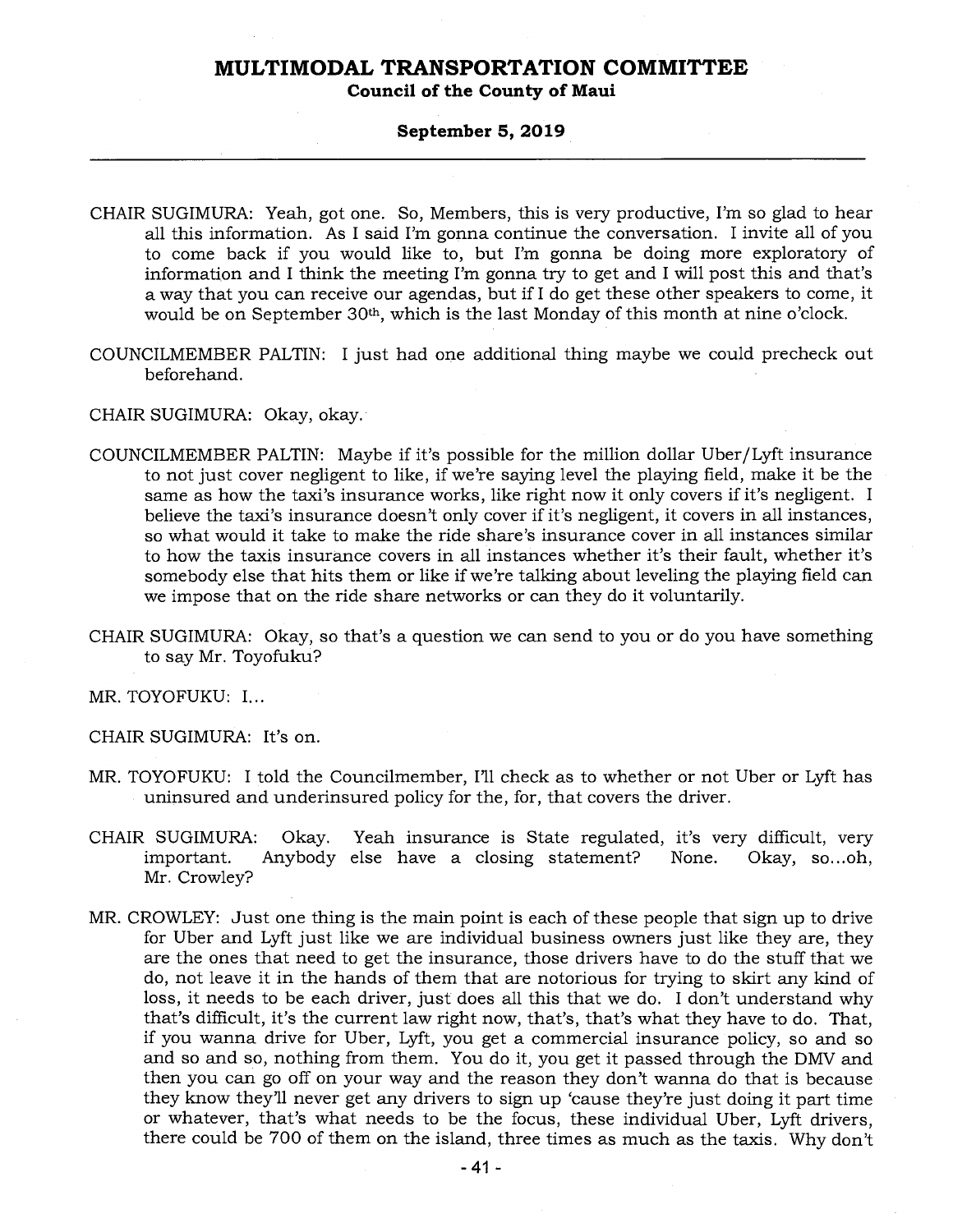# **MULTIMODAL TRANSPORTATION COMMITTEE Council of the County of Maui**

### **September 5, 2019**

they do anything, they have to do this stuff, that's what our whole point is, that's the level playing field. Thank you.

CHAIR SUGIMURA: Thank you. Okay, Members, so all of you, all of you that are here, just know that this discussion is not over. So, we are doing, exploring all the different aspects of this transportation network, taxis, PUC, and I am also looking in some change of legislation. I really like your idea of setting up a task force just to look at the rates and fees because it hasn't been increased in years, so I apologize for not paying attention to that for a very long time, and I think it, you know, puts you at a, at a deficit. So, we will look at that, as well as any other legislation, you know, our policy, what we can do as policymakers is change legislation. We cannot regulate the State and we cannot regulate the airports or the, or do anything that doesn't, is not within our jurisdiction, but we certainly will try to do our best, for that which we can. So, thank you very much all of you for being here, please feel free to always contact us, you can call my office if you have comments after this meeting that you think that we still need to address. And it is now 3:38, I'm gonna adjourn this meeting, but we will continue this discussion for another time.

COUNCILMEMBERS VOICED NO OBJECTIONS. (Excused: RH, KK)

### **ACTION: DEFER pending further discussion.**

CHAIR SUGIMURA: Thank you very much, everybody. . . . *(gavel) . . .* 

**ADJOURN: 3:38 p.m.** 

APPROVED BY:

<u>uri 20</u>

GIMURA Multimodal Transportation Committee

mt:min:190905:kk Transcribed by: Kimi Kusumoto